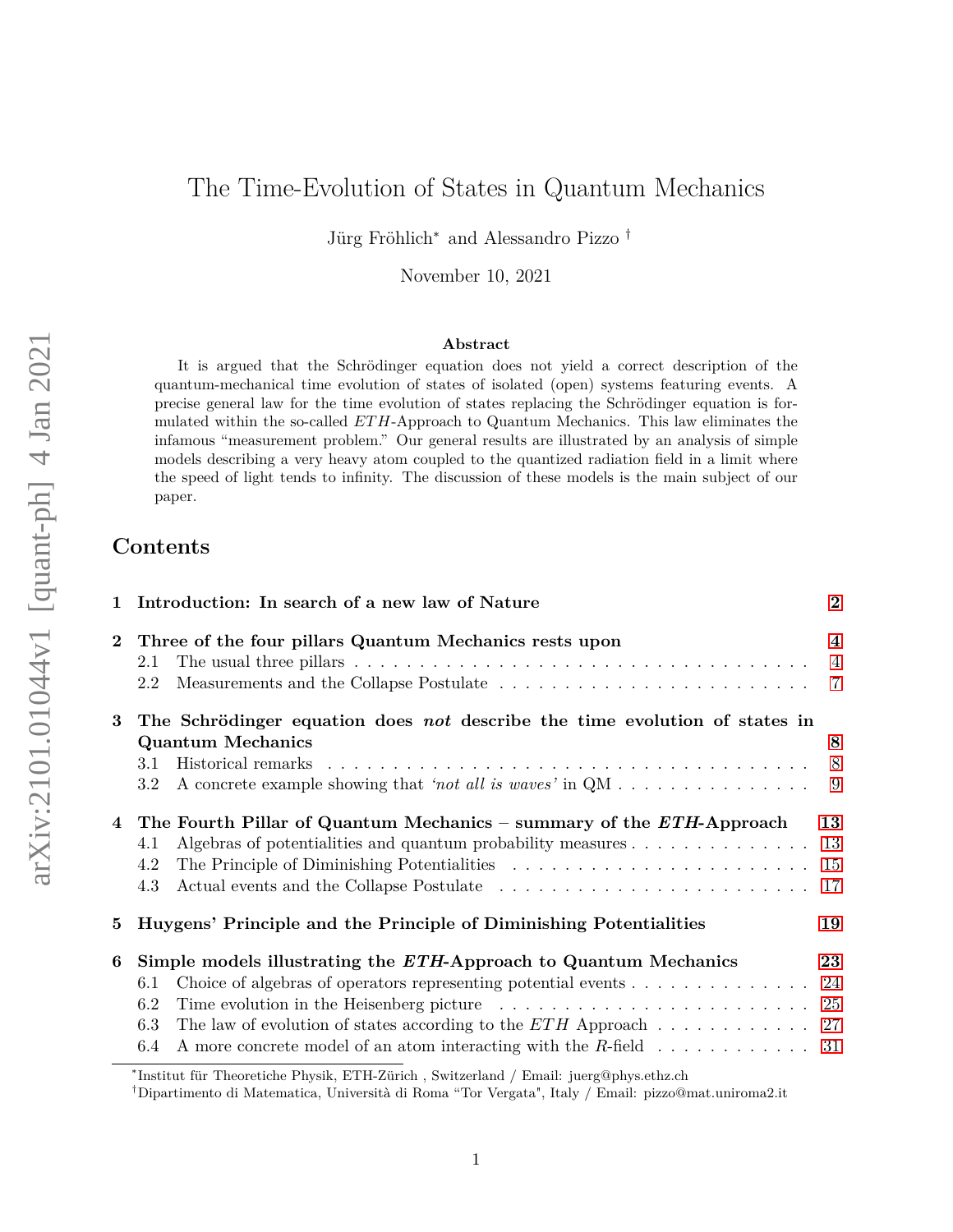|  | 7 Conclusions and outlook                                                                 | 38 |
|--|-------------------------------------------------------------------------------------------|----|
|  |                                                                                           |    |
|  |                                                                                           |    |
|  | 7.3 Are there alternatives to Huygens' Principle in deriving the Principle of Diminishing |    |
|  |                                                                                           |    |

# <span id="page-1-0"></span>**1 Introduction: In search of a new law of Nature**

*"... their attempts to see in the very inadequacy of the conventional interpretation of quantum theory a deep physical principle have often led physicists to adopt obscurantist, mystical, positivist, psychical, and other irrational worldviews."* (David Deutsch, [\[1\]](#page-42-0))

In this paper we attempt to add an important *missing piece* to the puzzle of Quantum Mechanics (henceforth abbreviated as  $QM$ ), namely an appropriate notion of states<sup>[1](#page-1-1)</sup> and a general **statistical law** governing the *time evolution of states* of isolated physical systems featuring events. Along the way we intend to dispose of the misconception that unitary Schrödinger evolution of unit rays in Hilbert space (or of density matrices) provides that missing piece.

Disagreement concerning the right notion of states in QM and the nature of a general law describing their time evolution has persisted for almost a century, despite various proposals of how to resolve it; see, e.g., [\[2,](#page-42-1) [3,](#page-42-2) [4\]](#page-42-3), and [\[5,](#page-42-4) [6\]](#page-43-0) and references given there. This has perpetuated a never ending debate about the deeper meaning of QM and has caused a lot of confusion – as deplored by *David Deutsch*. Indeed, *Sean Carroll* has expressed the following pessimistic assessment of the present level of understanding of Quantum Mechanics: *"What we don't do is claim to* **understand** *quantum mechanics. Physicists don't understand their own theory any better than a typical smartphone user understands what's going on inside the device."* (Sean Carroll, in: New York Times 2019)

But the problem is *not* that we may not have understood the deeper meaning of QM – in other words that we may not have found the correct interpretation of QM, yet. The problem is that we have *not* accomplished a *complete formulation of the theory called Quantum Mechanics*, yet, as remarked, e.g., by *Paul Adrien Maurice Dirac* (see below)! Perhaps, this is also what *Richard Feynman* may have vaguely had in mind when he said: *"I cannot define the real problem; therefore I suspect there's no real problem; but I'm not sure there's no real problem."* – The present state of affairs in our comprehension of Quantum Mechanics is undoubtedly most unsatisfactory, indeed, and should be changed for the better, as soon as possible!

The main purpose of this paper is to not only formulate a general law describing the evolution of states in non-relativistic QM, but to exemplify it by analyzing a class of simple models of a very heavy atom coupled to the radiation field (in a limit where the speed of light tends to  $\infty$ ), building on ideas described in [\[7,](#page-43-1) [8,](#page-43-2) [9,](#page-43-3) [10\]](#page-43-4). Although a superior theory, as compared to non-relativistic QM, *local relativistic quantum theory* is technically more complicated; and we do not know any four-dimensional models of this theory with non-trivial interactions that have been shown to be mathematically consistent. The relativistic theory has been considered in [\[11\]](#page-43-5) and will be studied in more detail in forthcoming work.

Here is a metaphor for the present situation and the task to be accomplished: Until now, QM rests on only three pillars, to be recalled in the next section, and remains incomplete. Our task is

<span id="page-1-1"></span><sup>&</sup>lt;sup>1</sup> with a clear ontological meaning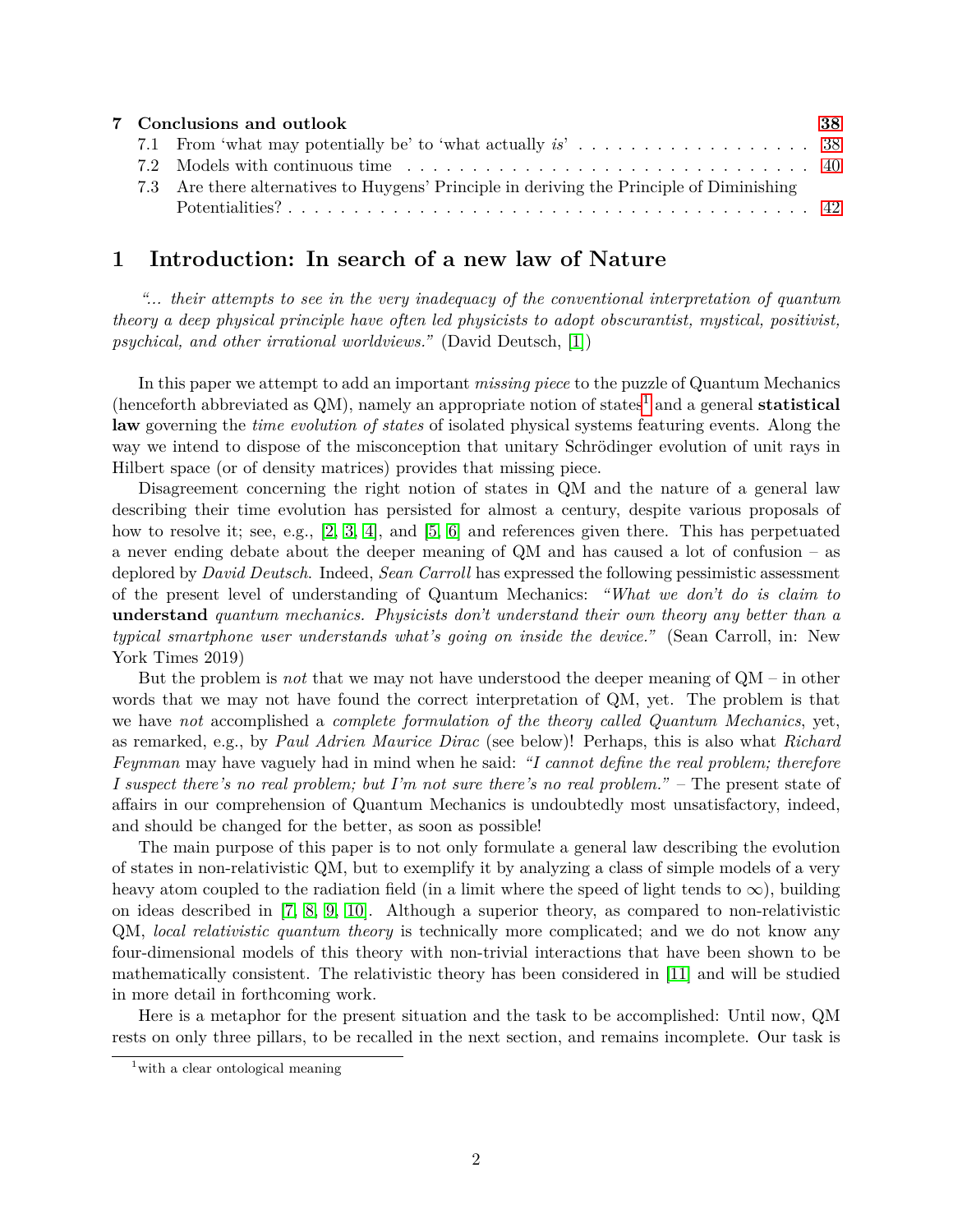to construct a *Fourth Pillar*<sup>[2](#page-2-0)</sup> that will make the foundations of QM solid and stable. Built into our approach towards accomplishing this task is the fundamental dichotomy of *future*, as the realm of potentialities, versus *past*, as the realm of actualities and facts. It thus incorporates ancient philosophical ideas, in particular *Aristotle'*s distinction between potentialities and actualities.

#### Our paper is organized as follows.

In Sect. [2,](#page-3-0) some essential but standard elements of Quantum Mechanics are summarized. As usual, we represent physical quantities characteristic of a system by self-adjoint operators acting on a separable Hilbert space. We then emphasize the importance of the requirement that physical quantities can be localized in bounded intervals of the time axis. The Heisenberg picture and the usual Heisenberg equations for the time evolution of operators representing physical quantities characteristic of *isolated* (open) physical systems are described. The Copenhagen Interpretation of Quantum Mechanics (including the "collapse postulate") is briefly recapitulated.

In Sect. [3,](#page-7-0) we review arguments, including a gedanken experiment discussed in more detail in [\[12\]](#page-43-6) (see also [\[13\]](#page-43-7)), which show that linear unitary Schrödinger evolution does *not* describe the time evolution of states of isolated physical systems featuring events, such as systems performing measurements. Some historical remarks introduce our reasoning process.

Sect. [4](#page-12-0) is devoted to a short summary of the so-called *ETH*-Approach to Quantum Mechanics,<sup>[3](#page-2-1)</sup> which has been developed with the intention to provide a completion of Quantum Mechanics that gets rid of conundrums such as the so-called "measurement problem." Further details concerning the *ET H*-Approach can be found in [\[7,](#page-43-1) [8,](#page-43-2) [9,](#page-43-3) [10,](#page-43-4) [11\]](#page-43-5). Precise notions of *potential events/potentialities* and of *actual events/actualities* are introduced; (for earlier work concerning various notions of "events" in QM, see [\[14,](#page-43-8) [15\]](#page-43-9), and references given there). Our notions of *potentialities* and *actualities* reflect the fundamental dichotomy of *future* and *past*. A physically meaningful concept of states of isolated physical systems is proposed. We then describe the so-called *Principle of Diminishing Potentialities* and offer a concise formulation of the *Collapse Postulate*. These ingredients enable us to formulate a general *Law* describing the time evolution of states of isolated physical systems.

It turns out that the Principle of Diminishing Potentialities can be understood to be a consequence of Huygens' Principle in local relativistic quantum theories with massless particles, which has been analyzed and used in important work by *Detlev Buchholz* [\[16\]](#page-43-10); see also [\[17\]](#page-43-11). In Sect. [5,](#page-18-0) that connection is recalled. We then propose a simple semi-relativistic model (with discrete time) illustrating the *ETH*-Approach to Quantum Mechanics and, in particular, the Principle of Diminishing Potentialities. We also comment on the form this principle takes in the limit where the speed of light tends to infinity.

The most important section of this paper is Sect. [6.](#page-22-0) It is devoted to a rather detailed study of models illustrating the *ETH*-Approach. These models can be interpreted as describing a very heavy atom with a finite-dimensional Hilbert space of internal states coupled to a caricature of the quantized electromagnetic field, called *R*-field, arising in the limit of the speed of light tending to infinity. The models are chosen so as to minimize technical complexity, but not to loose essential aspects of the *ET H*-Approach. Time is chosen to be discrete, and operators representing physical quantities localized in bounded intervals of the time axis generate *finite-dimensional* matrix algebras. For these models, an explicit law for the evolution of states is derived. We then discuss the main implications of this law in two limiting regimes: a regime where the atom is only very

<span id="page-2-0"></span><sup>2</sup>During the Song Dynasty, Xú Zi Píng reformed Li Xu-Zhong's *"Three Pillars of Destiny"* by adding the *birth time* as the *"fourth pillar."...* Source: wikipedia.org/wiki/Four Pillars of Destiny

<span id="page-2-1"></span><sup>3</sup>where "*ET H*" stands for "*Events, Trees* and *Histories*."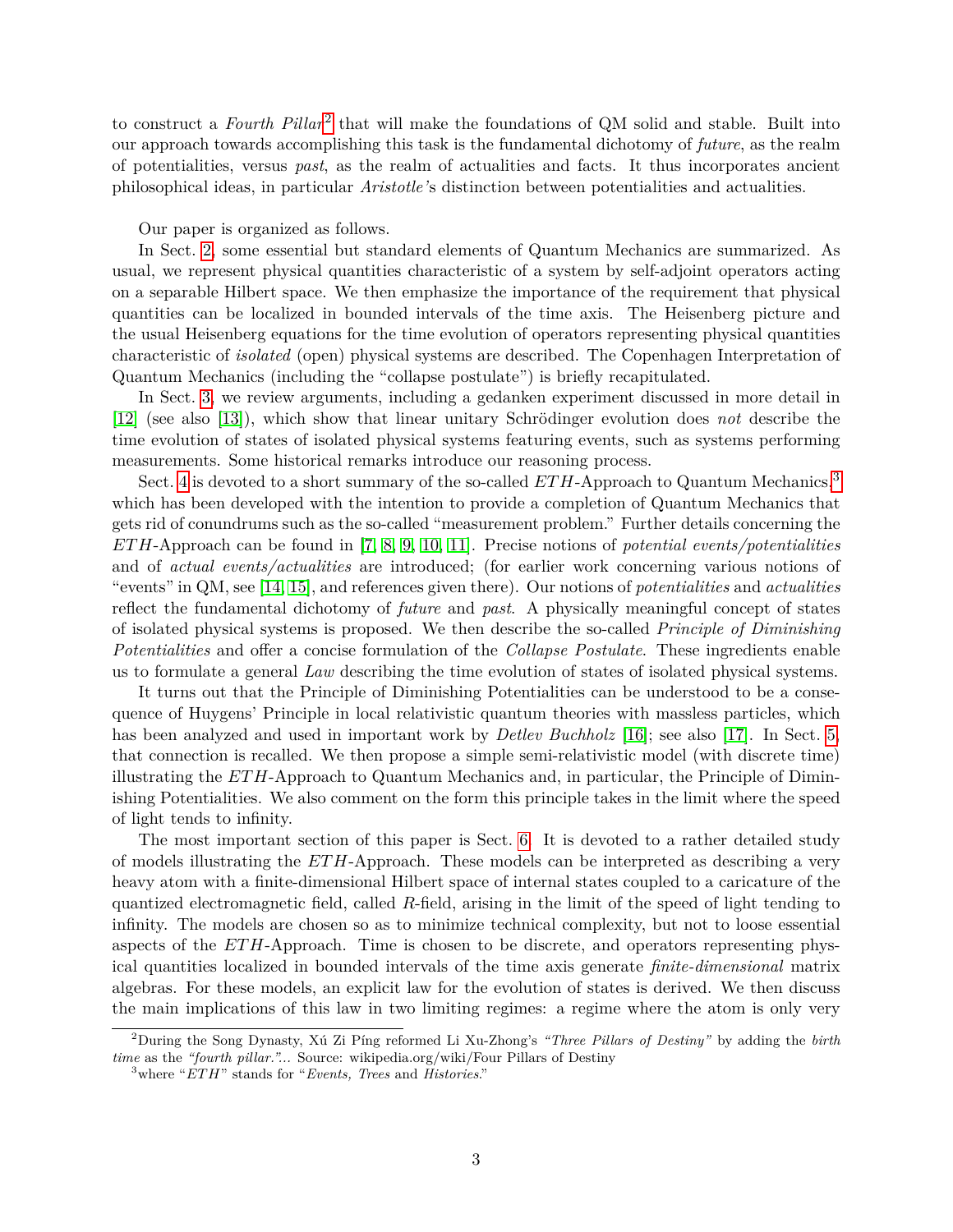weakly coupled to the *R*-field and, as a consequence, linear unitary Schrödinger evolution is a good approximation to the true evolution of states; and a regime where the degrees of freedom of the atom are very strongly coupled to the degrees of freedom of the *R*-field and the evolution of states is well approximated by a classical Markov chain. The section concludes with an explanation of how, in these models, "measurements" can be described in a very natural way.

In Sect. [7,](#page-37-0) we briefly comment on the *ontology* that underlies a quantum-mechanical description of Nature according to the *ETH*-Approach. We then sketch how the models discussed in Sect. [6](#page-22-0) can be extended to non-relativistic models with a *continuous* time. We observe that, in such models, the spectrum of the Hamiltonian is unbounded from above and below. Finally, we comment on the problem of understanding whether there are alternatives to Huygens' Principle in deriving the Principle of Diminishing Potentialities. A tantalizing conclusion of our analysis is that a quantum theory satisfying this principle, as well as the *spectrum condition*, which says that the energy spectrum of the Hamiltonian of the theory must be bounded from below (i.e., contained in a half-bounded interval of the real line), appears to be necessarily a *local relativistic quantum theory*.

*Remark*: In this paper we do not review the quantum theory of indirect (weak) measurements, which is well developed, taking certain results in a theory of direct (projective) measurements and events for granted. See [\[18\]](#page-43-12), and [\[19\]](#page-43-13) for recent results and plenty of references.

**Acknowledgements**. One of us (J.F.) thanks colleagues at Ludwig-Maximilian University (LMU) in Munich, and in particular *Heinz Siedentop*, for having invited him to teach a crash course of roughly twenty-four hours on basic Quantum Mechanics. This course, which took place in November/December of 2019, was a great opportunity to experiment with some of the material presented in our paper, in particular with the models discussed in Sect. [6.](#page-22-0) He also thanks several colleagues in Munich, including *Detlef Dürr, Erhard Seiler* and *Heinz Siedentop*, for very useful discussions and the pleasure of enjoying their company. Numerous discussions with former collaborators, especially with *Baptiste Schubnel*, and encouragement from *Shelly Goldstein* have been important. We are grateful to *Claudio Paganini* for some useful comments.

# <span id="page-3-0"></span>**2 Three of the four pillars Quantum Mechanics rests upon**

*"It seems clear that the present quantum mechanics is not in its final form."* (Paul Adrien Maurice Dirac)

In this section we summarize a few well known basic facts about *non-relativistic Quantum Mechanics*, focussing on the quantum-mechanical description of physical quantities characteristic of a physical system and their dynamics in the *Heisenberg picture*.

Since we consider non-relativistic quantum mechanics, with gravity turned off (or treated as an instantaneous interaction between particles, as conceived by Newton), we may assume that the concept of an *absolute time*,  $t \in \mathbb{R}$ , parametrising evolution is meaningful; (see [\[11\]](#page-43-5) for a sketch of a *space-time* approach to local relativistic quantum theory).

## <span id="page-3-1"></span>**2.1 The usual three pillars**

*"If you are receptive and humble, mathematics will lead you by the hand."* (Paul Adrien Maurice Dirac)

In this subsection we recall some well known elements (or "pillars") of a quantum-mechanical description of Nature.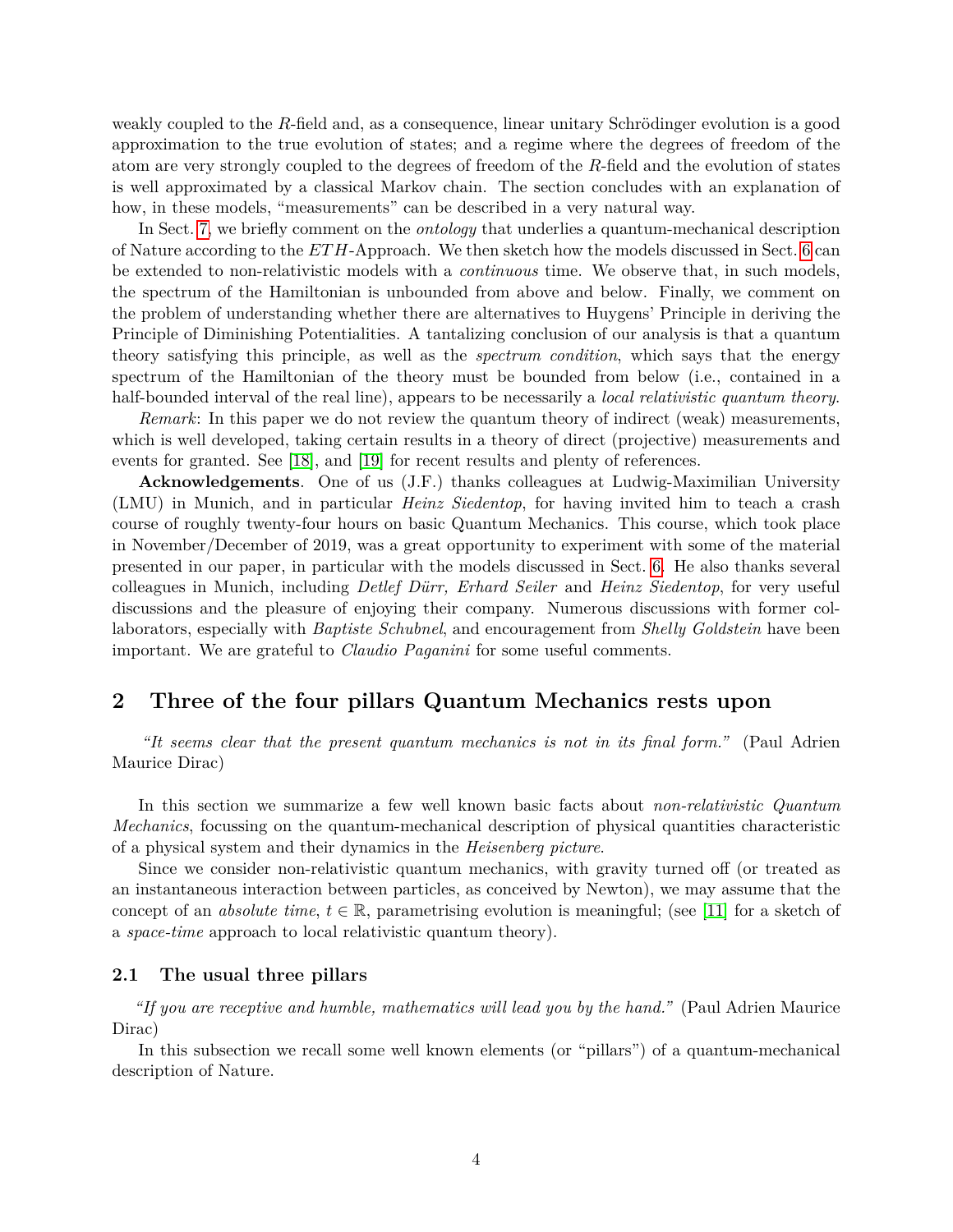#### *Pillar 1: Physical quantities characteristic of a system.*

In quantum mechanics, a physical system, *S*, is characterized by a list of abstract self-adjoint operators,

<span id="page-4-4"></span>
$$
\mathcal{O}_S = \{ \hat{X}_i = \hat{X}_i^* \mid i \in \mathfrak{I}_S \},\tag{1}
$$

with  $\mathfrak{I}_S$  a set of indices depending on *S*, where every operator  $\hat{X} \in \mathcal{O}_S$  represents a physical quantity characteristic of *S*, such as the total momentum, energy or spin of all particles localized in some bounded region of physical space and belonging to an ensemble of (possibly infinitely many) particles constituting the system  $S^A$ . The set  $\mathcal{O}_S$  of selfadjoint operators does not have any interesting structure. It is usually not a (real) linear space, let alone an algebra.

At every time *t*, there is a representation of  $\mathcal{O}_S$  by selfadjoint operators acting on a separable Hilbert space  $\mathcal{H}_S$ :

<span id="page-4-1"></span>
$$
\mathcal{O}_S \ni \hat{X} \mapsto X(t) = X(t)^* \in B(\mathcal{H}_S), \tag{2}
$$

where  $B(\mathcal{H}_S)$  is the algebra of all bounded operators acting on  $\mathcal{H}_S$ . Usually, a physical quantity  $\hat{X} \in \mathcal{O}_S$  can be localized in space and in time (*Haag* [\[20\]](#page-43-14) speaks of "local observables," *Bell* [\[5\]](#page-42-4) of "local beables"). It can be constructed by testing some hermitian operator-valued density,  $\hat{\mathfrak{r}}(x,\tau)$ , on space-time, such as a mass-, momentum-, energy- or spin density of a quantum gas, with a real-valued test function  $h(\mathbf{x}, \tau)$ , yielding a self-adjoint operator:

<span id="page-4-3"></span>
$$
\hat{X} = F\Big[\int d^3x \, d\tau \, h(\mathbf{x}, \tau) \, \hat{\mathfrak{x}}(\mathbf{x}, \tau) \Big] \, \mapsto \, X(t) := F\Big[\int d^3x \, d\tau \, h(\mathbf{x}, \tau) \, \mathfrak{x}(\mathbf{x}, \tau + t) \Big],\tag{3}
$$

for arbitrary  $t \in \mathbb{R}$ , where F is some bounded continuous function on  $\mathbb{R}$ , and  $\mathfrak{x}(\mathbf{x}, t + \tau)$  is an operator-valued distribution (acting on  $\mathcal{H}_S$ ) representing the abstract density  $\hat{\mathbf{r}}(\mathbf{x},\tau)$  at time t. Assuming that we only consider test functions *h* with compact support in the time direction, we conclude that the operator  $X(t)$  is localized in a time-slice,  $I \times \mathbb{R}^3$ , of finite width, where  $I \equiv I_{X(t)}$ is a bounded interval of the time axis (assumed to contain the time *t* in its interior), and  $\mathbb{R}^3$  is physical space.

#### *Pillar 2: Heisenberg-picture dynamics of operators.*

Next, we recall how the time evolution of physical quantities in the *Heisenberg picture* is described. For this purpose we have to introduce the notion of an **isolated (physical) system**. An isolated system *S* is one whose degrees of freedom have negligibly weak interactions with the degrees of freedom of its complement,  $S^c$ , i.e., with the rest of the Universe, during the period in time when the evolution of *S* is monitored. (Yet, the state of  $S \vee S^c$  can be entangled!) As discovered by *Heisenberg* and Dirac, it is *only* for isolated systems that we are able to formulate a general dynamical law for the time evolution of physical quantities. For simplicity, we also assume that the system *S* is *autonomous*. Then there exists a selfadjoint operator,  $H = H^*$ , acting on the Hilbert space  $\mathcal{H}_S$ , the *Hamiltonian* of the system *S*, such that the operators representing an arbitrary physical quantity  $\hat{X} \in \mathcal{O}_S$  at two different times, *t* and *t'*, are unitarily conjugated to each other by the propagator generated by *H*, i.e.,

<span id="page-4-2"></span>
$$
X(t') = e^{i(t'-t)H} X(t) e^{-i(t'-t)H}, \quad \text{for arbitrary times} \quad t, t', \tag{4}
$$

where  $X(t)$  represents  $\hat{X}$  at time *t* (see Eq. [\(2\)](#page-4-1)). This equation is commonly referred to as the *Heisenberg equation*. It encapsulates the *deterministic* law of time evolution of operators on H*<sup>S</sup>*

<span id="page-4-0"></span><sup>&</sup>lt;sup>4</sup>In order to comprehend the notion of physical quantities underlying the analysis presented in this paper, the reader may find it useful to recall the description of, for example, a quantum gas, such as the electon gas in a metal or a gas of bosonic atoms, in the *formalism of second quantization*. See also Sect. [6.](#page-22-0)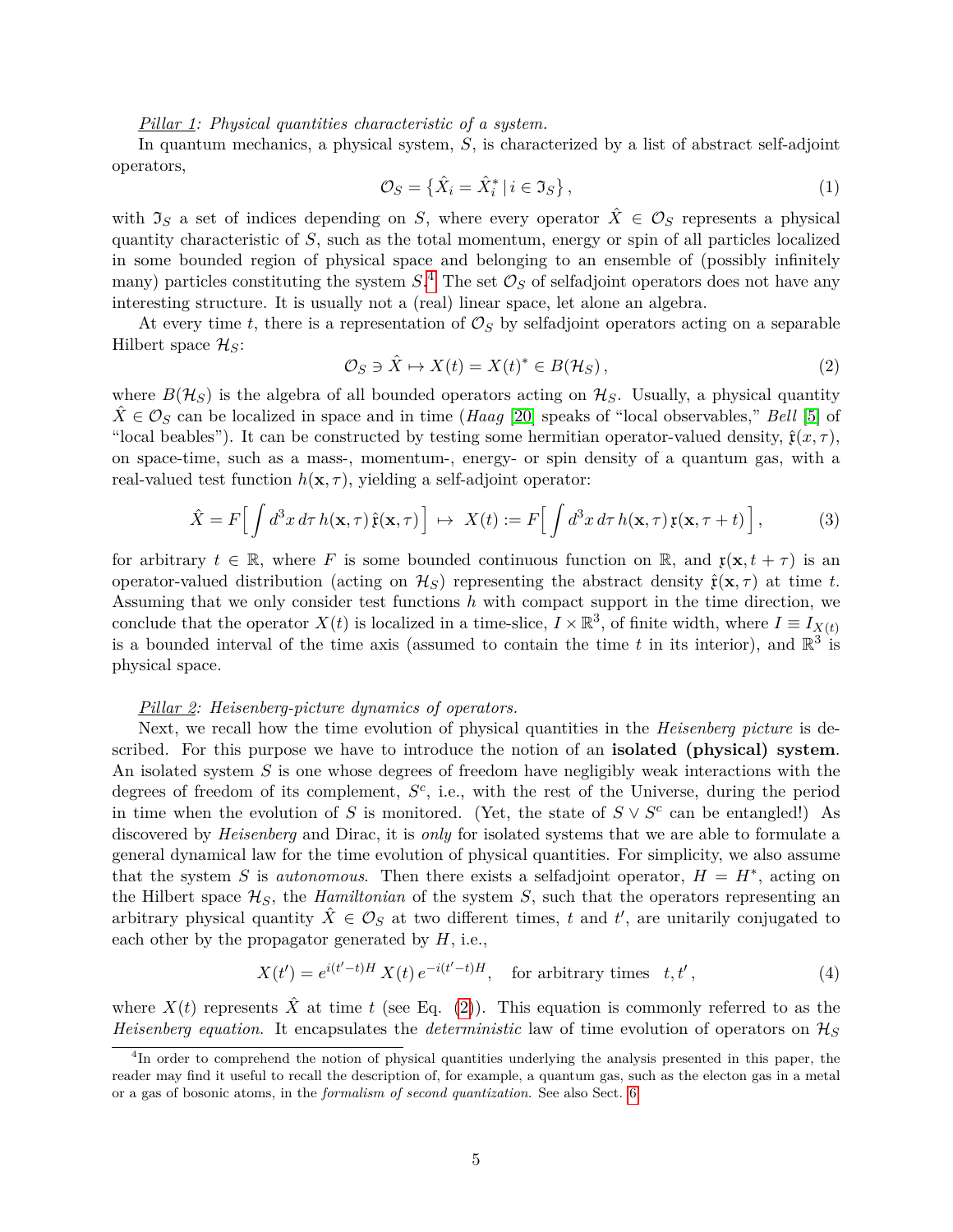representing physical quantities in  $\mathcal{O}_S$  characteristic of the system *S*. Notice that if  $X(t)$  is localized in the time interval  $I_{X(t)}$  then  $X(t')$  is localized in the interval  $I_{X(t')} = I_{X(t)} + (t'-t)$ .

Eq. [\(4\)](#page-4-2) is usually extended to arbitrary bounded operators on  $\mathcal{H}_S$ :

<span id="page-5-0"></span>
$$
A(t) = e^{itH} A e^{-itH}, \quad \forall A \in B(\mathcal{H}_S), \tag{5}
$$

for arbitrary times  $t \in \mathbb{R}$ . It is straightforward to extend Eqs. [\(4\)](#page-4-2) and [\(5\)](#page-5-0) to non-autonomous isolated systems, whose Hamiltonians are time-dependent.

*Remark:* If there are substantial interactions between the degrees of freedom of *S* and degrees of freedom describing the "environment", *S c* , of *S* the description of the time evolution of physical quantities characteristic of  $S$ , i.e., of operators representing elements of  $\mathcal{O}_S$ , can be arbitrarily com-plicated.<sup>[5](#page-5-1)</sup> (A description of the dynamics of systems interacting with their environment in terms of, for example, quantum Markov semi-groups generated by Lindblad operators is an approximation that, frequently, cannot be justified; although it is widely used.)

## *Pillar 3: Expectation values of physical quantities in "states."*

In order to extract concrete information about the behavior of (an ensemble of identical) isolated physical systems, *S*, as described in Pillars 1 and 2, one has to be able to take expectation values of self-adjoint operators  $X(t)$  on  $\mathcal{H}_S$  representing physical quantities  $\dot{X} \in \mathcal{O}_S$ . For this purpose, one introduces some notion of *"state"*. In non-relativistic quantum mechanics, "states" are usually taken to be *density matrices* on  $\mathcal{H}_S$ , which are non-negative, trace-class operators,  $\Omega$ , acting on  $\mathcal{H}_S$ of trace 1, i.e.,

$$
\widetilde{\Omega} = \widetilde{\Omega}^* \ge 0, \text{ with } \operatorname{tr}(\widetilde{\Omega}) = 1. \tag{6}
$$

(In the following, we usually refer to these states as *normal states*. For all possibly unfamiliar notions concerning abstract functional analysis see, e.g., [\[21\]](#page-43-15) and [\[22\]](#page-44-0).) Pure states are given by orthogonal projections,  $P = P^* = P^2$ , of rank 1 corresponding to unit rays in  $\mathcal{H}_S$ . The expectation,  $\omega(X(t))$ , of a physical quantity,  $\hat{X} \in \mathcal{O}_S$ , at time *t* in a "state" given by a density matrix  $\tilde{\Omega}$  is defined by

<span id="page-5-2"></span>
$$
\omega(X(t)) := \operatorname{tr}(\Omega \cdot X(t)),\tag{7}
$$

where  $X(t)$  represents  $\hat{X}$  at time *t*. Equation [\(7\)](#page-5-2) is then extended to arbitrary bounded operators on H*S*, i.e.,

$$
\omega(A) := \operatorname{tr}(\Omega \cdot A), \qquad \forall A \in B(\mathcal{H}_S).
$$

We will see shortly that this notion of "state" does not have any ontological meaning.<sup>[6](#page-5-3)</sup>

It is common to claim that, in the Heisenberg picture, only operators evolve non-trivially in time, but states  $\omega$  are *time-independent*. One then usually goes on to claim that the Heisenberg picture is equivalent to the *Schrödinger picture*, where physical quantities are *time-independent* but "states" evolve in time according to the *Schrödinger-Liouville equation*

<span id="page-5-4"></span>
$$
\Omega(t) = e^{-i(t-t')H} \, \Omega(t') \, e^{i(t-t')H} \,, \quad \text{for arbitrary times } t, t', \text{ with } \Omega(0) \equiv \tilde{\Omega} \,. \tag{8}
$$

<span id="page-5-1"></span><sup>&</sup>lt;sup>5</sup>In this respect, classical mechanics is simpler than QM, because time evolution of a physical system in classical mechanics is always generated by a vector field on the state space of the system, albeit not necessarily a Hamiltonian vector field.

<span id="page-5-3"></span><sup>&</sup>lt;sup>6</sup>If a notion of "state" is supposed to have concrete physical (ontological) meaning then a "state" ought to be a functional that can only be evaluated on operators describing "future potentialities" (rather than on arbitrary operators acting on  $\mathcal{H}_S$ ; see Sect. [4.](#page-12-0)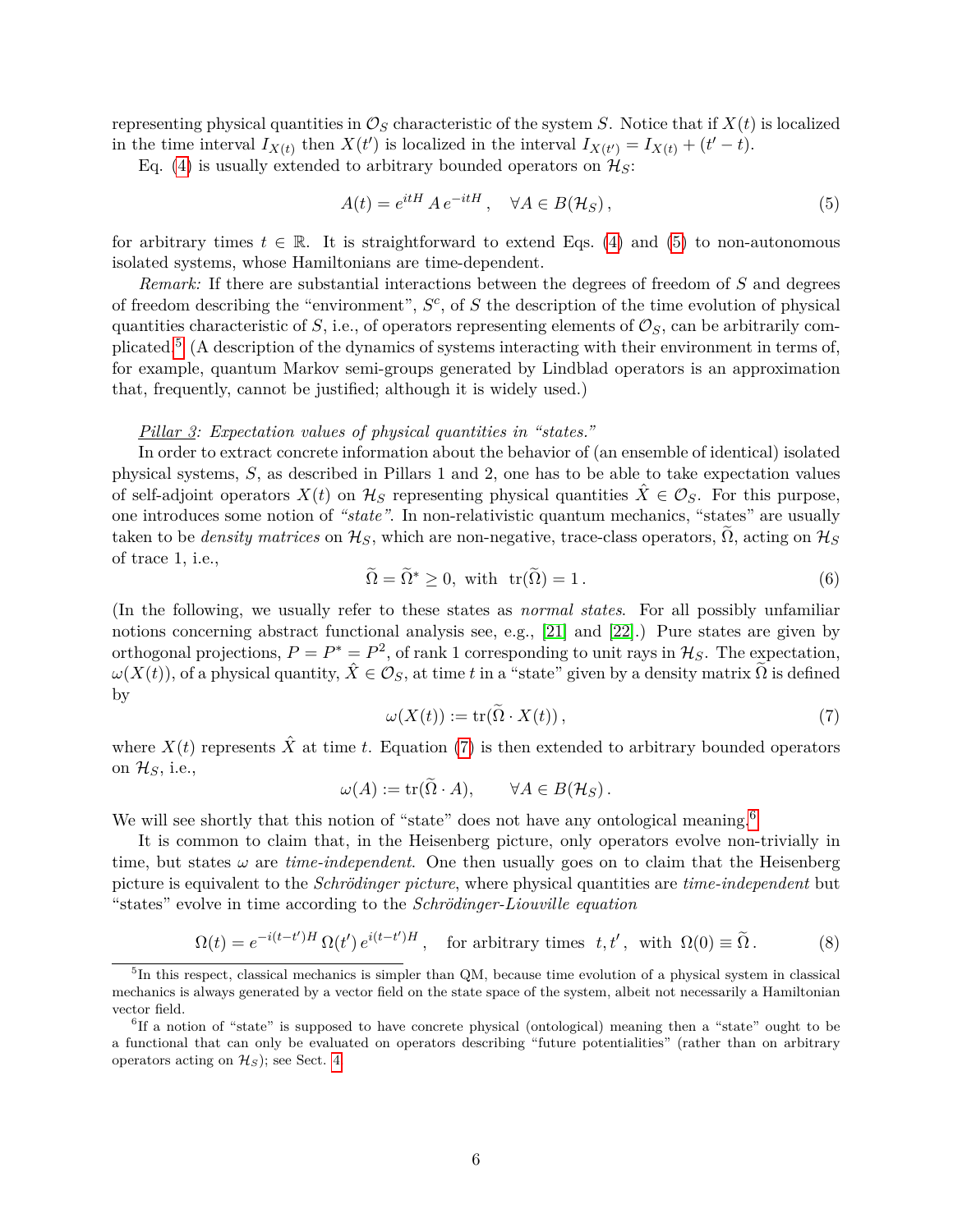One then obviously has that

$$
\operatorname{tr}(\Omega \cdot A(t)) = \operatorname{tr}(\Omega(t) \cdot A), \qquad \forall A \in B(\mathcal{H}_S),
$$

see Eqs.  $(5)$ ,  $(8)$ .

*Remark:* In the following, we use a "tilde" to indicate that we refer to a density matrix in the Heisenberg picture, while we drop the "tilde" in the Schrödinger picture. We usually identify a density matrix in the Heisenberg picture with the corresponding density matrix in the Schrödinger picture at time  $t = 0$ .

## <span id="page-6-0"></span>**2.2 Measurements and the Collapse Postulate**

*The concept of 'measurement' becomes so fuzzy on reflection that it is quite surprising to have it appearing in physical theory ...* (John Stewart Bell)

We note that Eqs. [\(4\)](#page-4-2), [\(5\)](#page-5-0) and [\(8\)](#page-5-4) are **linear** and **deterministic** evolution equations. However, most physicists agree with the claim that the predictions of QM are **statistical** (probabilistic). So, what is going on? Well, according to the Copenhagen Interpretation of QM, the Schrödinger-Liouville evolution of states given by Eq. [\(8\)](#page-5-4) is interrupted whenever *"a measurement takes place,"* and in such a moment the Schrödinger-Liouville evolution is replaced by a non-linear change of state described – at least heuristically – by the so-called *collapse postulate*: If a physical quantity *X* is measured at some time *t*, with the outcome that it has a measured value  $\xi \in \text{spec}(\hat{X})$ , then the state,  $\Omega$ , occupied by the system *S* right *before* the measurement of  $\hat{X}$  is carried out is supposed to be replaced by the state,  $\Omega_{\xi,t}$ , given by

<span id="page-6-1"></span>
$$
\widetilde{\Omega} \mapsto \widetilde{\Omega}_{\xi,t} := \left[ \text{tr}(\Pi_{\xi}(t)) \right]^{-1} \Pi_{\xi}(t) \widetilde{\Omega} \Pi_{\xi}(t) , \qquad (9)
$$

right *after* the measurement of  $\hat{X}$ , where  $\Pi_{\xi}(t)$  is the spectral projection corresponding to the eigenvalue  $\xi$  of the self-adjoint operator  $X(t)$  representing  $\hat{X}$  at time *t*.

The question then arises what the precise quantum-mechanical law is that determines under what conditions a "measurement" is carried out and at what time the state-collapse  $(9)$  resulting from the measurement happens. Answering this question will amount to adding a *"Fourth Pillar"* to the formulation of QM. Actually, the prescription in Eq. [\(9\)](#page-6-1) is *at best* a reasonable heuristic recipe, but does obviously not have the status of a general law, as long as the notion of "measurement" remains totally vague and does not correspond to a well-defined operation in the mathematical formalism of QM ![7](#page-6-2) Before we will describe a precise general law governing the time evolution of states in QM (see Sects. [4,](#page-12-0) [5,](#page-18-0) [6\)](#page-22-0) we will argue that Schrödinger evolution does *not* provide such a law – *even* if all the experimental equipment used to perform measurements on a given system of interest is included in the quantum-mechanical description (so that the resulting *total* system is *isolated*). This will be discussed in the next section in the context of a gedanken experiment.

<span id="page-6-2"></span><sup>7</sup>This would not be too serious a problem if all we intended to do is to describe a *single* measurement (at the "end of time"), but gave up the requirement that the theory ought to also consistently describe *repeated* measurements.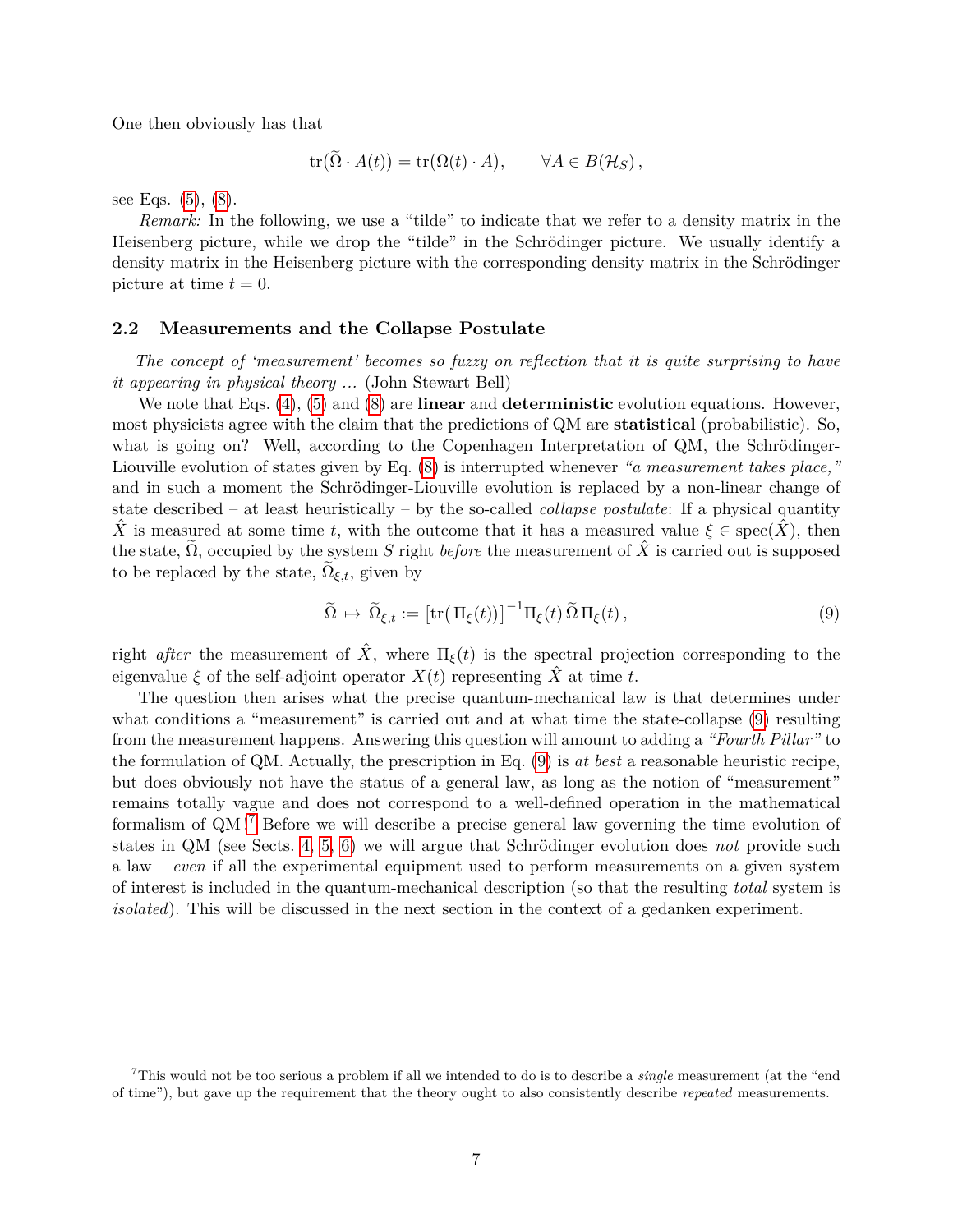# <span id="page-7-0"></span>**3 The Schrödinger equation does** *not* **describe the time evolution of states in Quantum Mechanics**

*"I insist upon the view that 'all is waves'."* (Erwin Schrödinger, letter to J. L. Synge)

It is claimed, for valid reasons, that the Schrödinger equation describes the evolution of the states ("wave functions") of so-called *closed systems*. [8](#page-7-2) Unfortunately, though, it is impossible to gain any information on the behavior of closed systems, so that statements about them are statements about pure *"potentialities"* which cannot be put to experimental tests. (But it is admitted that, to a good approximation, systems can behave as if they were closed over a long period of time.)

As most people will presumably agree upon, the Schrödinger equation does, however, *not* describe the evolution of states of a physical system whenever a "measurement" or "observation" is performed on it that results in a *"fact"* or *"actuality"*. This insight is almost as old as Quantum Mechanics, in the form given to it by *Born, Heisenberg* and *Jordan*, and *Dirac*. Its validity has been made plausible by deriving various paradoxes from the assumption that the time evolution of states in QM is *always* described by a (linear) Schrödinger equation *even* during periods when "measurements/observations" are made, as long as the total system we consider remains isolated.<sup>[9](#page-7-3)</sup> It is worth stressing that the paradoxes do *not* disappear *even* if the measurement devices are included in a quantum-mechanical description of the system – as *has* to be done if we restrict our attention to *isolated* systems – and *even* if linear Schrödinger evolution is amended by something like the *Everett Interpretation* [\[4\]](#page-42-3) of QM. Among the more famous such paradoxes is the *paradox of Wigner's friend* [\[23\]](#page-44-1) and various more recent variants thereof; see [\[24,](#page-44-2) [25\]](#page-44-3).

### <span id="page-7-1"></span>**3.1 Historical remarks**

*"[The probability wave] ... introduced something standing in the middle between the idea of an event and the actual event, a strange kind of physical reality just in the middle between possibility and reality."* (Werner Heisenberg)

It turns out that issues concerning the meaning of states in QM and of their time evolution in the course of measurements have been discussed, in a very clear way, by *Heisenberg* in his 1955 lecture [\[26\]](#page-44-4) at a conference on the occasion of the 75*th* anniversary of *Niels Bohr*. He points out that transitions from the "potential" to the "factual" (or "actual") are *not* described by the Schrödinger equation and that, as a matter of fact, *"this discontinuous change* [in the state of a system] *is of course not contained in the mechanical equations of the system or of the ensemble characterizing the system; it corresponds [...] exactly to the "reduction of the wave packets" in quantum theory."* He continues to describe his understanding of the *Copenhagen Interpretation* of Quantum Mechanics. Along the way he discusses various basic quantum-mechanical phenomena; for example one that people nowadays call **decoherence**, a phenomenon he claims is typically encountered when (macroscopic) measuring equipment is included in the description of the system. But he argues convincingly that decoherence will not solve the problem of how to understand the transition from the "potential" to the "factual". Referring to *Bohr*, he argues that, for the functioning of some measuring equipment, it is crucial that there be a connection of the total system (system of interest to be measured or observed composed with the measuring equipment)

<span id="page-7-3"></span><span id="page-7-2"></span><sup>8</sup>We will explain what precisely this claim means in the next section.

<sup>9</sup>Recall that an *isolated system* is a physical system with the property that, for all practical purposes, interactions of the degrees of freedom of the system with those of its complement (the rest of the universe) can be neglected for the period of time during which the evolution of the system is monitored.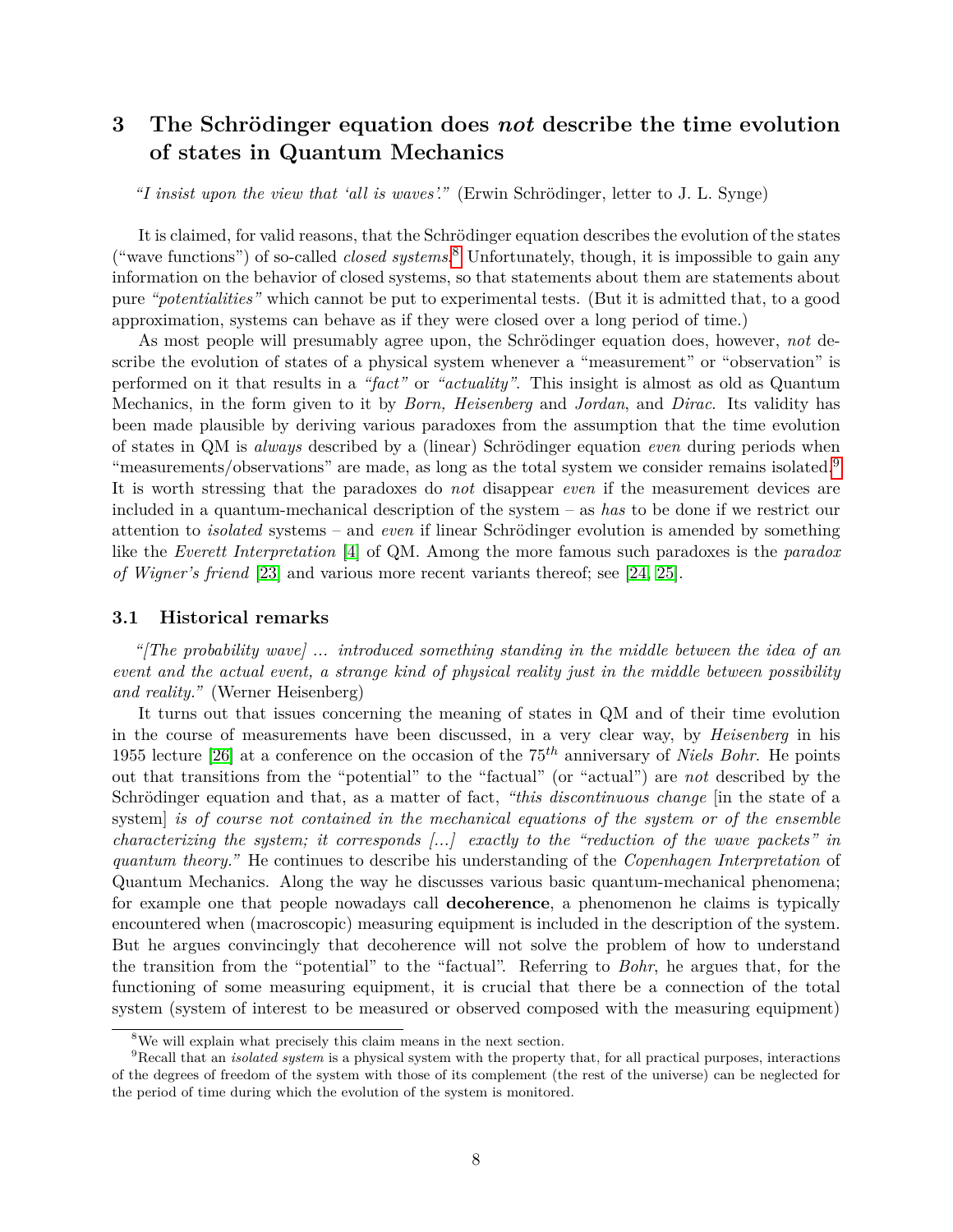to the "outside world," because, as he says, *"the behavior of the measuring equipment has to be registered as something factual."* In other words, the total system under consideration should be isolated and *open*. He then argues (without presenting compelling reasons) that, because of this connection to the outside world, *"the state of the total system will now have to be described by a mixed state,"* which cannot be understood to be the result of unitary (Schrödinger) time evolution. He points out that a system completely disconnected from the outside world will only have the character of the "potential", but not of the "factual." He concludes by saying that, from the point of view of quantum theory, knowledge of the "factual"[10](#page-8-1) always remains fundamentally *incomplete knowledge*, and that, for this reason, *"the statistical character of the microphysical laws will not disappear, anymore."* Although Heisenberg's analysis is impressively lucid, given that it was presented already in 1955, it does have some weaknesses:

- While Heisenberg implicitly observes that, in Quantum Mechanics, the ontology is *not* in the "wave function" (the state), he does not offer any precise ideas or opinions concerning the question of what the ontology is. To answer this question is one of our main concerns in this paper; see Sects. [4,](#page-12-0) [6](#page-22-0) and [7.](#page-37-0) In this connection, ideas described by *Rudolf Haag* in [\[14\]](#page-43-8) are relevant and interesting.
- While Heisenberg compellingly argues that, in QM, the evolution of states of physical systems subject to measurements, i.e., featuring events, is *not* described by a Schrödinger equation and is fundamentally "statistical," he does not propose any precise *"statistical law"* that describes the transitions from the "potential" to the "actual" and the evolution of states of isolated open systems amenable to observation. To propose such a law is the main subject of our paper.
- In 1955, the mathematical machinery was missing at least among elderly theoretical physicists – to render the ideas Heisenberg describes in words in [\[26\]](#page-44-4) mathematically precise. For example, his grasp of phenomena such as decoherence was intuitive and not expressed in mathematical formulae. This may explain why his remarkable paper on the interpretation of QM appears to have been unjustly ignored.

# <span id="page-8-0"></span>**3.2 A concrete example showing that** *'not all is waves'* **in QM**

*"Pick a flower on Earth and you move the farthest star."* (Paul Adrien Maurice Dirac)

In the remainder of this section, we discuss an example of a concrete experiment that shows clearly that, in QM, the evolution of states of a physical system is *not* described by a Schrödinger equation if the system features events that can be observed from the outside. We follow arguments described in [\[12,](#page-43-6) [13\]](#page-43-7).<sup>[11](#page-8-2)</sup>

We consider an isolated physical system composed of two subsystems:

• a subsystem,  $\mathfrak{L}$ , consisting of a large detector,  $\mathfrak{D}$ , behind a spin filter (realized, for example, as a magnetized membrane of iron whose magnetization points in the vertical direction chosen to be the z-direction, as shown in *Figure 1*, below), both described quantum-mechanically, composed with a particle *L* with spin 1*/*2 (an electron) hitting the spin filter with "very high probability" and either traversing it and then hitting the detector  $\mathfrak{D}$ , or being absorbed in an

<span id="page-8-1"></span> $10$ i.e., knowledge of "actuality" – in Aristotelian jargon

<span id="page-8-2"></span><sup>&</sup>lt;sup>11</sup>The paper  $[12]$  is based on results that were first sketched around fifteen years ago.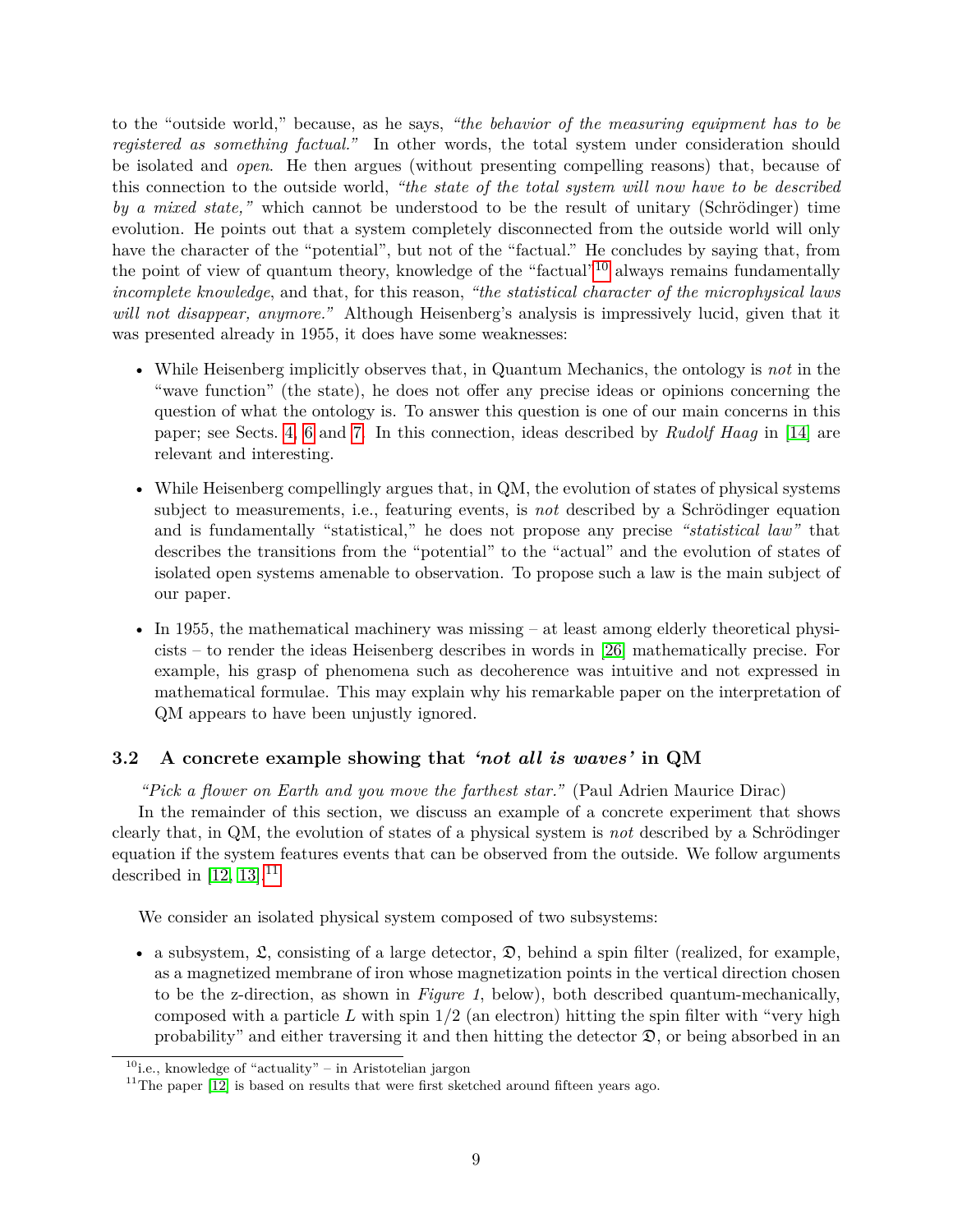empty state of the spin filter (and possibly emitting a photon or phonon into the bulk of the filter);

• a subsystem, R, consisting of a particle *R* with spin 1*/*2 (a silver atom), which, with very high probability, passes through the magnetic field between two Stern-Gerlach magnets oriented in the direction of some unit vector  $\vec{e} \in \mathbb{R}^3$  and then hits a detector  $\mathfrak{D}_+$ , provided its spin is parallel to  $\vec{e}$ , or a detector  $\mathfrak{D}_-$  if its spin is anti-parallel to  $\vec{e}$ , respectively; all of these ingredients constituting the subsystem R (see *Figure 1* ).

The initial state,  $\psi_{L/R}$ , of *L* and *R* is entangled: Their spin wave function forms a spin-singlet. One may imagine that, at time  $t = 0$ ,  $\psi_{L/R}$  describes a negatively charged silver ion located in the central region between the spin filter and the Stern-Gerlach equipment, as indicated in *Figure 1*. When a photon collides with the silver ion it kicks out an electron, and we assume that the resulting orbital wave function is such that the electron  $L$  propagates into a cone,  $\mathcal{C}'$ , opening towards the spin filter in the left half-space, while the silver atom  $R$  propagates into a cone,  $\mathcal{C}$ , opening towards the right half-space in the direction of the magnetic field between the Stern-Gerlach magnets – with only very tiny chances to find the particles outside these two cones.



 $\mathfrak{L} := \{\text{particle } L \vee \text{ spin filter } \vee \mathfrak{D}\}\qquad \mathfrak{R} := \{\text{particle } R \vee \text{ Stern- Gerlach equipment } \vee \mathfrak{D}_+, \mathfrak{D}_-\}\$ *Figure 1*

We temporarily assume that the state,  $\Psi$ , of the total system is prepared at time  $t = 0$  and then evolves according to some very complicated, but linear and deterministic Schrödinger equation. As shown in [\[12\]](#page-43-6) (and this is not entirely trivial!), assuming that we treat the system non-relativistically and neglect photons, with all interactions between different degrees of freedom of the total system of short range, the evolution of the subsystem  $\mathfrak{R}$ , consisting of the silver atom  $R$ , the Stern-Gerlach equipment and the detectors  $\mathfrak{D}_+$  and  $\mathfrak{D}_-$ , (*after* the disintegration of the negative silver ion) is *independent* of the evolution of the subsystem  $\mathfrak{L}$ , up to very tiny corrections. More precisely, when expectation values in the state  $\Psi$  are taken the Heisenberg-picture time evolution of operators representing physical quantities referring to  $\Re$  (see *Figure 1*) is approximately *identical* to the one that would be used if the Hamiltonian of  $\mathfrak{L}$ , including interaction terms between  $\mathfrak{L}$  and  $\mathfrak{R}$ , were set to 0. This has the following consequences: Let  $\vec{S}_R \cdot \vec{e}$  denote the component of the spin operator of the silver atom along the direction of the unit vector  $\vec{e}$  (see [\[12\]](#page-43-6)). The expectation value in the state  $\Psi$  of this operator, evolved according to the Heisenberg-picture dynamics of the total system to some time *t*, is then well approximated by the expectation value of the same operator, but evolved to time *t* according to the Heisenberg-picture dynamics determined by the Hamiltonian where the subsystem  $\mathfrak{L}$  is *absent*. But if the subsystem  $\mathfrak{L}$  is absent the operator  $\vec{S}_R \cdot \vec{e}$  is a conserved quantity, i.e., time-independent. Hence

<span id="page-9-0"></span>
$$
\langle e^{-itH}\Psi, (\vec{S}_R \cdot \vec{e}) e^{-itH}\Psi \rangle \simeq \langle \Psi, (\vec{S}_R \cdot \vec{e}) \Psi \rangle = 0, \tag{10}
$$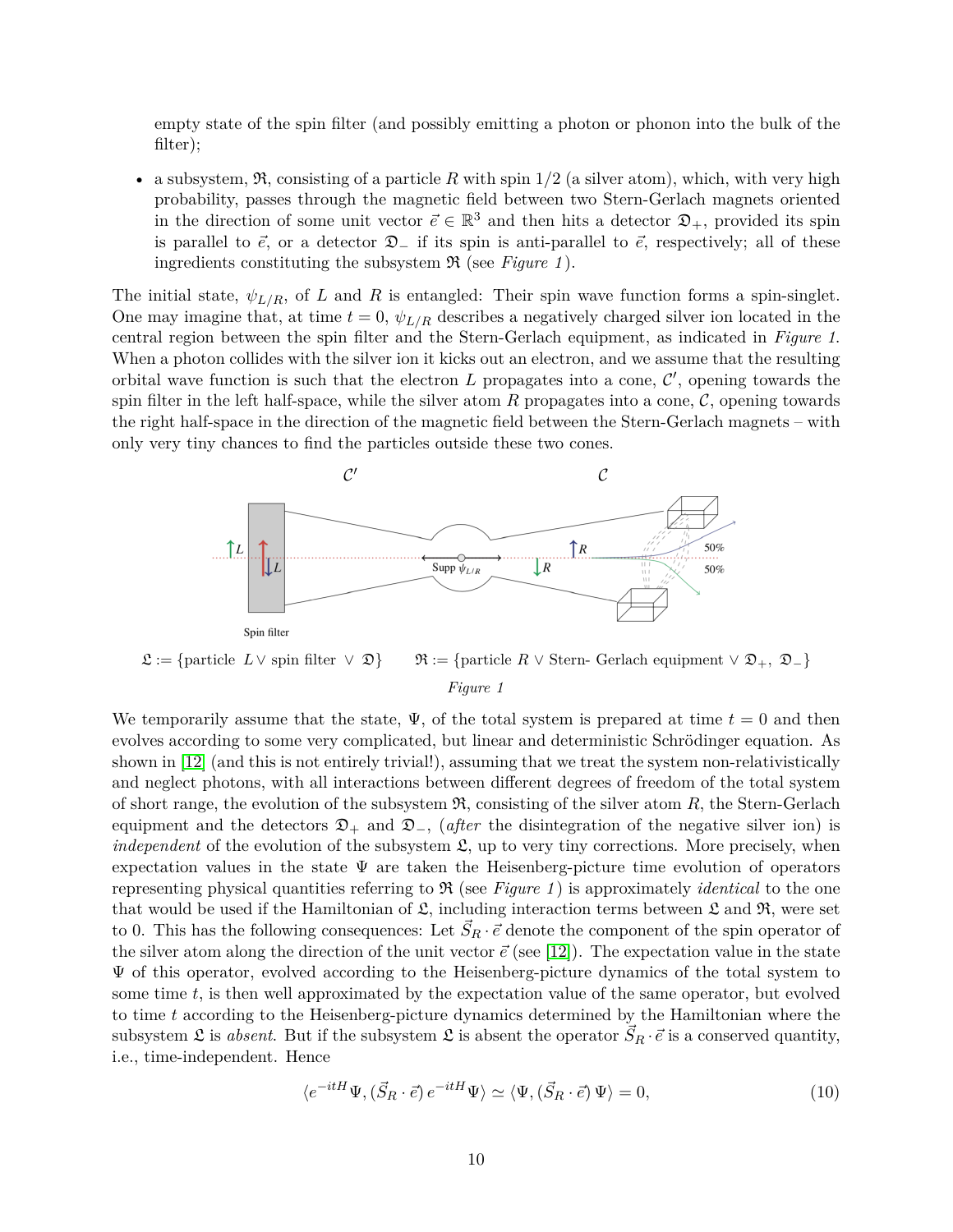for times *t* long enough for the electron *L* to have reached the spin filter and the silver atom *R* to have reached the region where the detectors  $\mathfrak{D}_+$ ,  $\mathfrak{D}_-$  are installed; the operator *H* being the Hamiltonian of the total system. We note that equality between the left side and the right side in [\(10\)](#page-9-0) may be violated by very tiny corrections that tend to 0 when the distance between the spin filter and the Stern-Gerlach equipment tends to  $\infty$ .

Next, we consider the subsystem  $\mathfrak{L}$ : It is plausible that the electron L passes through the spin filter if its spin is aligned with the majority spin of electrons inside the spin filter, i.e., if its spin points in the positive z-direction. The reason is that all electronic states (of low energy) localized inside the spin filter corresponding to a spin pointing in the positive z-direction tend to be already occupied and, hence, cannot be occupied by *L*; as follows from the Pauli exclusion principle. But if the spin of *L* is anti-parallel to the majority spin of the spin filter then it finds plenty of empty states localized inside the spin filter which it can hop into without violating the Pauli principle. Thus, if the spin of L were pointing in the positive z-direction it would eventually hit the detector  $\mathfrak{D}$ , which would then click, while if the spin of *L* were pointing in the negative z-direction this particle would be absorbed by the spin filter, and the detector  $\mathfrak D$  would remain silent. The estimates contained in [\[12\]](#page-43-6) also show that

<span id="page-10-0"></span>
$$
\langle e^{-itH}\Psi, (\vec{S}_L \cdot \vec{e}_z) e^{-itH}\Psi \rangle \simeq \langle \Psi, (\vec{S}_L \cdot \vec{e}_z) \Psi \rangle = 0, \tag{11}
$$

for times *t* long enough for the electron *L* to have interacted with the spin filter and to have either been absorbed by the filter or hit the detector D. The predictions [\(10\)](#page-9-0) and [\(11\)](#page-10-0) are *independent* of the relative orientation of  $\vec{e}$  and the z-axis  $\vec{e}_z$ , and they remain true even if, for example, the direction of  $\vec{e}$  is suddenly changed, *before* or *after* the electron L has passed through the spin filter, but *before* the silver atom *R* has reached the field region between the Stern-Gerlach magnets.

**Obviously**, the predictions [\(10\)](#page-9-0) and [\(11\)](#page-10-0), derived by solving the Schrödinger equation for the time evolution of the state Ψ of the total system, do **not** describe what is observed in experiments, i.e., they do not reflect the facts. For, in every successful experiment, the state of the total system occupied at large times *t*, when the experiment is completed, should exhibit the following features: The silver atom *R* has passed through the magnetic field of the Stern-Gerlach magnets and has *either* hit  $\mathcal{D}_+$  *or*  $\mathcal{D}_-$ , and the electron *L* has *either* been absorbed by the spin filter *or* has hit the detector D. Of course, Quantum Mechanics does *not* predict *which* of these alternatives is realized in a single experiment. But it ought to predict that *one* of these precise alternatives (and not "something in between", i.e., not a coherent superposition of states corresponding to these alternatives) *is* realized in every experiment! Alas, this is *not* what one concludes by solving a deterministic linear Schrödinger equation, which would merely imply Eqs. [\(10\)](#page-9-0) and  $(11)$  – and *nothing more*. Furthermore, Quantum Mechanics must be given a form so as to predict that if the experiment is repeated many times the emerging *correlations* between the possible events described above are given by the following well known formulae

<span id="page-10-1"></span>
$$
\text{Prob}_{\Psi} \{ L \text{ hits } \mathfrak{D} \& R \text{ hits } \mathfrak{D}_{-} \} = \frac{1}{4} \left( 1 + \vec{e} \cdot \vec{e}_z \right), \quad \text{etc.} \tag{12}
$$

This formula is claimed to correctly describe the correlations between measurements of components of the spins of *L* and of *R even* if, for example, the direction of  $\vec{e}$  is suddenly changed *before* the silver atom *R* has traversed the magnetic field between the Stern-Gerlach magnets, but in such a way that the change of the direction of  $\vec{e}$  cannot causally affect the fate of the electron *L*. This is what is often called the **"non-locality"** of Quantum Mechanics (see, e.g., [\[27\]](#page-44-5)). It is not captured by Schrödinger evolution. Moreover, it is claimed that the formula applies *independently* of whether *L* hits D *before* or *after R* hits D−.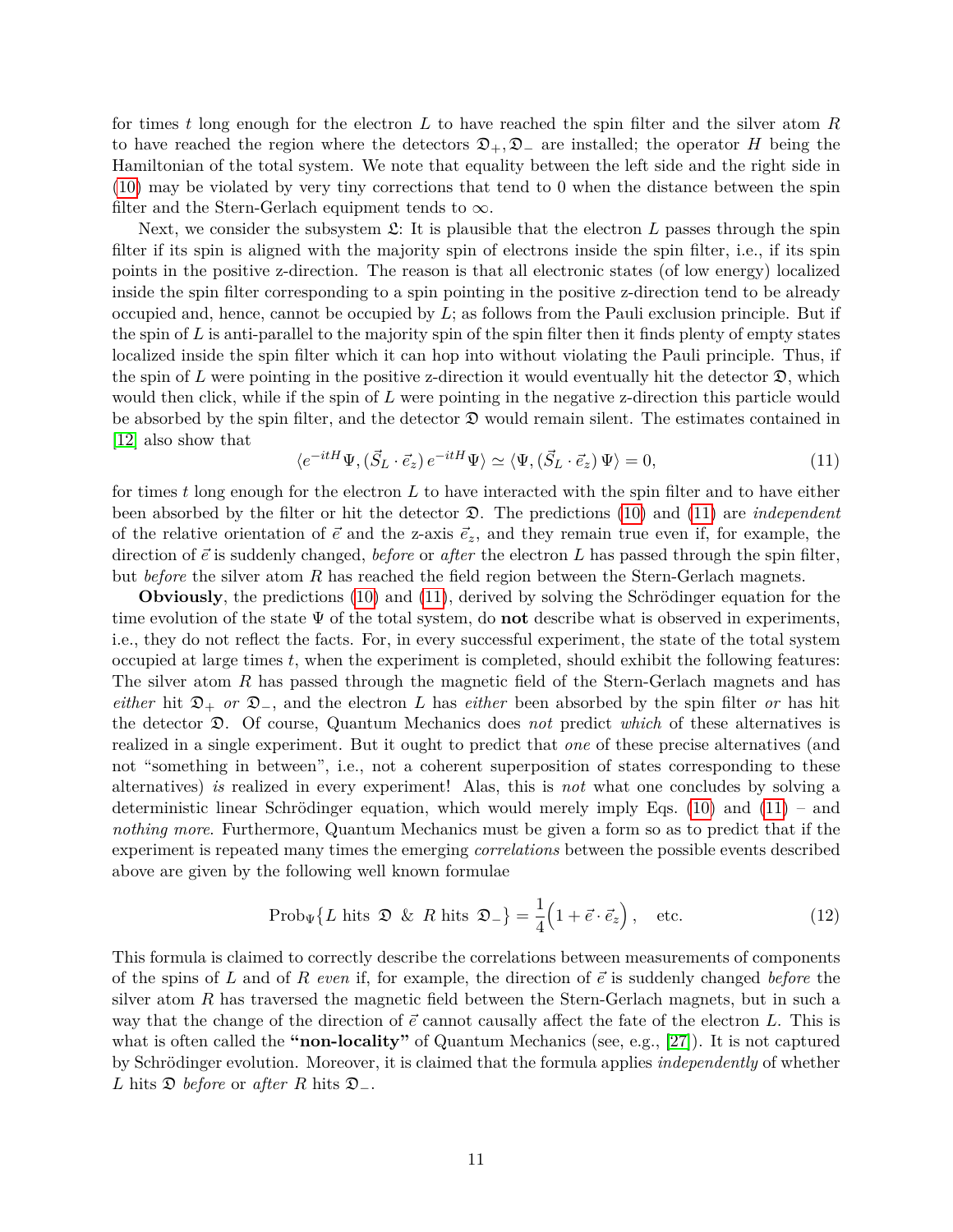Yet, in the *Everett interpretation* of QM [\[4\]](#page-42-3) it is claimed that the time evolution of states of isolated physical systems is *always* given by linear, unitary Schrödinger evolution (*'all is waves'*), but that the universe can and will branch into a tree-like "multiverse" of alternative histories perceived as mutually exclusive. In experiments of the above kind the process of "branching" caused by subsystem  $\mathfrak{R}$ , i.e., by the Stern-Gerlach measurement of the spin of the silver atom is described as follows: In every branch of the "multiverse", R will *either* hit  $\mathfrak{D}_+$  *or*  $\mathfrak{D}_-$  – with these two alternatives actually existing in different branches (along different histories) of the "multiverse". Equation [\(10\)](#page-9-0) then tells us that the frequency of observing *R* to hit the detector  $\mathfrak{D}_-$  is equal to 1  $\frac{1}{2}$  and, likewise, the frequency of observing R to hit  $\mathfrak{D}_+$  is equal to  $\frac{1}{2}$ , **independently** of the orientation of  $\vec{e}$  and **independently** of what is happening in subsystem  $\hat{\mathcal{L}}$ , as long as processes in L do *not* cause any further branching. People will argue that if there is "branching" caused by subsystem  $\Re$  then there will also be "branching" caused by subsystem  $\mathfrak{L}$ . However, a precise law telling us under what conditions "branching" takes place, how and *when* it takes place and what (among a continuum of possibilities) the different "branches" correspond to and describe has, to our knowledge, never been proposed. Some authors invoke *decoherence* as an explanation of "branching", without spelling out what precisely they have in mind. Thus, as far as we understand it, the Everett interpretation of QM lacks precision and has remained vague. It should be superseded by an unambiguous, mathematically precise formalism that retains some of its attractive features.

For the following considerations it is convenient to work in the Heisenberg picture, with operators depending on time in accordance with the usual Heisenberg equations of motion. Let  $\pi_L^{+/-}$  $L^{+/-}(t)$ denote the projection onto states of the total system corresponding to the observation that, *"at time t*, the electron *L* has hit the detector  $\mathcal{D}/L$  has been absorbed in the spin filter", respectively; and let  $\pi_R^{+/-}$  $R^{+/-}_{R}(t)$  denote the projection onto states corresponding to the observation that, *"at time*" *t*, the silver atom *R* has hit  $\mathfrak{D}_+/R$  has hit  $\mathfrak{D}_-$ ", respectively. We should ask how formulae such as [\(12\)](#page-10-1) can be derived from properties of the time evolution of states in QM. Let us imagine that, in a successful experiment, one has retrieved the information that the electron has passed the spin filter and has hit the detector  $\mathfrak D$  at some time  $t'$ , which is interpreted as meaning that, at time  $t'$ , the spin of the electron is aligned with the *z*-axis, and that, at a time  $t$ , the silver atom has traversed the magnetic field and has hit the detector  $\mathcal{D}_-$ , meaning that its spin is anti-parallel to the vector  $\vec{e}$  at time *t*. According to the *Copenhagen interpretation* of QM this would imply that, at times  $t'' \ge \max(t', t)$ , *before* further events are recorded, the state of the system is *not* given by Ψ, anymore, but it is given by

<span id="page-11-0"></span>
$$
\pi_L^+(t') \cdot \pi_R^-(t) \Psi / \| \pi_L^+(t') \cdot \pi_R^-(t) \Psi \|, \tag{13}
$$

assuming w.l.o.g. that  $t' \geq t$ . Furthermore, the probability to reach this particular state in an experiment at a time  $\geq t'$  is given by *Born's Rule*:

> <span id="page-11-1"></span>Prob<sub>Ψ</sub> $\{L \text{ hits } \mathfrak{D} \text{ at time } t' \& R \text{ hits } \mathfrak{D}_- \text{ at time } t\} = \|\pi_L^+(t') \cdot \pi_R^-(t) \Psi\|^2$ *,* (14)

and likewise for the other possible outcomes of this experiment. These probabilities should, however, not depend on whether  $t' > t$  or  $t' < t$ , and the *conditional probabilities* 

$$
\mathfrak{P}_{L,R}(+|\pm) := \text{Prob}_{\Psi} \{ L \text{ hits detector } \mathfrak{D} \mid \text{ given that } R \text{ hits } \mathfrak{D}_{\pm} \}
$$

ought to have the property that

<span id="page-11-2"></span>
$$
\sum_{\sigma=+,-} \mathfrak{P}_{L,R}(+|\sigma) \cdot \operatorname{Prob}_{\Psi} \{ R \text{ hits } \mathfrak{D}_{\sigma} \} = \operatorname{Prob}_{\Psi} \{ L \text{ hits } \mathfrak{D} \},\tag{15}
$$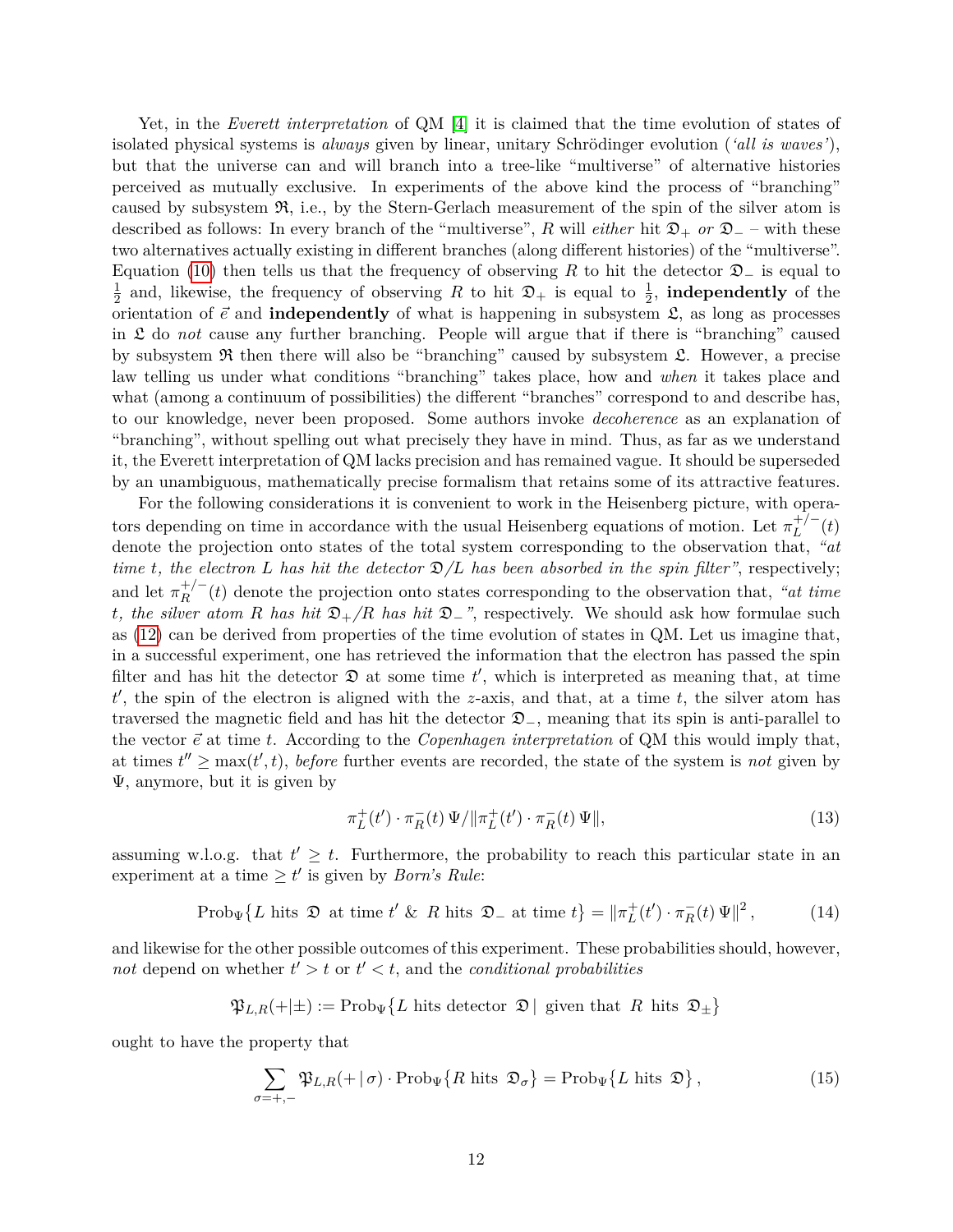and similarly for  $\mathfrak{P}_{L,R}(-|\sigma)$  (with "-" indicating that *L* is absorbed in the spin filter). For these sum rules to hold true – no matter whether  $t' > t$  or  $t' < t$  – it is sufficient that the following commutator vanish:

$$
\left[\pi_L^{\rho}(t'), \pi_R^{\sigma}(t)\right] = 0, \qquad \rho, \sigma = + \text{ or } -. \tag{16}
$$

This would follow from *Einstein causality* in a model of the system satisfying the basic properties of local relativistic quantum theory (see [\[20\]](#page-43-14)), provided the operators  $\pi_R^{\sigma}(t)$  and  $\pi_L^{\rho}$  $_{L}^{\rho}(t')$  are localized in *space-like separated* regions. This is precisely what, in relativistic Quantum Field Theory, is called **locality** (of relativistic Quantum Theory)!

We conclude that, in order to reach agreement between theory and experiment (see, e.g., formula [\(12\)](#page-10-1)), one has to assume that, at certain times, the *"wave function of the total system collapses"*, as described in Eqs. [\(13\)](#page-11-0) and [\(14\)](#page-11-1), with condition [\(15\)](#page-11-2) imposed for consistency. This collapse process is *not* described by a Schrödinger equation (as emphasized by Heisenberg [\[26\]](#page-44-4)). In standard QM, there is no law telling us whether a collapse is taking place and *at which time* it takes place; the times  $t$  and  $t'$  in formulae [\(13\)](#page-11-0) and [\(14\)](#page-11-1) are *not* determined by the theory.

We interpret formula [\(12\)](#page-10-1) and rules [\(13\)](#page-11-0) through [\(15\)](#page-11-2) as indicating that the state of an isolated open system evolves *stochastically* and *non-linearly*. A *key concern* in this paper is to find the *law* governing the stochastic evolution of states of an isolated physical system featuring events (such as, for example, measurements of physical quantities). This law ought to predict the possible states into which the state of the system may collapse when an event happens, and it ought to determine the probabilities of collapsing into specific states, as well as the approximate times at which the collapse will take place. Proposing such a law is the very subject of Sects. [4](#page-12-0) and [6.](#page-22-0)

# <span id="page-12-0"></span>**4 The Fourth Pillar of Quantum Mechanics – summary of the** *ETH***-Approach**

*"Surely, after 62 years, we should have an exact formulation of some serious part of quantum mechanics. ... By 'serious' I mean that some substantial fragment of physics should be covered."* (John Stewart Bell)

In this section we endeavor to sketch a pragmatic formulation of QM, the *ETH-Approach*, which is intended to eliminate those undesirable worldviews David Deutsch has been referring to in [\[1\]](#page-42-0). In particular, it is intended to replace *"interpretations"* of QM by a *completion* of QM freed from puzzles such as the *"measurement problem."* We view the *ET H*-Approach to QM as representing the *Fourth Pillar* QM rests upon. It is expected to provide stable foundations to the theory.

The scope of this paper is limited to non-relativistic QM; see [\[8,](#page-43-2) [9\]](#page-43-3). The general ideas underlying the *ET H*-Approach can be extended to local relativistic quantum theory, but the analysis becomes more subtle; for a beginning see [\[11\]](#page-43-5).

## <span id="page-12-1"></span>**4.1 Algebras of potentialities and quantum probability measures**

*"It is not the past that matters but the future."* (Varun Ravikumar)

From Sect. [2](#page-3-0) we recall that operators,  $X(t)$ , representing physical quantities,  $\ddot{X}$ , characteristic of a system *S* at some time *t* are self-adjoint operators, i.e.,  $X(t) = X(t)^*$ , acting on a separable Hilbert space  $\mathcal{H}_S$ . As argued in Sect. [2,](#page-3-0) one can associate a bounded interval  $I_{X(t)}$  of the time axis containing *t* with every such operator  $X(t)$ ; see Eqs. [\(2\)](#page-4-1), [\(3\)](#page-4-3) and [\(4\)](#page-4-2). It is natural to introduce algebras,  $\mathcal{E}_I$ ,  $I \subset \mathbb{R}$ , as the algebras generated by arbitrary complex linear combinations of arbitrary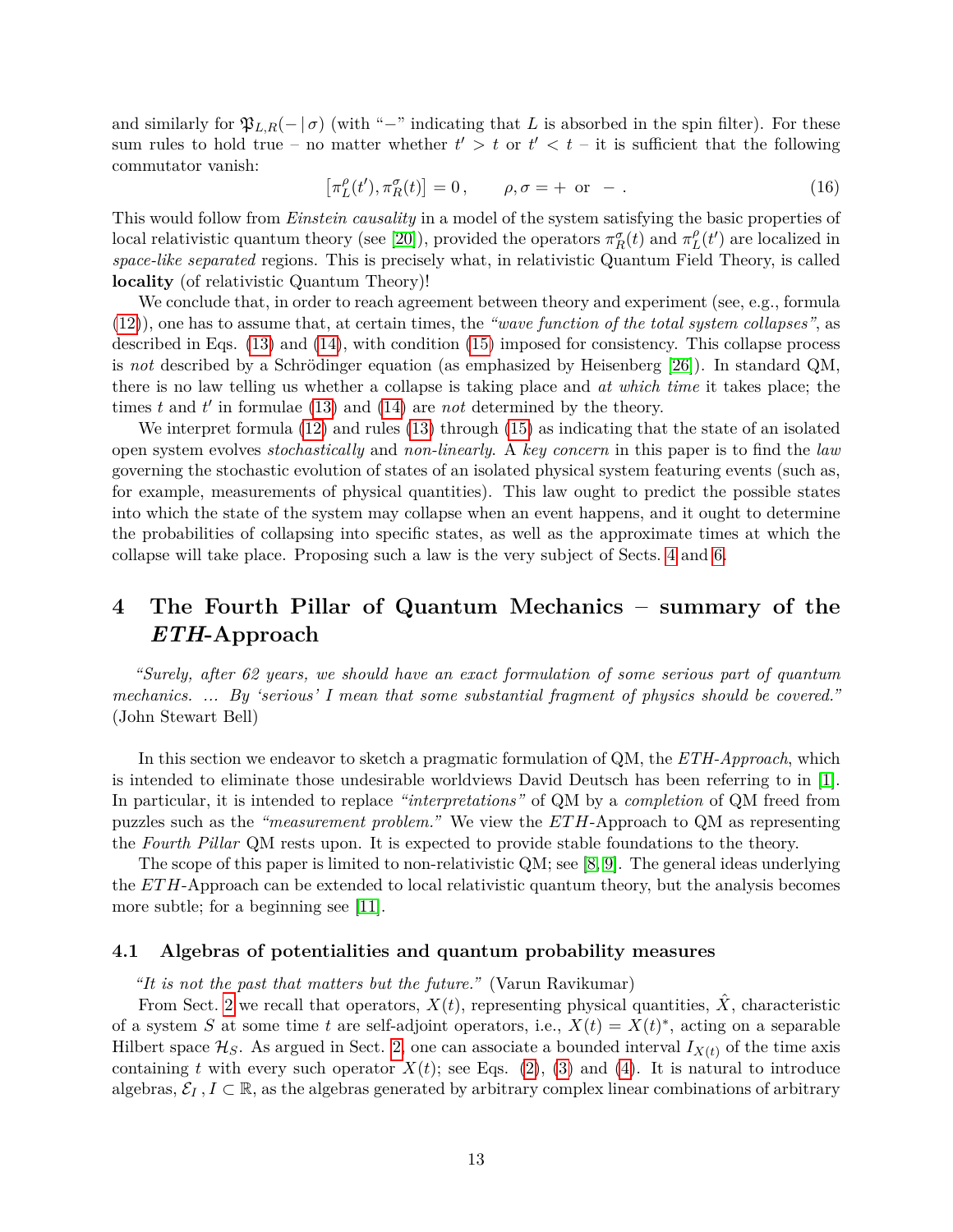products of operators  $X(t)$  representing physical quantities  $\hat{X} \in \mathcal{O}_S$  (see Eqs. [\(1\)](#page-4-4), [\(2\)](#page-4-1)), with the property that  $I_{X(t)} \subseteq I$ , and of the identity, **1**, on  $\mathcal{H}_S$ ; (the identity **1** belongs to *all* the algebras  $\mathcal{E}_I$ ). We then define algebras  $\mathcal{E}_{\geq t}$  as follows.

<span id="page-13-1"></span>
$$
\mathcal{E}_{\geq t} := \overline{\bigvee_{I \subset [t,\infty)} \mathcal{E}_I},\tag{17}
$$

where (to be specific) the closure on the right side is taken in the topology of weak convergence on  $\mathcal{H}_S$ . The algebra  $\mathcal{E}_{\geq t}$  is called the *algebra of all potentialities at times*  $\geq t$ . (It is a von Neumann algebra.) It follows directly from the definition that

<span id="page-13-0"></span>
$$
\mathcal{E}_{\geq t'} \subseteq \mathcal{E}_{\geq t} \,, \quad \forall t' > t \,. \tag{18}
$$

We also define  $\mathcal E$  to be the norm-closure of the algebra generated by  $\{\mathcal E_{\geq t}\}_{t\in\mathbb R}$ ; ( $\mathcal E$  is the algebra of all potentialities in the history of the system *S*).

*Remark*: Let *S* be an isolated autonomous system with Hamiltonian *H*, and let  $t' > t$ . Then Eq. [\(4\)](#page-4-2) for the time evolution of operators in the Heisenberg picture implies that

$$
\mathcal{E}_{\geq t'} = \left\{ e^{i(t'-t)H} X e^{-i(t'-t)H} \mid X \in \mathcal{E}_{\geq t} \right\} \subseteq \mathcal{E}_{\geq t},\tag{19}
$$

i.e., time evolution of operators in the Heisenberg picture by an amount  $t' - t > 0$  determines a \**endomorphism* of  $\mathcal{E}_{\geq t}$  whose image is the algebra  $\mathcal{E}_{\geq t'}$ . It turns out that this important feature distinguishes the *ET H*-Approach from various rather vague schemes based on the observation that time evolution of a system may entangle its degrees of freedom with those of an unobserved or unobservable environment. (We will come back to this point in Sect. [7\)](#page-37-0)

#### Definition 1: (Potentialities)

A *potential event* or *potentiality* associated with the system *S* that might set in at time *t* (i.e., is localized at times  $\geq t$ ) is given by a partition of unity by orthogonal projections on  $\mathcal{H}_S$ ,

$$
\{\pi_{\xi}\,|\,\xi\in\mathfrak{X}\}\subset\mathcal{E}_{\geq t}\,,
$$

where  $\mathfrak X$  is a countable set, with the following properties:

$$
\pi_{\xi} = \pi_{\xi}^* \in \mathcal{E}_{\geq t}, \quad \forall \xi \in \mathfrak{X}, \quad \pi_{\xi} \cdot \pi_{\eta} = \delta_{\xi\eta} \pi_{\xi}, \quad \forall \xi, \eta \text{ in } \mathfrak{X}, \quad \text{ and } \sum_{\xi \in \mathfrak{X}} \pi_{\xi} = 1. \quad \Box \tag{20}
$$

Let  $\mathcal{P}_{\geq t}$  be the lattice of all orthogonal projections in  $\mathcal{E}_{\geq t}$ .

#### Definition 2: (Quantum probabilities)

A *quantum probability measure* on the potentialities localized at times  $\geq t$  is a map  $\mu : \mathcal{P}_{\geq t} \to$ [0*,* 1] with the following properties:

- (i)  $0 \le \mu(\pi) \le 1$ ,  $\forall \pi \in \mathcal{P}_{\ge t}$ , with  $\mu(0) = 0$  and  $\mu(1) = 1$ ;
- (ii)  $\mu(\sum_{\xi \in \mathfrak{X}_0} \pi_{\xi}) = \sum_{\xi \in \mathfrak{X}_0} \mu(\pi_{\xi})$ , for an arbitrary potentiality  $\{\pi_{\xi} | \xi \in \mathfrak{X}\} \subset \mathcal{E}_{\geq t}$  and an arbitrary subset  $\mathfrak{X}_0 \subseteq \mathfrak{X}$ .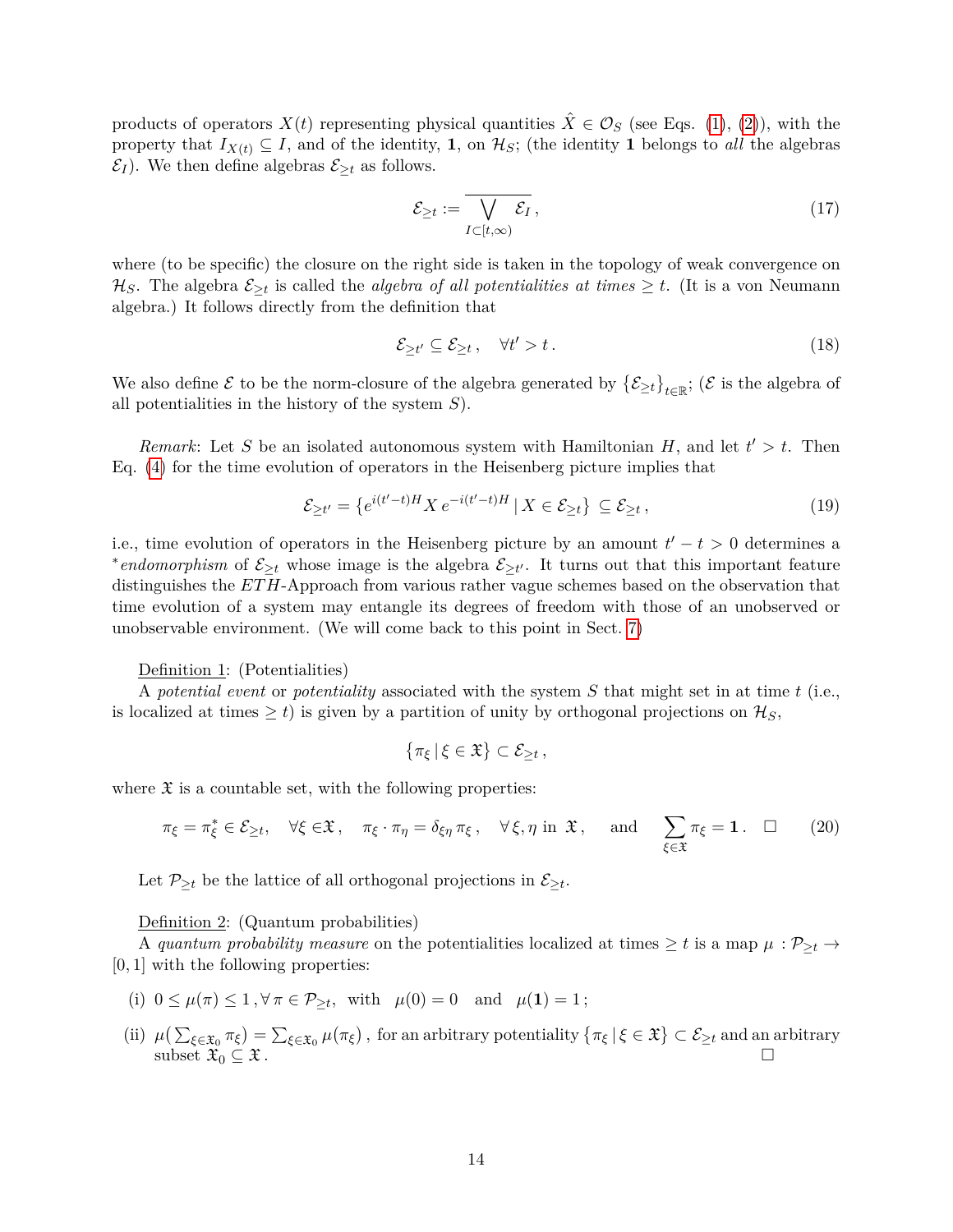The following generalization of *Gleason*'s theorem [\[28\]](#page-44-6) follows directly from a general theorem due to *Maeda* [\[29\]](#page-44-7).

**Theorem 1**: (Gleason-Maeda) *We assume that the algebras*  $\mathcal{E}_{\geq t}$  *do not have any direct summand given by the algebra of all complex*  $2 \times 2$  *matrices. Then every probability measure,*  $\mu$ *, on the potentialities setting in at time t is given by a normal state,*  $\omega_{\mu}$ *, on the von Neumann algebra*  $\mathcal{E}_{\geq t}$ *, with*

$$
\omega_{\mu}(\pi) = \mu(\pi) \,, \quad \forall \pi \in \mathcal{P}_{\geq t} \,.
$$

(A normal state on a von Neumann algebra  $\mathfrak{M}$  is defined to be a positive linear functional,  $\omega$ , on M continuous in the weak topology and normalized such that  $\omega(1) = 1$ .)

#### Remarks:

- 1. If  $\{\pi_{\xi} | \xi \in \mathfrak{X}\} \subset \mathcal{E}_{\geq t}$  is a potential event localized at times  $\geq t$  then  $\{e^{isH}\pi_{\xi}e^{-isH} | \xi \in \mathfrak{X}\}\in$  $\mathcal{E}_{\geq (t+s)}$  is a potential event localized at times  $\geq (t+s)$ . Here *H* is the Hamiltonian of the system.
- 2. For autonomous systems *S* with *finitely many degrees of freedom*, the algebras  $\mathcal{E}_{\geq t}$  coincide with the algebra  $B(\mathcal{H}_S)$  of all bounded operators on  $\mathcal{H}_S$  and, hence, are *independent* of *t*. It turns out that, for such systems, it is *impossible* to introduce a non-trivial notion of *events actually happening* (actualities) at some time *t* or later, *and the so-called* **measurement problem** *cannot be solved by only considering such systems*. The situation is radically different if one considers systems for which the inclusions in [\(18\)](#page-13-0) are *strict*, which can happen for systems with infinitely many degrees of freedom including ones describing *massless modes*, such as photons and gravitons, that can escape to infinity, at the limiting speed, *c*, without being detected; see Sect. [5.](#page-18-0)

## Definition 3: (Closed systems)

A physical system *S* is said to be a *closed system* iff the algebras  $\mathcal{E}_{\geq t}$  of all potentialities setting in at time *t* are *independent* of *t*, for all times  $t \in \mathbb{R}$  (i.e., equality holds in [\(18\)](#page-13-0), for all times *t* and *t* 0 ). Closed systems have the same defects as systems with finitely many degrees of freedom: The measurement problem cannot be solved for such systems.

## <span id="page-14-0"></span>**4.2 The Principle of Diminishing Potentialities**

*"Indeed, it is evident that the mere passage of time itself is destructive rather than generative ..., because change is primarily a 'passing away.' "* (Aristotle, Physics )

In order to introduce a good notion of *events actually setting in at some time t* (for short: actualities) and to clarify how such events can be recorded in *projective measurements*, we require the following

<span id="page-14-1"></span>Principle of Diminishing Potentialities (*P DP*): An isolated system *S* featuring actualities, i.e., events that set in at some (finite) time, has the property that

$$
\mathcal{E}_{\geq t'} \subsetneq \mathcal{E}_{\geq t} \subsetneq \mathcal{E}, \quad \text{whenever} \quad t' > t. \qquad (PDP) \qquad \Box \quad (21)
$$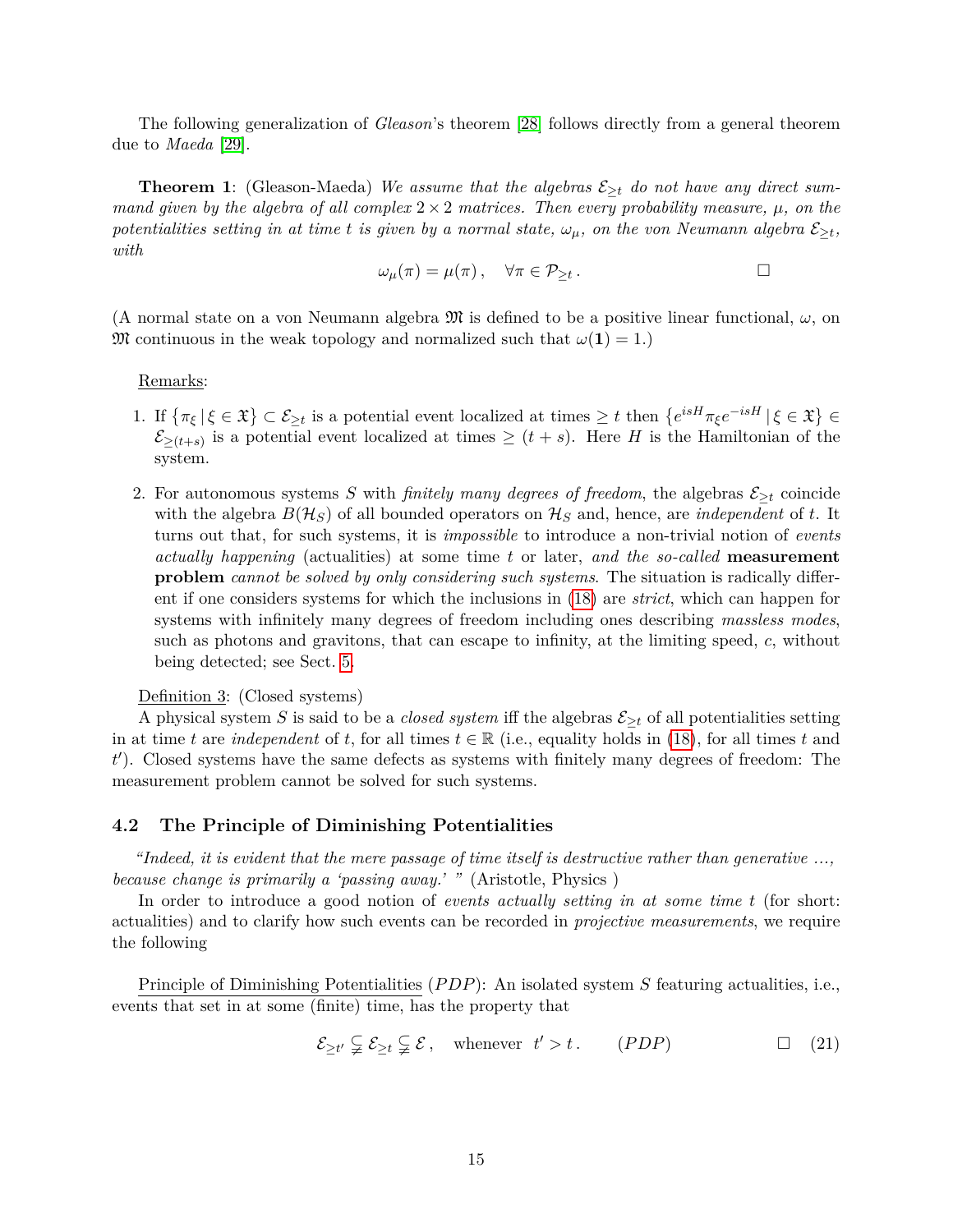This principle has been introduced and analyzed in  $[7, 8, 9, 11]$  $[7, 8, 9, 11]$  $[7, 8, 9, 11]$  $[7, 8, 9, 11]$ .<sup>[12](#page-15-0)</sup> Our main concern in this paper is to describe a concrete family of models satisfying the Principle of Diminishing Potential-ities; see Sects. [5](#page-18-0) and [6.](#page-22-0) In the models of Sect. [5,](#page-18-0) the algebras  $\mathcal{E}_{\geq t}$  are associated with physical quantities localized inside future light cones nested inside one another, and (*P DP*) turns out to be a consequence of the existence of massless modes, e.g., photons, whose dynamics satisfies locality or Einstein causality (*Huygens' Principle*; see [\[16\]](#page-43-10) for a general analysis). The models studied in Sect. [6](#page-22-0) arise in the limit of the speed of light tending to  $\infty$ . We expect that, in *all* models of *non-relativistic* Quantum Mechanics with a *continuous time*, (*P DP*) only holds if the spectrum of the Hamiltonian, *H*, of the system is *unbounded above and below*; see Sect. [7.](#page-37-0) However, as argued in [\[11\]](#page-43-5) using important results in [\[16\]](#page-43-10), in *local relativistic quantum theory*, (*P DP*) is compatible with the spectrum condition  $H \geq 0$ .

#### **Description of isolated open systems.**

An *isolated, but open system*, *S*, is described, quantum-mechanically, in terms of a *co-filtration* (i.e., a decreasing filtration)  $\{\mathcal{E}_{\geq t}\}_{t\in\mathbb{R}}$  (or  $\{\mathcal{E}_{\geq t}\}_{t\in\mathbb{Z}}$ , in case *time* is assumed to be discrete, see Sects. [5](#page-18-0) and [6\)](#page-22-0), of von Neumann algebras,  $\mathcal{E}_{\geq t}$ , satisfying  $(PDP)$ , all represented on a common Hilbert space  $\mathcal{H}_S$ , whose lattices of projections describe potentialities.

Let  $\omega$  be a state occupied by *S*, as introduced in Eq. [\(7\)](#page-5-2) of Sect. [2;](#page-3-0) (see [\[30\]](#page-44-8) for an analysis of how to prepare a system in a specific state). The state,  $\omega_t$ , of S at time t,

<span id="page-15-1"></span>
$$
\omega_t(X) := \omega(X), \qquad \forall X \in \mathcal{E}_{\geq t}, \tag{22}
$$

is defined to be the restriction of the state  $\omega$  to the algebra  $\mathcal{E}_{\geq t}$ . By the Gleason-Maeda theorem,  $\omega_t$  corresponds to a quantum probability measure on  $\mathcal{P}_{\geq t}$ . The state  $\omega_t$  of *S* at some time *t*, as defined in [\(22\)](#page-15-1), will usually be a *mixed* state *even* if  $\omega$  is a pure state on  $\mathcal{E}$ . This is a consequence of (*P DP*), Eq. [\(21\)](#page-14-1), and *entanglement*; (see Sects. [5](#page-18-0) and [6](#page-22-0) for explicit examples). We should then clarify what we mean by saying that  $\omega_t$  is a *mixed state*, and what the implications of this property for the appearance of *"actual events"* are. We begin by formulating a criterion enabling us to decide whether an actual event sets in at time *t*. [13](#page-15-2) More precisely, the criterion formulated below enables us to decide whether, given a state,  $\omega_t$ , on the algebra  $\mathcal{E}_{\geq t}$ , there exists a potential event localized at times  $\geq t$  that describes an *actual event* setting in at time t.

Definition 4: (The centralizer of a state)

Given a <sup>\*</sup>-algebra A and a state  $\omega$  on A, the centralizer,  $\mathcal{C}_{\omega}(\mathcal{A})$ , of the state  $\omega$  is the subalgebra of all operators  $Y \in \mathcal{A}$  with the property that

$$
\omega([Y, X]) = 0, \qquad \forall X \in \mathcal{A},
$$

i.e.,

$$
\mathcal{C}_{\omega}(\mathcal{A}) := \{ Y \in \mathcal{A} \mid \omega([Y, X]) = 0, \ \forall X \in \mathcal{A} \}.
$$

We note in passing that the state  $\omega$  defines a finite (normalized) trace on its centralizer  $\mathcal{C}_{\omega}(\mathcal{A})$ . This enables one to classify all those von Neumann algebras that can arise as centralizers of normal

<span id="page-15-2"></span><span id="page-15-0"></span><sup>12</sup>In earlier work, see [\[8\]](#page-43-2), (*P DP*) has been called *Loss of Access to Information (LAI)*

<sup>13</sup>This criterion is inspired by the desire to rescue as many of the more reasonable features of the *Copenhagen interpretation* of quantum mechanics as possible.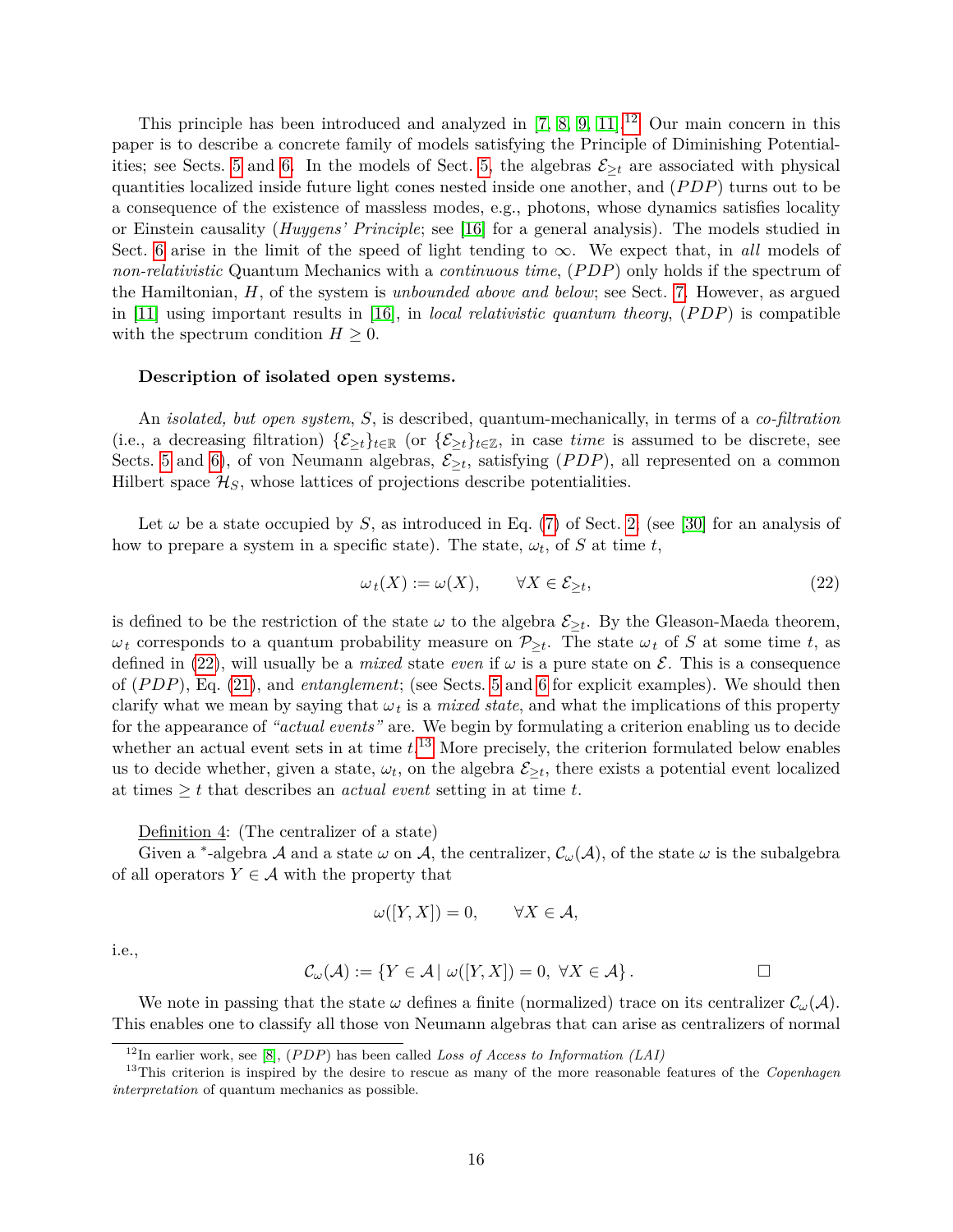states on von Neumann algebras.

Definition 5: (The center of the centralizer)

The *center* of the centralizer  $\mathcal{C}_{\omega}(\mathcal{A})$  of the state  $\omega$ , denoted by  $\mathcal{Z}_{\omega}(\mathcal{A})$ , is the abelian subalgebra of  $\mathcal{C}_{\omega}(\mathcal{A})$  consisting of all operators that commute with *all* other operators in  $\mathcal{C}_{\omega}(\mathcal{A})$ , i.e.,

$$
\mathcal{Z}_{\omega}(\mathcal{A}) := \{ Y \in \mathcal{C}_{\omega}(\mathcal{A}) | [Y, X] = 0, \forall X \in \mathcal{C}_{\omega}(\mathcal{A}) \}.
$$

We note that the center,  $\mathcal{Z}(\mathcal{A})$ , of an algebra  $\mathcal{A}$  is contained in  $\mathcal{Z}_{\omega}(\mathcal{A})$ , for all states  $\omega$  on  $\mathcal{A}$ . After these preparations, we define *actual events/actualities* in a system *S* in the following way.

#### Definition 6: (Actual events/actualities)

Let *S* be an isolated open system described by a co-filtration  $\{\mathcal{E}_{\geq t}\}_{t\in\mathbb{R}}$  of von Neumann algebras. Given a state  $\omega_t$  on the algebra  $\mathcal{E}_{\geq t}$ , an *actual event* corresponding to a potential event described by a partition of unity  $\{\pi_{\xi} | \xi \in \mathfrak{X}\} \subset \mathcal{E}_{\geq t}$  is setting in at time t iff  $\mathcal{Z}_{\omega_t}(\mathcal{E}_{\geq t})$  is non-trivial,<sup>[14](#page-16-1)</sup>

<span id="page-16-3"></span>
$$
\{\pi_{\xi} \mid \xi \in \mathfrak{X}\} \text{ generates } \mathcal{Z}_{\omega_t}(\mathcal{E}_{\geq t}), \tag{23}
$$

and the *Born probabilities*

<span id="page-16-4"></span> $\omega_t(\pi_{\xi_j})$  are *strictly positive*, for points  $\xi_j \in \mathfrak{X}, j = 1, 2, \ldots, n$ , (24)

for some  $n \geq 2$ .

According to this definition, for a *potential event*  $\{\pi_{\xi} | \xi \in \mathfrak{X}\}\subset \mathcal{E}_{\geq t}$  to be an *actual event* featured by the system *S* during a time period contained in  $[t, \infty)$  it is apparently necessary and sufficient that the projections  $\{\pi_{\xi} | \xi \in \mathfrak{X}\}$  generate the center,  $\mathcal{Z}_{\omega_t}(\mathcal{E}_{\geq t})$ , of the centralizer of the state  $\omega_t$  on the algebra  $\mathcal{E}_{\geq t}$ .

Next, we propose to analyze the consequences of the statement that, in some isolated open system *S*, an actual event or actuality sets in at time *t*.

## <span id="page-16-0"></span>**4.3 Actual events and the Collapse Postulate**

*"Every experiment destroys some of the knowledge of the system which was obtained by previous experiments."* (Werner Heisenberg)

Let  $\omega_t$  be the state of *S* right *before* time *t*. Let us assume that an actual event  $\{\pi_{\xi} | \xi \in \mathfrak{X}\}\$ generating  $\mathcal{Z}_{\omega_t}(\mathcal{E}_{\geq t})$  sets in (i.e., begins to unfold) at time *t*. This implies that

<span id="page-16-2"></span>
$$
\omega_t(A) = \sum_{\xi \in \mathfrak{X}} \omega_t(\pi_{\xi} A \pi_{\xi}), \qquad \forall A \in \mathcal{E}_{\geq t}, \tag{25}
$$

i.e.,  $\omega_t$  is an *incoherent superposition* of states in the range of the projections  $\pi_{\xi}, \xi \in \mathfrak{X}$ ; (no offdiagonal terms appear on the right side of Eq. [\(25\)](#page-16-2)). In other words, the quantum probability measure determined by  $\omega_t$  on the potentialities,  $\mathcal{P}_{\geq t}$ , at times  $\geq t$  is a convex combination of quantum probability measures indexed by the points  $\xi \in \mathfrak{X}$  that label the projections of the actual

<span id="page-16-1"></span><sup>&</sup>lt;sup>14</sup>The algebra  $\mathcal{Z}_{\omega_t}(\mathcal{E}_{\geq t})$  is an *abelian* von Neumann algebra. On a separable Hilbert space, it is generated by a single self-adjoint operator *X* (an "observable"), whose spectral projections yield the projections  $\{\pi_{\xi} | \xi \in \mathfrak{X}\}\)$  describing a potential event. This is the motivation behind [\(23\)](#page-16-3).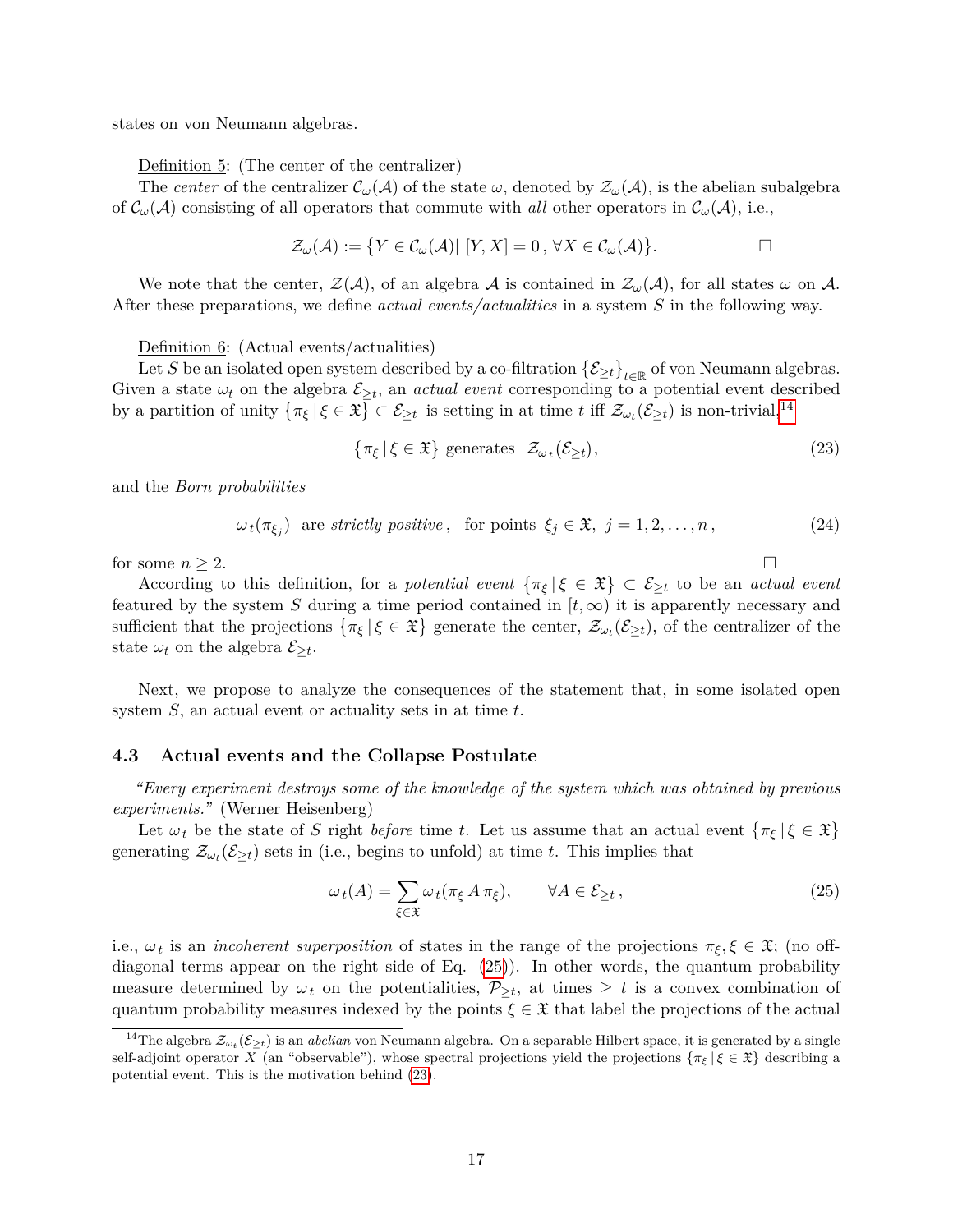event setting in at time *t*. (In this precise sense,  $\omega_t$  is a *mixture* indexed by the points of  $\mathfrak{X}$ .)

Pillar 4: In the *ET H*-Approach to QM, the following axiom (see [\[9\]](#page-43-3)) is required in order to complete the mathematical formulation of Quantum Mechanics:

**Axiom CP** (Collapse Postulate). Let *S* be an isolated open system satisfying (PDP). Let  $\omega_t$ *be the state on the algebra*  $\mathcal{E}_{\geq t}$  *right before time t. Let*  $\{\pi_{\xi} | \xi \in \mathfrak{X}\} \subset \mathcal{Z}_{\omega_t}(\mathcal{E}_{\geq t})$  *be the actual event (actuality) setting in at time t. Then the state on*  $\mathcal{E}_{\geq t}$  *occupied by S right after the event has set in is given by*

$$
\omega_{t,\xi_*}(\cdot) := [\omega_t(\pi_{\xi_*})]^{-1} \omega_t(\pi_{\xi_*}(\cdot)\pi_{\xi_*})
$$

<span id="page-17-2"></span>*for some point*  $\xi_* \in \mathfrak{X}$  *with*  $\omega_t(\pi_{\xi_*}) > 0$ . The probability for the system *S* to be found in the state *ωt,ξ*<sup>∗</sup> *right after time t is given by* **Born's Rule***, i.e., by*

$$
\text{prob}\{\xi_*, t\} = \omega_t(\pi_{\xi_*}).\tag{26}
$$

*,*

Remark: In *local relativistic quantum theory*, this axiom has to be replaced by a somewhat similar, though rather more subtle one, which incorporates the structure of the bundle of light cones in space-time and Einstein causality in an interesting way; see [\[11\]](#page-43-5). We will return to this topic in forthcoming work.

The *ET H*-Approach to QM yields the following picture of the *dynamics of states* in Quantum Mechanics: The evolution of states of an isolated open system *S* featuring events, in the sense of Definition 6 stated above, is determined by a (continuous-time) *stochastic branching process*, whose state space is referred to as the *non-commutative spectrum*,  $\mathfrak{Z}_S$ , of *S* (see [\[9\]](#page-43-3)). Assuming that all the algebras  $\mathcal{E}_{\geq t}$  are isomorphic to one specific (universal) von Neumann algebra, denoted by  $\mathcal{N},^{15}$  $\mathcal{N},^{15}$  $\mathcal{N},^{15}$ the non-commutative spectrum,  $\mathfrak{Z}_S$ , of *S* is defined by

<span id="page-17-3"></span>
$$
\mathfrak{Z}_S := \bigcup_{\omega} \left( \omega, \mathcal{Z}_{\omega}(\mathcal{N}) \right),\tag{27}
$$

where the union over  $\omega$  is a disjoint union, and  $\omega$  ranges over *all* states of *S* of physical interest.<sup>[16](#page-17-1)</sup> Born's Rule [\(26\)](#page-17-2), together with [\(23\)](#page-16-3), then specifies the *branching probabilities* of the process. (See also Sects. [6](#page-22-0) and [7.](#page-37-0))

#### Remarks:

- 1. Here is an explanation of the meaning of the name "*ET H*-Approach": "*E*" stands for "events", "*T*" for "trees" – referring to the tree-like structure of the space of all actualities an isolated physical system could in principle encounter in the course of its evolution –, and "*H*" stands for "histories" – referring to the *actual trajectory* of states occupied by the system in the course of its evolution.
- 2. **Axiom CP** (the Collapse Postulate) formulated above, in combination with Eqs. [\(25\)](#page-16-2) and [\(26\)](#page-17-2), is reminiscent of the collapse postulate in the Copenhagen interpretation of QM. But, thanks to the Principle of Diminishing Potentialities (*P DP*), its status in the *ET H*-Approach to QM is not only logically consistent, but perfectly natural (i.e., not *ad hoc*). That the *noncommutative spectrum*  $\mathfrak{Z}_S$  plays a very important role in an analysis of the time evolution of states becomes strikingly clear in local relativistic quantum theory; see [\[11\]](#page-43-5).

<span id="page-17-1"></span><span id="page-17-0"></span> $15$ This is the case in the models considered in Sect. [6](#page-22-0) and in relativistic Quantum Electrodynmics [\[16\]](#page-43-10)

<sup>&</sup>lt;sup>16"</sup>States of physical interest" are normal states a concrete system can actually be prepared in. Here we leave this notion a little vagues; but see [\[20,](#page-43-14) [30\]](#page-44-8).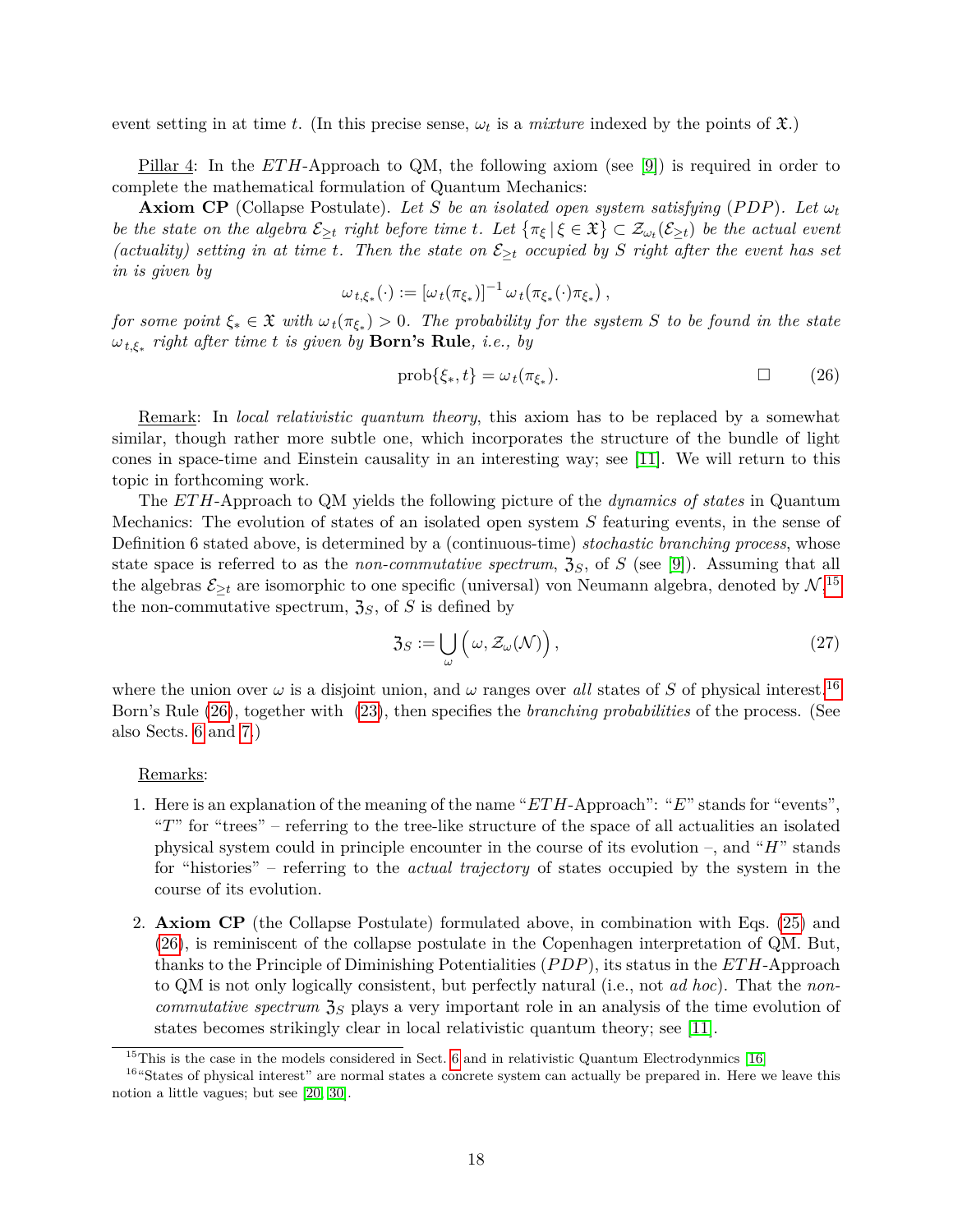One might argue that (*P DP*) and the Collapse Postulate provide a mathematically precise version of the *Many-Worlds Interpretation* of QM. However, in the *ET H*-Approach, there is no reason, whatsoever, to imagine that many alternative worlds actually *exist*!

3. In [\[9,](#page-43-3) [11\]](#page-43-5), we have explained in which way the occurrence of an actual event may correspond to the measurement of a physical quantity. In general, there are plenty of actualities happening that cannot be related to the measurement of a previously specified physical quantity, and there is *no role* to be played by "observers" (let alone their consciousness) in the *ET H*-Approach to QM.

An analysis of observations and measurements in QM and of how measurements are used to record events in the *ETH*-Approach has been presented in [\[9,](#page-43-3) [11\]](#page-43-5) (see, in particular, Sect. 5 of [\[11\]](#page-43-5)). It will not be repeated here. Suffice it to say that an *actuality* setting in at time *t*, described by a partition of unity  $\{\pi_{\xi} | \xi \in \mathfrak{X}\}\subset \mathcal{E}_{\geq t}$ , corresponds to measuring a physical quantitiy  $\hat{X} \in \mathcal{O}_S$  (see Eq. [\(1\)](#page-4-4)) iff the projections  $\{\pi_{\xi} | \xi \in \mathfrak{X}\}\)$  can be well approximated (in the norm on the linear space  $B(\mathcal{H}_S)$  given by the scalar product induced by the state  $\omega_t$ see [\[9,](#page-43-3) [11\]](#page-43-5)) by *spectral projections* of the self-adjoint operator  $X(t') \in \mathcal{E}_{\geq t}$  representing  $\hat{X}$  at a time  $t' \geq t$ , with  $t' \approx t$ . This will be clarified in Sect. [6](#page-22-0) in the context of simple models.

4. We hope that the stochastic branching processes on the non-commutative spectra of isolated open systems derived from (*P DP*) and the Collapse Postulate, along with Eqs. [\(23\)](#page-16-3), [\(24\)](#page-16-4) and [\(26\)](#page-17-2), will attract the interest of mathematicians. A beginning of an analysis of the simplest such processes is presented in Sect. [6,](#page-22-0) which is the section containing the main new message of our paper.

# <span id="page-18-0"></span>**5 Huygens' Principle and the Principle of Diminishing Potentialities**

*"... principles are tested by inferences which are derivable from them. The nature of the subject permits of no other treatment."* (Christiaan Huygens)

In this section, we explain why and how the existence of massless modes (photons or gravitons) in an isolated physical system implies the validity of the Principle of Diminishing Potentialities (*P DP*). We introduce a class of models of isolated systems for which this claim can be verified explicitly. The material discussed in this section also serves to motivate the models studied in Sect. [6.](#page-22-0)

We consider an isolated system, *S*, consisting of a very heavy (actually infinitely heavy) atom interacting with the quantized electromagnetic field. The atom is located in a compact region centered at the origin,  $x = 0$ , of physical space  $\mathbb{R}^3$ . Gravitational effects are neglected. Points in space-time,  $\mathbb{M}^4$ , (Minkowski space) are denoted by  $x = (x^0 \equiv ct, \mathbf{x})$ , where *c* is the speed of light, and  $\mathbf{x} = (x^1, x^2, x^3)$  is a point in physical space  $\mathbb{R}^3$ . Let  $F_{\mu\nu}(x) \equiv F_{\mu\nu}(\mathbf{x}, t)$  be the field tensor of the quantized free electromagnetic field, which is an operator-valued distribution on Minkowski space. If  $\{h^{\mu\nu}(\mathbf{x},t) | \mu, \nu = 0,1,2,3\}$  are real-valued test functions on  $\mathbb{M}^4$  then

$$
F(h) := \int_{\mathbb{M}^4} d^4x \, F_{\mu\nu}(\mathbf{x}, t) \, h^{\mu\nu}(\mathbf{x}, t) \tag{28}
$$

turns out to be a self-adjoint operator on the *Fock space*, F, of the free electromagnetic field; (see,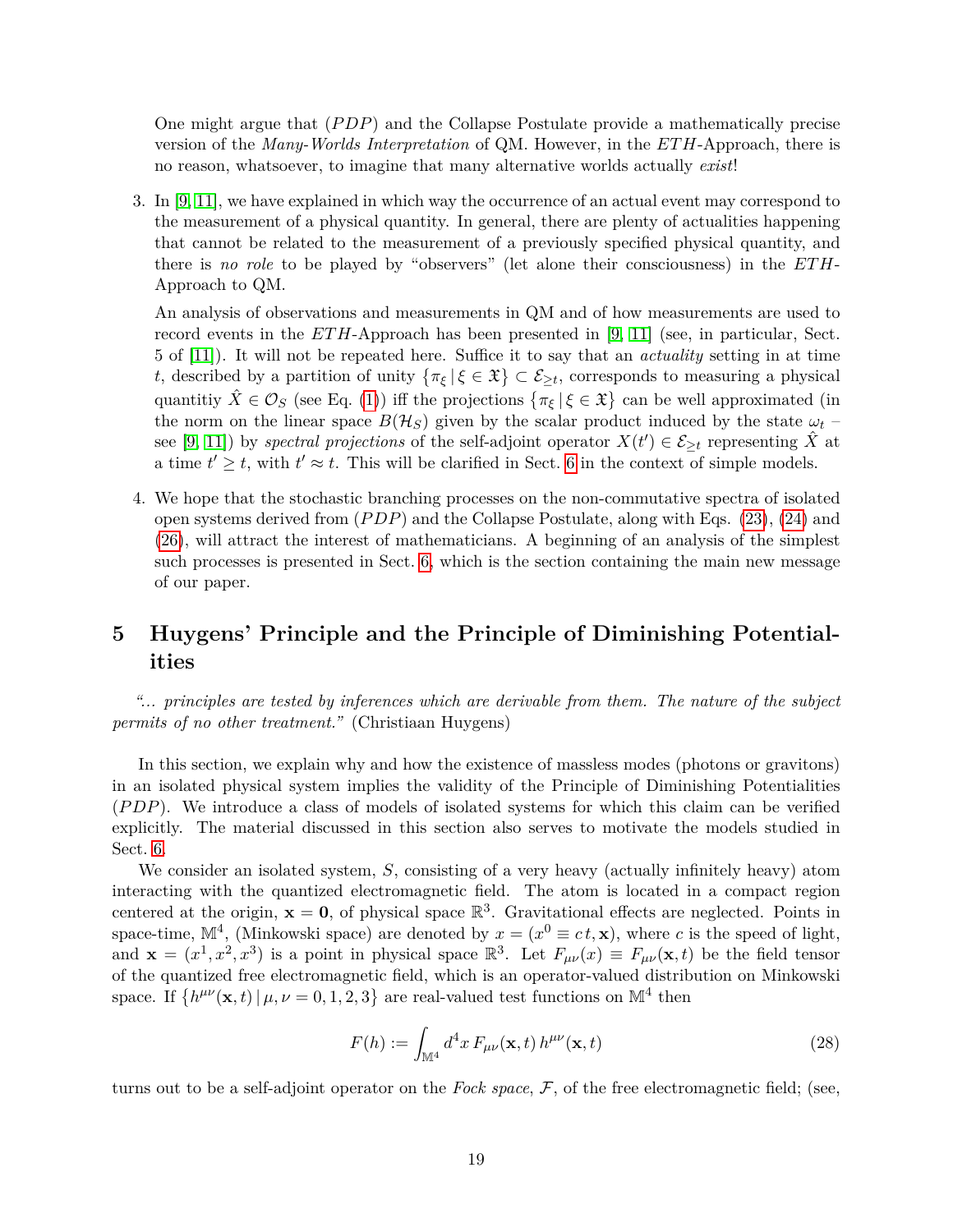e.g., [\[31\]](#page-44-9)). We may then consider bounded functions of the operators *F*(*h*), which are bounded operators on  $\mathcal{F}.$ 

In a space-time description, the system  $S$  is located, at time  $t$ , in a compact region of  $\mathbb{M}^4$ centered at  $x = (ct, \mathbf{x} = \mathbf{0})$ . Let  $V_t^+$  be the (closure of the interior of the) forward light cone with vertex at the space-time point  $(ct, 0)$ , and, likewise, let  $V_t^-$  be the backward light cone with vertex at  $(ct, 0)$ . For  $t < t'$ , we define the (space-time) *diamond*  $D_{t,t'}$  by setting

$$
D_{t,t'} := V_t^+ \cap V_{t'}^- \,. \tag{29}
$$

We define  $\mathcal{A}_{[t,t']}$  to be the von Neumann algebra generated by all bounded functions of the operators  $F(h)$ , where  $\{h^{\mu\nu}(x) \mid \mu, \nu = 0, 1, 2, 3, x \in \mathbb{M}^4\}$  are real-valued test functions on  $\mathbb{M}^4$  with support in the diamond  $D_{t,t'}$ . For an arbitrary time  $t \in \mathbb{R}$ , we define the algebra  $\mathcal{A}_{\geq t}$  to be the von Neumann algebra generated by all the algebras  $\mathcal{A}_{[t,t']}$ ,  $t' > t$ ; i.e.,

<span id="page-19-1"></span>
$$
\mathcal{A}_{\geq t} := \overline{\bigvee_{\mathbb{R}\ni t'\gt t} \mathcal{A}_{[t,t']}}.
$$
\n(30)

We suppose that, besides the quantized electromagnetic field, *S* has "internal" degrees of freedom corresponding to excited states of the atom. Transitions between these states are described by operators acting on a (possibly only finite-dimensional) Hilbert space h*S*. The Hilbert space of pure state vectors of *S* is thus given by

$$
\mathcal{H}_S=\mathcal{F}\otimes\mathfrak{h}_S.
$$

Operators representing physical quantities characteristic of *S* generate algebras of operators acting on  $\mathcal{H}_S$  that are defined as follows:

$$
\mathcal{D}_{[t,t']}^{(0)} := \mathcal{A}_{[t,t']} \otimes \mathbf{1}|_{\mathfrak{h}_S}, \quad \mathcal{E}_{[t,t']}^{(0)} := \mathcal{A}_{[t,t']} \otimes B(\mathfrak{h}_S), \quad \text{for arbitrary } t < t',
$$

$$
\mathcal{E}_{\geq t}^{(0)} := \mathcal{A}_{\geq t} \otimes B(\mathfrak{h}_S), \quad \text{for all times } t, \quad \mathcal{E} := B(\mathcal{H}_S). \tag{31}
$$

The algebra  $\mathcal{E}_{\geq t}^{(0)}$  may be interpreted as the *algebra of all potentialities at times*  $\geq t$ , as long as the internal degrees of freedom of the atom are not coupled to the electromagnetic field; (see Eqs. [\(17\)](#page-13-1), [\(18\)](#page-13-0), Sect. [4\)](#page-12-0).

If  $\mathfrak{M} \subset B(\mathcal{H}_S)$  is a (von Neumann) algebra of operators acting on  $\mathcal{H}_S$  then  $\mathfrak{M}'$  is defined to be the (von Neumann) algebra of *all* bounded operators on H*<sup>S</sup>* commuting with *all* operators in M. The following lemma is an easy exercise (see [\[16\]](#page-43-10) for more general results and interesting applications).

**Lemma 2**: ("Huygens' Principle")

$$
\left[\mathcal{E}_{\geq t'}^{(0)}\right]'\cap \mathcal{E}_{\geq t}^{(0)} = \mathcal{D}_{[t,t']}^{(0)}\tag{32}
$$

**Sketch of proof**: Obviously, every operator in  $[\mathcal{E}^{(0)}_{>t'}]$  $\sum_{\substack{j=1 \ \text{odd}}}^{(0)}$  must commute with all operators of the form  $\mathbf{1}_{\mathcal{F}} \otimes C$ ,  $C \in B(\mathcal{H}_S)$ , i.e., it must have the form  $A \otimes \mathbf{1}_{\mathfrak{h}_S}$ , where A is a bounded function of the electromagnetic field operators. If *A* belongs to  $\mathcal{A}_{\geq t}$ , as it must if  $A \otimes \mathbf{1}$  belongs to  $\mathcal{E}_{\geq t}^{(0)}$  $\sum_{i=1}^{(0)}$ , then A is a bounded function of the field operators  $F(h)$ , for test functions  $\{h^{\mu\nu}\}\$  supported in  $V_t^{\pm}$ . For the free electromagnetic field, a field operator  $F(h)$  commutes with *all* field operators  $F(g)$  affiliated<sup>[17](#page-19-0)</sup>

<span id="page-19-0"></span><sup>&</sup>lt;sup>17</sup>An unbounded self-adjoint operator *A* is affiliated with a von Neumann algebra  $\mathfrak{M}$  if and only if all bounded functions (spectral projections) of *A* belong to M.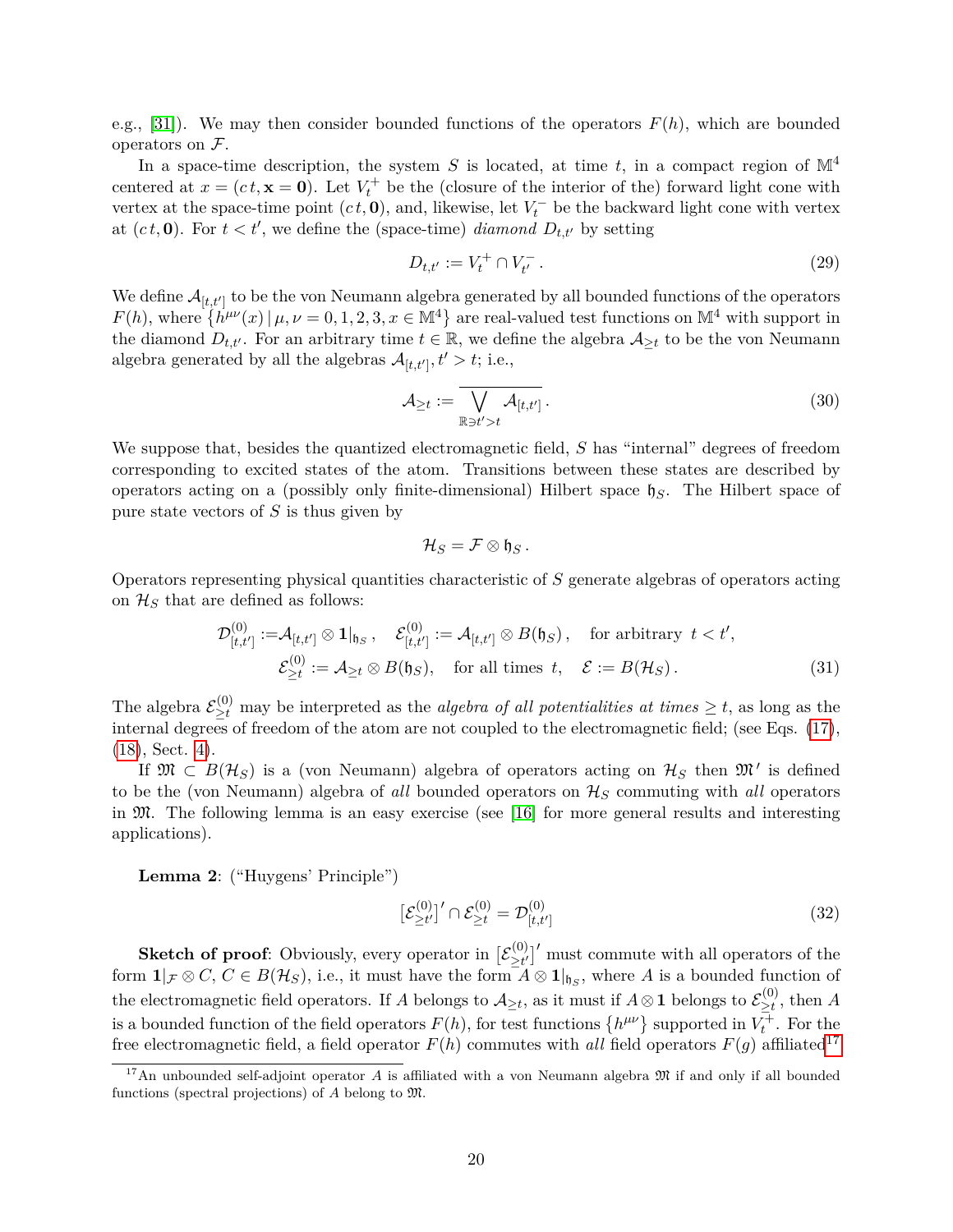with  $\mathcal{A}_{\geq t'}$ , i.e., with supp $(g^{\mu\nu}) \subseteq V_{t'}^+$  $t_t^{+}$ , for  $\mu, \nu = 0, 1, 2, 3$ , if and only if  $\text{supp}(h^{\mu\nu}) \subseteq V_{t'}^{-}$  $\tau_{t'}^-$ ,  $\forall$  μ, ν. This is a straightforward consequence of the fact that the commutator distributions (which, for the free electromagnetic field, are all proportional to a c-number distribution on  $\mathbb{M}^4$  solving the wave equation) satisfy

<span id="page-20-1"></span>
$$
[F_{\mu\nu}(x), F_{\rho\sigma}(y)] = 0, \qquad \text{unless} \ (x - y)^2 = 0,
$$
\n(33)

i.e., unless  $x - y$  is a lightlike vector. This is called *Huygens' Principle* in quantum field theory. Thus, if  $F(h)$  is affiliated with  $\mathcal{A}_{\geq t}$  and commutes with all operators in  $\mathcal{A}_{\geq t'}$  then

<span id="page-20-0"></span>
$$
supp(h^{\mu\nu}) \subseteq V_t^+ \cap V_{t'}^- = D_{[t,t']}\,, \qquad \forall \mu, \nu \,.
$$
 (34)

Bounded functions of the operators  $F(h) \otimes \mathbf{1}|_{\mathfrak{h}_S}$ , with  $\{h^{\mu\nu}\}\$ a real-valued test function satisfying [\(34\)](#page-20-0), generate the algebra  $\mathcal{D}_{H}^{(0)}$  $\mathcal{F}_{[t,t']}^{(0)}$ , and it follows from Eq. [\(33\)](#page-20-1) and results in [\[32\]](#page-44-10) that they commute with all operators in  $\mathcal{E}_{\geq t'}^{(0)}$  $\supseteq t$ <sup>(0)</sup>. This completes the proof of the lemma.  $□$ 

We note that the algebras  $\mathcal{D}_{H}^{(0)}$  $\binom{0}{[t,t']}$  are infinite-dimensional.<sup>[18](#page-20-2)</sup> Lemma 2 and this last fact show that a very strong form of the *Principle of Diminishing Potentialities*,

$$
\mathcal{E}_{\geq t'}^{(0)} \subsetneq \mathcal{E}_{\geq t}^{(0)} \subsetneq \mathcal{E}^{(0)} = B(\mathcal{H}_S), \quad \text{whenever} \quad t < t' < \infty \,,
$$

holds for the system considered here, as long as the atom is not coupled to the quantized radiation field.

So far, only the free electromagnetic field has played a role in our discussion. The dynamics of the "internal" degrees of freedom of the system *S* described by operators acting on  $\mathfrak{h}_S$  will be specified next, and we also describe how these degrees of freedom of *S* are coupled to the electromagnetic field. Let  $H_0$  denote the usual Hamiltonian of the free electromagnetic field;  $(H_0 \geq 0$  is a selfadjoint operator on  $\mathcal{H}_S$ , see, e.g., [\[31\]](#page-44-9)). We imagine that the internal degrees of freedom of the atom are driven periodically in time with some period  $T$ , which  $(w.l.o.g.)$  we may set to 1. We choose a unitary operator  $U \equiv U_1 \in \mathcal{E}_{[0,1]}^{(0)}$  and set

$$
U_k := e^{i(k-1)H_0} U_1 e^{-i(k-1)H_0}, \quad k = 1, 2, 3, \dots, \quad U(n) := \prod_{k=1}^n U_k, \text{ with } U(0) := \mathbf{1},
$$

$$
\Gamma := e^{-iH_0} U_1, \qquad \Gamma^n = e^{-inH_0} U(n), \quad n = 0, 1, 2, 3, \dots.
$$
 (35)

Notice that

 $\Gamma^n \cdot \Gamma^m = \Gamma^{n+m}$ ,  $\forall n, m$  belonging to  $\mathbb{Z}_+ := \{0, 1, 2, 3, \dots\}$ .

We consider  $\{\Gamma^n\}_{n\in\mathbb{Z}_+}$  to be the propagator of *S*, and conjugation with this propagator describes the time evolution of operators in the Heisenberg picture when the atom is coupled to the electromagnetic field. At time  $t = 0$ , *S* is prepared in a state  $\omega_0$  given, for example, by

<span id="page-20-3"></span>
$$
\omega_0(X) := \text{tr}([0] \setminus 0] \otimes \tilde{\Omega} \, X), \tag{36}
$$

where X is an arbitrary operator in  $\mathcal{E}_{\geq 0} := \mathcal{E}_{\geq 0}^{(0)}$  $\geq_0^{(0)}$ ,  $|0\rangle$  is the vacuum vector in Fock space  $\mathcal{F}$ , and  $\Omega$  is some density matrix on  $\mathfrak{h}_S$ . To simplify our analysis, we henceforth regard time as discrete,  $t = n \in \mathbb{Z}_+$ , and monitor the evolution of *S* only for non-negative times.

<span id="page-20-2"></span><sup>&</sup>lt;sup>18</sup>Actually, these algebras are von Neumann algebras (factors) of type  $III_1$ ; see [\[16,](#page-43-10) [22\]](#page-44-0)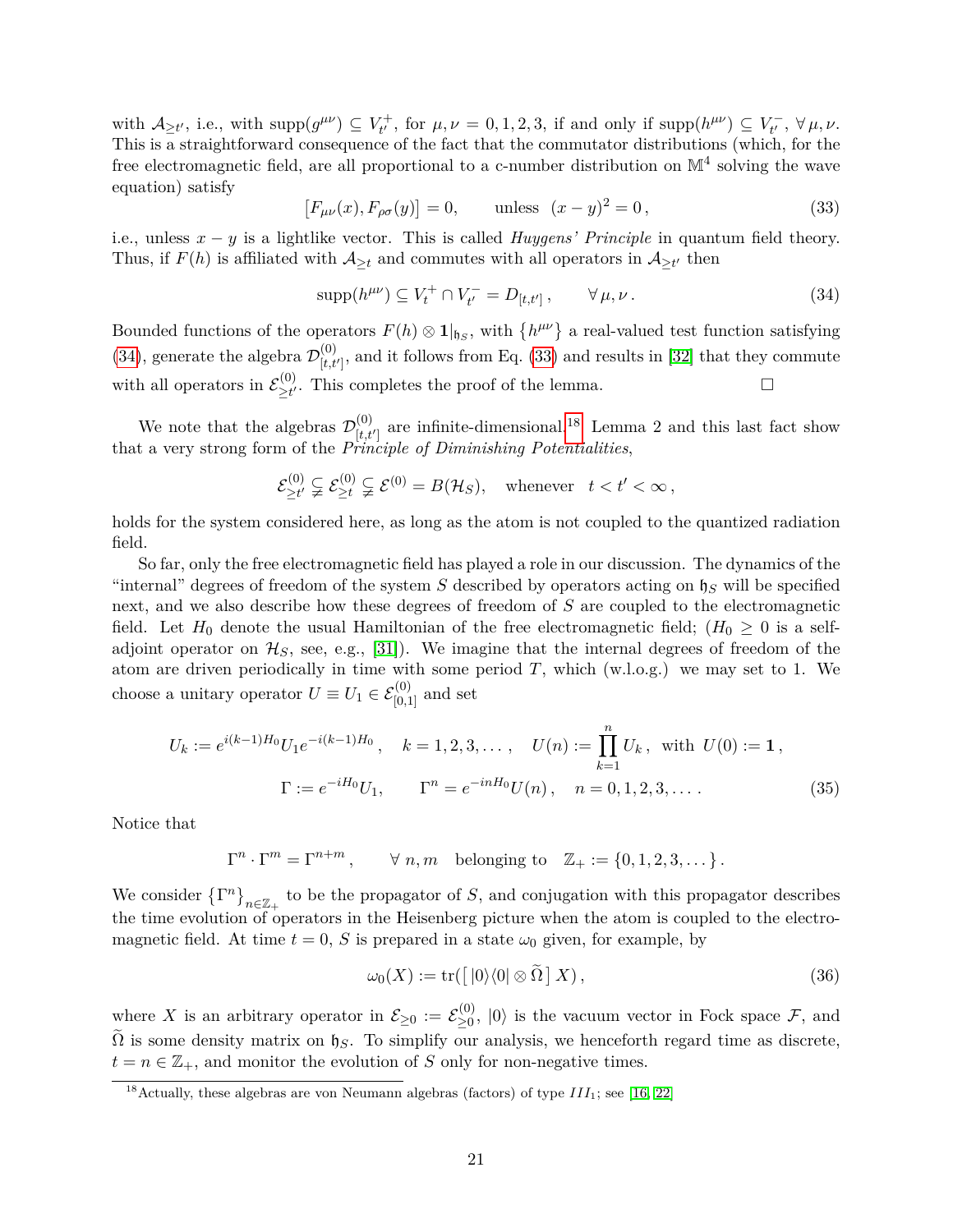In accordance with the definition of the propagator  $\{\Gamma^n\}_{n\in\mathbb{Z}_+}$  in Eq. [\(35\)](#page-20-3), we define algebras of potentialities,  $\mathcal{E}_{\geq n}$ , at times  $\geq n$ , with  $n = 0, 1, 2, \ldots$ , for the *interacting system* as follows:

<span id="page-21-2"></span>
$$
\mathcal{E} := \mathcal{E}_{\geq 0}^{(0)}, \quad \mathcal{E}_{\geq n} := \left\{ \Gamma^{-n} X \Gamma^n \, | \, X \in \mathcal{E} \right\}, \quad \text{with } \Gamma^{-1} = \Gamma^*.
$$
 (37)

Apparently, the algebras  $\mathcal{E}_{\geq n}$  are related to the algebras  $\mathcal{E}_{\geq n}^{(0)}$  $\sum_{n=1}^{\infty}$  by unitary conjugation, the unitary operator being  $U(n)$ , i.e., every operator  $Z \in \mathcal{E}_{\geq n}$  is of the form

$$
Z = U(n)^* X U(n), \qquad \text{for some} \ \ X \in \mathcal{E}_{\geq n}^{(0)},
$$

for arbitrary  $n \in \mathbb{Z}_+$ ; see [\(35\)](#page-20-3). For arbitrary  $n < n'$ , we define the algebra  $\mathcal{D}_{[n,n']}$  to be given by conjugating all operators in  $\mathcal{D}_{\vert n_{d}}^{(0)}$  $\binom{0}{[n,n']}$  by the unitary operator  $U(n')$ . With these definitions, Lemma 2 implies that, for the interacting system, too, the Principle of Diminishing Potentialities, see Eq. [\(21\)](#page-14-1), holds for all times *n* and *n'*, with  $n' > n \geq 0$ , and we have that

$$
\left[\mathcal{E}_{\geq n'}\right]' \cap \mathcal{E}_{\geq n} \simeq \mathcal{D}_{[n,n']}.
$$

It is important to note that

$$
\Gamma^{n'-n}\mathcal{E}_{\geq n}\Gamma^{n-n'}=\mathcal{E}_{\geq n'}\subsetneq \mathcal{E}_{\geq n}\,,\quad\text{ for }\ n'>n\,.
$$
 (38)

If time is restricted to the integers  $(t = n \in \mathbb{Z}_+)$  the prescriptions in Definition 6, Eqs. [\(23\)](#page-16-3) and [\(24\)](#page-16-4), and in **Axiom CP**, Eq. [\(26\)](#page-17-2), of Sect. [4](#page-12-0) determine a *stochastic branching process* on the non- $\text{commutative spectrum } \mathfrak{Z}_S := \bigcup_{\omega} \big( \omega, \mathcal{Z}_{\omega}(\mathcal{N}) \big), \text{where } \mathcal{N} \simeq \mathcal{E}_{\geq 0}^{(0)}, \text{see (27)}, \text{and } \omega \text{ ranges over all states}$  $\text{commutative spectrum } \mathfrak{Z}_S := \bigcup_{\omega} \big( \omega, \mathcal{Z}_{\omega}(\mathcal{N}) \big), \text{where } \mathcal{N} \simeq \mathcal{E}_{\geq 0}^{(0)}, \text{see (27)}, \text{and } \omega \text{ ranges over all states}$  $\text{commutative spectrum } \mathfrak{Z}_S := \bigcup_{\omega} \big( \omega, \mathcal{Z}_{\omega}(\mathcal{N}) \big), \text{where } \mathcal{N} \simeq \mathcal{E}_{\geq 0}^{(0)}, \text{see (27)}, \text{and } \omega \text{ ranges over all states}$ given by density matrices  $\tilde{\Omega}$  on  $\mathcal{H}_S$ . It is quite subtle to describe this process explicitly, because it is *"non-Markovian"*, i.e., it has *memory*. To understand this claim we choose two intergers  $\ell$  and *m*, with  $\ell < m$ , and consider the algebras

$$
\mathcal{A}_{\leq \ell}:=\overline{\bigvee_{\{k\mid k<\ell\}}\mathcal{A}_{[k,\ell]}}\,,\quad\text{and}\;\;\mathcal{A}_{\geq m}\,,
$$

see Eq. [\(30\)](#page-19-1). The arguments used in the proof of Lemma 2 show that

$$
\mathcal{A}_{\leq \ell}\subset \left( \mathcal{A}_{\geq m}\right) ^{\prime },
$$

whenever  $\ell < m$ . A product state,  $\varphi$ , on  $B(F)$  is a state with the property

<span id="page-21-1"></span>
$$
\varphi(A \cdot B) = \varphi(A) \cdot \varphi(B) \qquad \forall A \in \mathcal{A}_{\leq \ell}, \ \forall B \in \mathcal{A}_{\geq m}.
$$
 (39)

It turns out that there are *no product states* (among all states of physical interest [\[20\]](#page-43-14)); in particular, the state  $\omega_0$  is *not* a product state. It is this fact that implies that, in the model considered here, there are memory effects in the stochastic evolution of states determined by the law encoded in Eqs. [\(23\)](#page-16-3), [\(24\)](#page-16-4) and [\(26\)](#page-17-2) of Sect. [4.](#page-12-0) It should be stressed, furthermore, that this evolution is typically non-linear. Only for propagators  $\{\Gamma^n\}_{n\in\mathbb{Z}_+}$  that do *not* create any entanglement between the internal degrees of freedom of the atom and the electromagnetic field, the evolution of states of *S* in the *Schrödinger picture* is described by the usual unitary Schrödinger evolution.

We will not present a more detailed study of the models described above in the present paper. In the next section we simplify matters by studying models that arise in the limit

<span id="page-21-0"></span>
$$
c \to \infty. \tag{40}
$$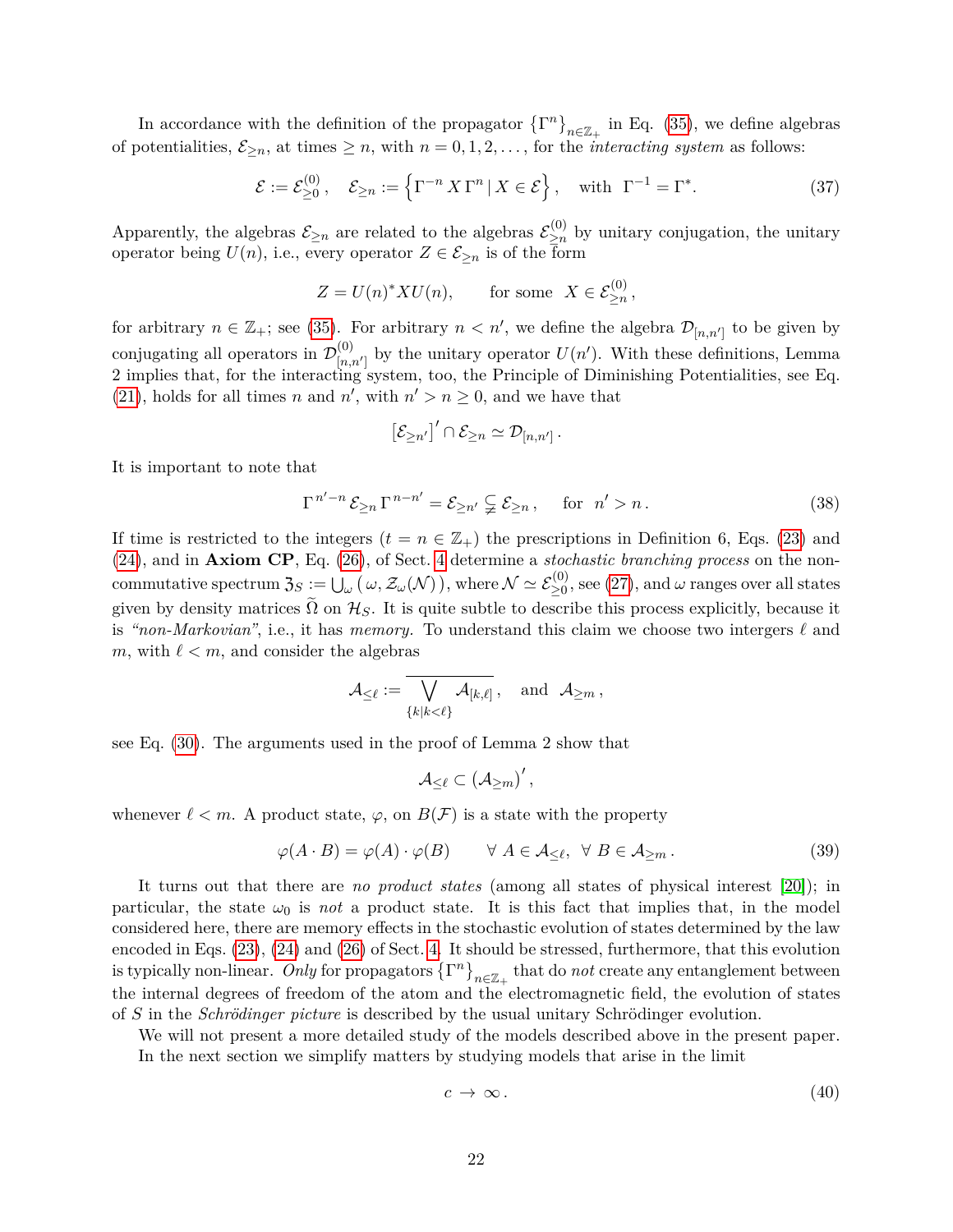In this limit, the diamonds  $D_{t,t'}$  open up to entire *time slices*; i.e.,

$$
D_{t,t'} = \{(\tau, \mathbf{x}) \mid t \leq \tau \leq t', \mathbf{x} \in \mathbf{R}^3\}.
$$

If we require – as we will – that Lemma 2 continues to hold in the limit considered in  $(40)$  the algebras  $\mathcal{D}_{[t,t']}$  must be contained in the commutant of all the algebras  $\mathcal{D}_{[s,s']}$ , whenever  $t < t' \leq$  $s < s'$ . It turns out that the resulting limiting models have plenty of *product states* of physical interest satisfying [\(39\)](#page-21-1). The price to be payed is that the Hamiltonian,  $H_0^{c=\infty}$ , of the caricature of the radiation field corresponding to the limit [\(40\)](#page-21-0) is *unbounded* above *and* below. (It has the same spectrum as the usual momentum operator.) This appears to be a general feature of models of non-relativistic QM satisfying the Principle of Diminishing Potentialities.

# <span id="page-22-0"></span>**6 Simple models illustrating the** *ETH***-Approach to Quantum Mechanics**

*"One of the characteristic traits of collapse models is radiation emission from any charged particle induced by the noise causing the collapse of the wave function."* (Introduction to [\[6\]](#page-43-0))

In this section we study a system *S* that is composed of a very heavy atom (as in Sect. [5\)](#page-18-0) coupled to a caricature of the quantized electromagnetic field, hereafter called *"R-field"* (for "radiation field"), obtained in the limit [\(40\)](#page-21-0) of the speed of light, *c*, tending to infinity. We introduce and analyze a class of simple models of *S* that supply examples of explicit dynamical laws governing the time evolution of states of *S* and hence illustrate the *ETH-Approach* to non-relativistic QM described in Sect. [4.](#page-12-0) In order to be able to carry out detailed calculations without appealing to high-brow mathematics, we adopt some *drastic simplifications*:

- (1) Time t is discrete: the time axis  $\mathbb R$  is replaced by  $\mathbb Z$ .
- (2) The Hilbert space,  $\mathfrak{h}_S$ , of the internal degrees of freedom of the atom is finite-dimensional,

$$
\mathfrak{h}_S \simeq \mathbb{C}^M, \qquad \text{for some} \quad M < \infty. \tag{41}
$$

Physical quantities of the system *S* referring to the atom are described by self-adjoint operators on  $\mathfrak{h}_S$ , i.e., by hermitian  $M \times M$  matrices. General states of the atom are described by density matrices,  $\Omega$ , acting on  $\mathfrak{h}_S$ .

(3) The algebra generated by functions of the *R*-field localized in the time slice  $[n, n+1]$  is chosen to be finite-dimensional, namely

<span id="page-22-3"></span>
$$
\mathcal{A}_n \equiv \mathcal{A}_{[n,n+1]} \simeq M_N(\mathbb{C}), \qquad \text{for some} \quad N < \infty \,, \tag{42}
$$

i.e., by all  $N \times N$  complex matrices acting on the *N*-dimensional Hilbert space  $\mathcal{H}_n \simeq \mathbb{C}^N$ . <sup>[19](#page-22-1)</sup> We choose an orthonormal basis  $\{\phi_j\}_{j=0}^{N-1}$  in  $\mathbb{C}^N$ . The *"vacuum vector"* of the *R*-field is then defined by

<span id="page-22-2"></span>
$$
|0\rangle \equiv \Phi_{\underline{0}} := \bigotimes_{n \in \mathbb{Z}} \phi_{k_n = 0}.
$$
\n(43)

<span id="page-22-1"></span><sup>&</sup>lt;sup>19</sup>It is easy to extend our arguments to models with  $\mathcal{H}_n$  infinite-dimensional; but this does not render the analysis more interesting.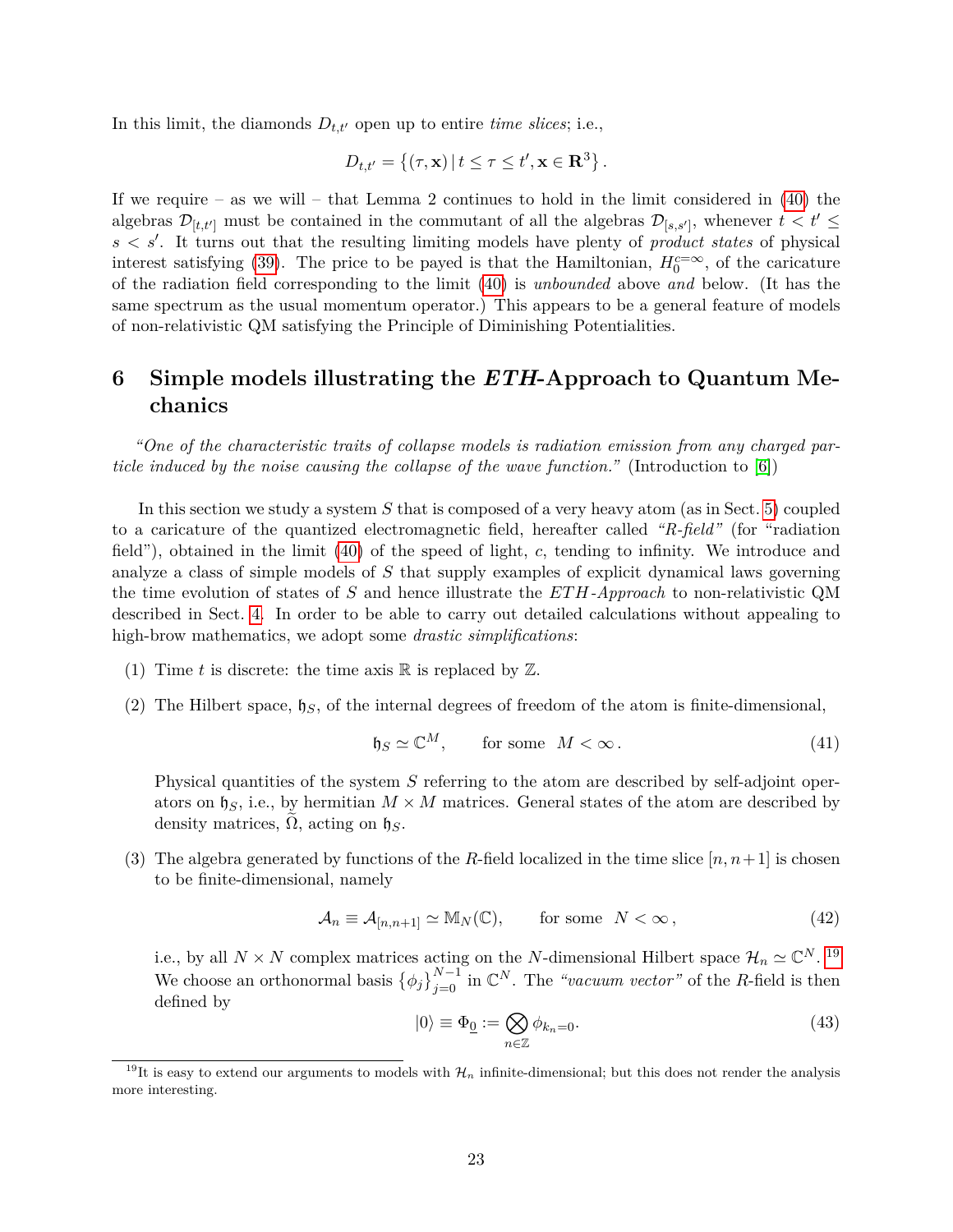The interpretation of the vacuum vector  $\Phi_0$  is that it is the state where no modes of the *R*field are excited. Taking this vector as a so-called *reference vector*, the Hilbert space,  $\mathfrak{F}_S$ , of pure state vectors of the *R*-field is defined as follows: Let  $\mathcal{S}_{fin}$  be the set of infinite sequences  $\underline{k} := \{k_n\}_{n \in \mathbb{Z}}$  with the property that  $k_n = 0$ , except for finitely many values of *n*. To a sequence  $\underline{k} \in \mathcal{S}_{fin}$  we associate a (tensor-) product vector  $\Phi_{\underline{k}}$  by setting

$$
\Phi_{\underline{k}} := \bigotimes_{n \in \mathbb{Z}} \phi_{k_n} \qquad \underline{k} \in \mathcal{S}_{fin} \,.
$$
\n(44)

Every such vector belongs to the non-separable Hilbert space  $\mathfrak{F}_{\infty} := \bigotimes_{n \in \mathbb{Z}} \mathcal{H}_n$ . Let  $\mathfrak{D}$  denote the linear subspace of  $\mathfrak{F}_{\infty}$  consisting of all *finite* linear combinations of vectors  $\Phi_k$ , with  $\underline{k} \in \mathcal{S}_{fin}$ ;  $\mathfrak{D}$  is equipped with a scalar product  $\langle \cdot, \cdot \rangle$  determined by

$$
\langle \Phi_{\underline{k}}, \Phi_{\underline{k}'} \rangle = \prod_{n \in \mathbb{Z}} \delta_{k_n, k'_n}, \qquad (45)
$$

which is extended to  $\mathcal{D} \times \mathcal{D}$  anti-linearly in the first argument and linearly in the second argument. The Hilbert space  $\mathfrak{F}_S$  is then defined to be the completion of the space  $\mathfrak{D}$  in the norm given by

$$
\|\Psi\|:=\sqrt{\langle\Psi,\Psi\rangle},\qquad\Psi\in\mathfrak{D}\,.
$$

The vectors  $\{\Phi_k | k \in \mathcal{S}_{fin}\}\$  form an orthonormal basis in  $\mathfrak{F}_S$ , hence  $\mathfrak{F}_S$  is separable.

Remark: It is interesting to consider other choices of reference vectors,  $\Phi$ , in the definition of the Hilbert space  $\mathfrak{F}_S$ . Examples will be given at the end of this section.

The total Hilbert space of the system *S* is defined by

<span id="page-23-2"></span>
$$
\mathcal{H}_S := \mathfrak{F}_S \otimes \mathfrak{h}_S \,. \tag{46}
$$

# <span id="page-23-0"></span>**6.1 Choice of algebras of operators representing potential events**

*"With respect to the property of Direction, the 'possible' is called the Future and the 'actualized' the Past."* (Oswald Spengler)

Next, we introduce algebras of operators appropriate to describe the system *S*, assuming first that the atom is *not* coupled to the *R*-field. Our definitions are similar to those introduced in Sect. [5.](#page-18-0)

Definition 7: (Algebras generated by the *R*-field)

For every integer *j*, we embed the algebra  $A_j \simeq M_N(\mathbb{C})$  into the algebras  $B(\mathfrak{F}_S)$  and  $B(\mathfrak{F}_\infty)$  by taking the tensor product of any operator  $F|_{\mathcal{H}_j} \in \mathcal{A}_j$  with the identity operators  $1|_{\mathcal{H}_\ell}$  on all spaces  $\mathcal{H}_{\ell}$ , with  $\ell \neq j$ . The resulting algebras are again denoted by  $\mathcal{A}_{j}$ . We then set

$$
\mathcal{A}_{[n,n']}:=\bigotimes_{j=n}^{n'-1}\mathcal{A}_j\,,\quad\text{for}\;\;n'>n\,,\qquad \mathcal{A}_{\geq n}:=\overline{\bigvee_{n'>n}\mathcal{A}_{[n,n']}}\,.^{20}
$$

As in Eq. [\(17\)](#page-13-1), we introduce the following algebras.

$$
\mathcal{D}_{[n,n']}^{(0)} := \mathcal{A}_{[n,n']} \otimes \mathbf{1}|_{\mathfrak{h}_S}, \quad \mathcal{E}_{[n,n']}^{(0)} := \mathcal{A}_{[n,n']} \otimes B(\mathfrak{h}_S), \quad n < n',
$$
\n
$$
\mathcal{E}_{\geq n}^{(0)} := \mathcal{A}_{\geq n} \otimes B(\mathfrak{h}_S).
$$
\n
$$
\Box \qquad (47)
$$

<span id="page-23-1"></span><sup>&</sup>lt;sup>20</sup>the closure being taken in the weak topology of  $B(\mathfrak{F}_S)$ .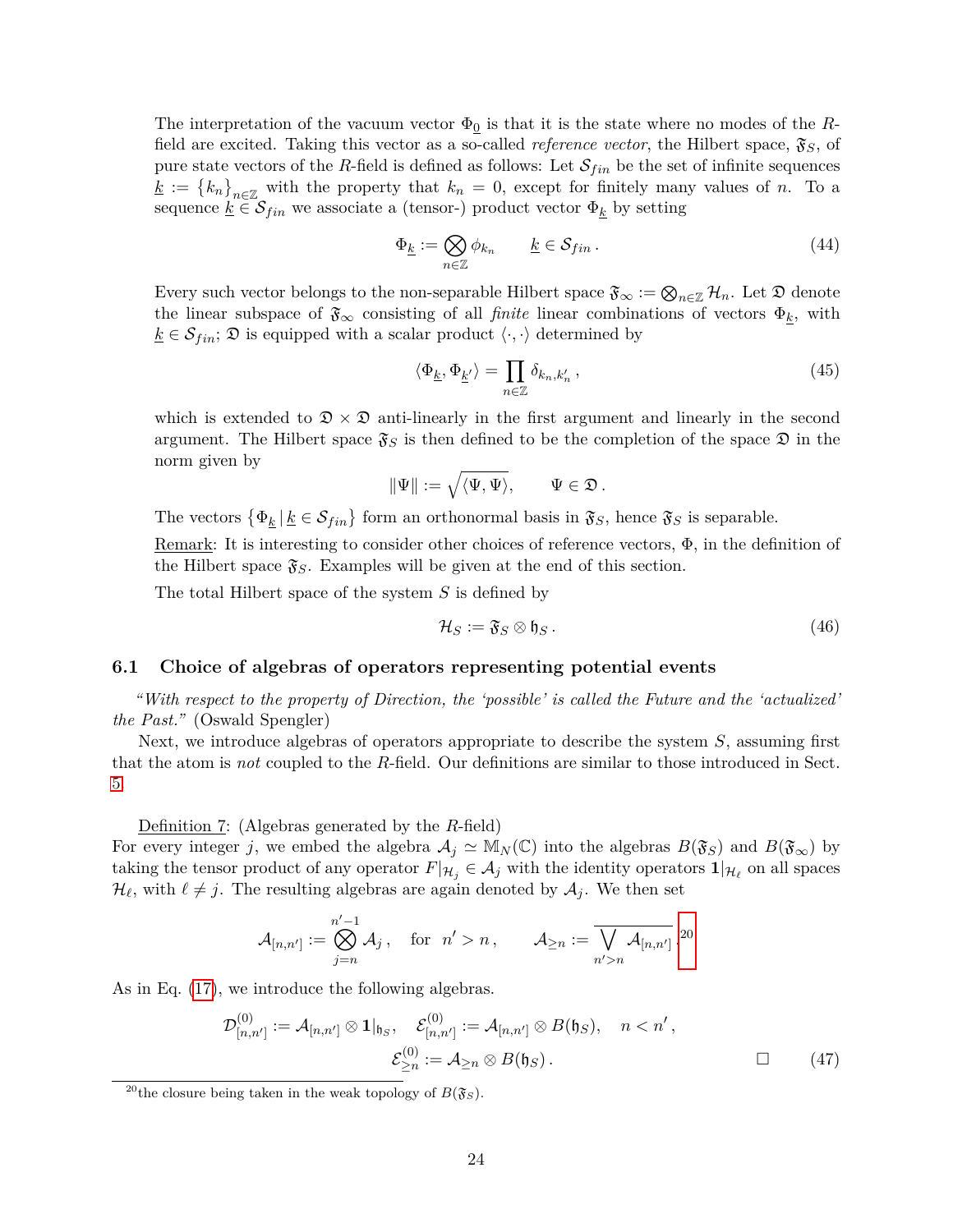One immediately checks that

<span id="page-24-1"></span>
$$
\left[\mathcal{E}_{\geq n'}^{(0)}\right]'\cap \mathcal{E}_{\geq n}^{(0)} = \mathcal{D}_{[n,n']}^{(0)}, \qquad \forall n' > n. \tag{48}
$$

This imples that the *Principle of Diminishing Potentialities (PDP)* – see Eq. [\(21\)](#page-14-1) of Sect. [4](#page-12-0) – holds in this model, as long as the atom is not coupled to the *R*-field, yet.

We observe that the algebras  $\mathcal{A}_{[n,n']}$  are isomorphic to  $B(\bigotimes_{j=n}^{n'-1} \mathcal{H}_j)$ , for arbitrary  $n < n'$ , and that the states

$$
\varphi_{\underline{k}}(F) := \langle \Phi_{\underline{k}}, F \, \Phi_{\underline{k}} \rangle \,, \qquad F \in B(\mathfrak{F}_S) \,, \tag{49}
$$

are *product states*, in the sense of Eq. [\(39\)](#page-21-1), Sect. [5.](#page-18-0) For these reasons, there are no memory effects in the time evolution of states of the *R*-field, taken to be density matrices on  $\mathfrak{F}_S$ , as time *t* tends to  $\infty$ . This will be shown in Subsect. 6.3.

In the following, we will only monitor the time evolution of states of *S* for times  $t \geq t_{in}$ , where  $t_{in}$  is an *initial time* that, in the following, we set to 0, and we then choose the algebra of physical quantities characteristic of *S* to be given by  $\mathcal{E} = \mathcal{E}_{\geq 0}^{(0)}$ ≥0 .

## <span id="page-24-0"></span>**6.2 Time evolution in the Heisenberg picture**

*"The constant element in physics, since Newton, is not a configuration or a geometrical form, but a law of dynamics."* (Werner Heisenberg)

Next, we describe the Heisenberg-picture time evolution of operators representing physical quantities characteristic of the system *S*; (see Eq. [\(4\)](#page-4-2), Sect. [2\)](#page-3-0). The "free" time evolution of the *R*-field, before it is coupled to the atom, is given in terms of a "shift operator,"  $\mathfrak{S}$ , on  $\mathfrak{F}_S$ :

$$
\left(\mathfrak{S}\Phi\right)_{\underline{k}} := \Phi_{\sigma(\underline{k})} = \bigotimes_{n \in \mathbb{Z}} \phi_{\sigma(\underline{k})_n}, \quad \text{with} \quad \sigma(\underline{k})_n := k_{n+1}, \forall n \in \mathbb{Z}.\tag{50}
$$

The definition of the operator  $\mathfrak{S}$  is extended to the domain  $\mathfrak{D}$  (dense in  $\mathfrak{F}_S$ ) by linearity. It is obviously unitary on  $\mathfrak D$  and hence extends to all of  $\mathfrak F_S$ . We observe that  $\mathfrak S$  leaves the vacuum (reference) vector  $|0\rangle \equiv \Phi_0 \in \mathfrak{F}_S$  (see Eq. [\(43\)](#page-22-2)) invariant. The shift operator  $\mathfrak{S}$  is the analogue of the operator *e* <sup>−</sup>*iH*<sup>0</sup> considered in Sect. [5.](#page-18-0) If time were chosen to be continuous then the generator of time evolution of the *R*-field would be an operator unitarily equivalent to a standard *momentum operator* and hence would be unbounded from above and from below.

For an arbitrary operator  $F \in \mathcal{A}_{[n,n']}$ , we set

where

$$
F(t) := \left[\mathfrak{S}^*\right]^t F \, \mathfrak{S}^t, \qquad t \in \mathbb{Z},
$$

and find that  $F(t) \in \mathcal{A}_{[n+t,n'+t]}$ , for arbitrary  $n \leq n'$ . Let V be a unitary matrix on the atomic Hilbert space  $\mathfrak{h}_S = \mathbb{C}^M$  describing the propagator of the atom by one time step. Before the atom is coupled to the *R*-field the Heisenberg-picture time evolution of bounded operators,  $C$ , on  $\mathcal{H}_S$  is given by conjugation with the unitary propagator  $\left\{\Gamma_0^t\right\}_{t\in\mathbb{Z}}$  on  $\mathcal{H}_S$ ,

$$
C(t) := \left[\Gamma_0^*\right]^t C \Gamma_0^t = \Gamma_0^{-t} C \Gamma_0^t, \qquad t \in \mathbb{Z},
$$
  

$$
\Gamma_0 := \mathfrak{S} \otimes V \tag{51}
$$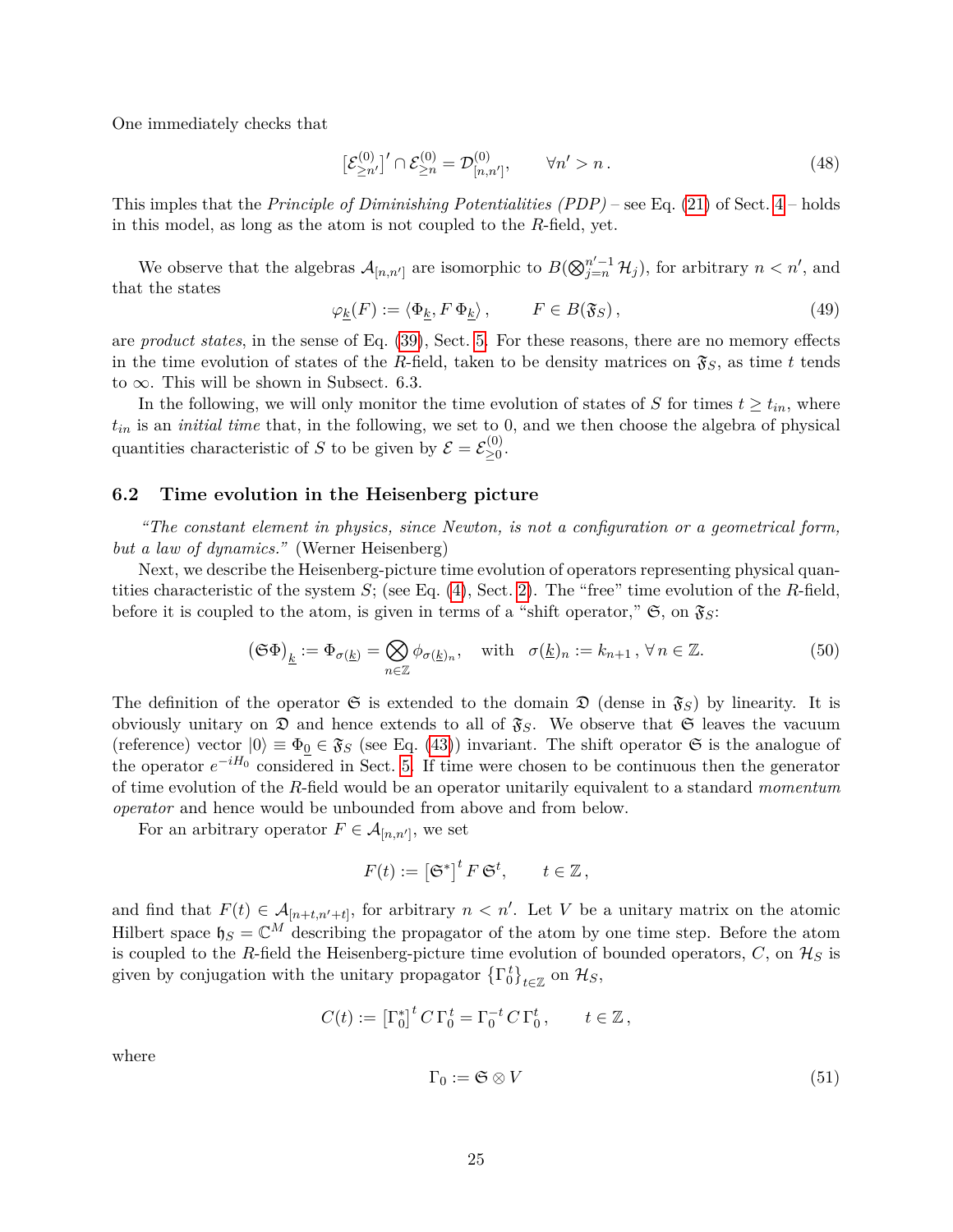is a unitary operator on  $\mathcal{H}_S$ . We observe that

$$
\mathcal{E}^{(0)}_{\geq (n+t)} = \left\{ \Gamma_0^{-t} X \Gamma_0^t \, | \, X \in \mathcal{E}^{(0)}_{\geq n} \right\}, \qquad \forall \, n, t \, \text{in } \mathbb{Z} \, .
$$

For  $t \geq 0, \, \mathcal{E}^{(0)}_{\geq 0}$  $\sum_{n=1}^{\infty}$  (0) is contained in  $\mathcal{E}_{\geq n}^{(0)}$  $\sum_{n=1}^{\infty}$ , i.e., Heisenberg-picture time evolution by a time step  $t \geq 0$ of operators on  $\mathcal{H}_S$  defines a <sup>\*</sup>*endomorphism* of  $\mathcal{E}_{\geq n}^{(0)}$  $\sum_{n=1}^{(0)}$ , for arbitrary  $n \in \mathbb{Z}$ . For a strictly positive *t*,  $\mathcal{E}^{(0)}_{>\alpha}$  $\sum_{n=1}^{(0)} (n+1)$  is properly contained in  $\mathcal{E}_{\geq n}^{(0)}$  $\sum_{n=1}^{\infty}$  and  $(PDP)$  holds.

Next, we introduce **interactions** between the atom and the *R*-field. As announced, we only monitor the evolution of states of *S* for non-negative times,  $t \in \mathbb{Z}_+$ . We choose a *unitary* operator *U* in the algebra  $B(\mathbb{C}^N) \otimes B(\mathfrak{h}_S)$  and define  $U_1$  to be the corresponding operator in the algebra  $\mathcal{A}_0 \otimes B(\mathfrak{h}_S)$ ; see Eq. [\(42\)](#page-22-3). We define

$$
U_k := \Gamma_0^{1-k} U_1 \Gamma_0^{k-1}, \quad k = 1, 2, 3, \dots,
$$
  

$$
U(n) := U_n \cdots U_1, \quad n = 1, 2, 3, \dots, \quad \Gamma := \Gamma_0 U_1, \quad \Gamma^{-1} = \Gamma^*,
$$
 (52)

see Eq. [\(35\)](#page-20-3) for comparison. Notice that

$$
U_k \in \mathcal{A}_{k-1} \otimes B(\mathfrak{h}_S), \quad k = 1, 2, 3, \dots
$$

It is straightforward to verify that the operators  $U(n)$ ,  $n = 1, 2, \ldots$ , and  $\Gamma$  are unitary, and that

<span id="page-25-3"></span><span id="page-25-0"></span>
$$
\Gamma^n = \Gamma_0^n U(n), \ \forall \ n \in \mathbb{Z}_+ \,. \tag{53}
$$

We interpret  $\{\Gamma^n\}_{n\in\mathbb{Z}_+}$  (with  $\Gamma^0:=1$ ) as the unitary propagator of the system *S* in the presence of interactions between the idealized atom and the *R*-field.

Definition 8: Event algebras  $\mathcal{E}_{\geq n}$  (with  $n \geq 0$  henceforth) of the *interacting* system are defined by setting

<span id="page-25-1"></span>
$$
\mathcal{E} := \mathcal{E}_{\geq 0}^{(0)}, \quad \mathcal{E}_{\geq n} := \left\{ \Gamma^{-n} X \Gamma^n \, | \, X \in \mathcal{E} \right\}, \quad n = 0, 1, 2, \dots, \text{ with } \Gamma^{-1} = \Gamma^*.
$$

See also Sect. [5,](#page-18-0) Eq. [\(37\)](#page-21-2).

From now on, we identify physical quantities,  $\hat{X}$ , characteristic of the system *S* with operators  $X \equiv X(0) \in \mathcal{E}$  given by a sum of operators of the form  $F \otimes C$ , where  $F \in \mathcal{A}_{\geq 0}$  and *C* is an  $M \times M$ matrix on  $\mathfrak{h}_S$ ; and we set  $X(t) = \Gamma^{-t} X \Gamma^t$ ,  $t \in \mathbb{Z}$ . We then have that

$$
\mathcal{E}_{\geq n'} = \Gamma^{-t}\,\mathcal{E}_{\geq n}\,\Gamma^{\,t}\subseteq \mathcal{E}_{\geq n}\,,\quad\text{for}\;\; t = n'-n\geq 0\,,
$$

i.e., time evolution by a time step  $t \geq 0$  is given by a \*endomorphism from  $\mathcal{E}_{\geq n}$  to  $\mathcal{E}_{\geq (n+t)} \subseteq \mathcal{E}_{\geq n}$ .

We observe that every operator  $Z \in \mathcal{E}_{\geq n}$  is of the form

<span id="page-25-2"></span>
$$
Z = U(n)^* Y U(n), \quad \text{for some} \ \ Y \in \mathcal{E}_{\geq n}^{(0)}, \tag{55}
$$

see Eq. [\(53\)](#page-25-0), and every  $Y \in \mathcal{E}_{\geq n}^{(0)}$  can be written as

$$
Y = \Gamma_0^{-n} X \Gamma_0^n, \qquad \text{for some } X \in \mathcal{E}, \tag{56}
$$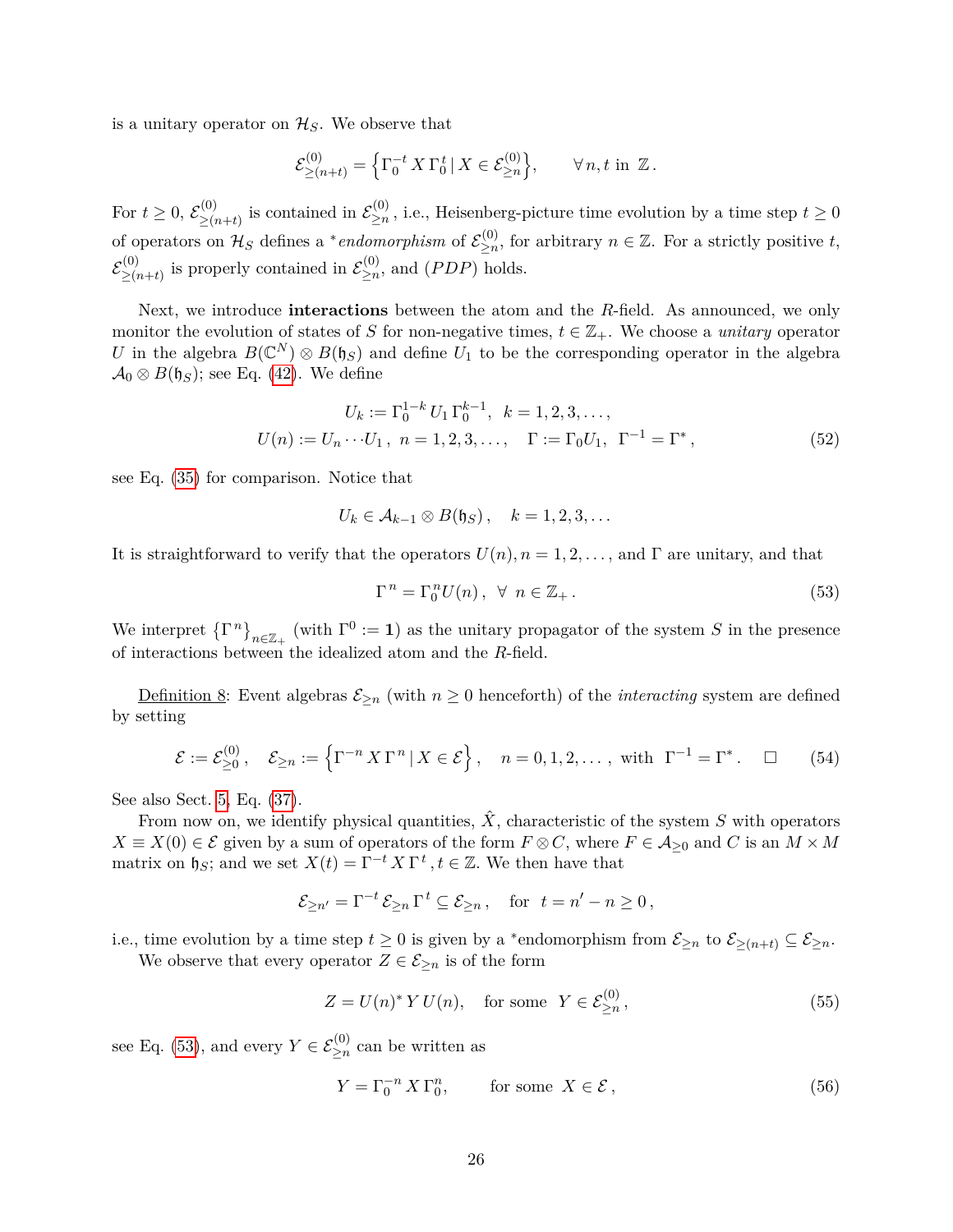for arbitrary  $n \in \mathbb{Z}_+$ . We define

<span id="page-26-1"></span>
$$
\mathcal{D}_{[n,n']} := \{ U(n')^* X U(n') \, | \, X \in \mathcal{D}_{[n,n']}^{(0)} \} \subset \mathcal{E}_{\geq n} \,, \quad 0 \leq n < n' \,. \tag{57}
$$

Eqs.  $(48)$ ,  $(54)$ ,  $(55)$  and  $(57)$  then imply that

<span id="page-26-2"></span>
$$
\left[\mathcal{E}_{\geq n'}\right]' \cap \mathcal{E}_{\geq n} = \mathcal{D}_{[n,n']} \,,
$$

and hence the *Principle of Diminishing Potentialities* holds in the model of the interacting system.

## <span id="page-26-0"></span>**6.3 The law of evolution of states according to the** *ET H* **Approach**

*"The idea that elimination of coherence, in one way or another, implies the replacement of 'and' by 'or', is a very common one among solvers of the 'measurement problem'. It has always puzzled me.* (John Stewart Bell)

In this and the following subsection, it is convenient to be able to also work in the *Schrödinger picture*, rather than only in the *Heisenberg picture* used so far.

Remark on the Schrödinger picture: General states of *S* are described by density matrices,  $\widetilde{\Sigma}$ , on  $\mathcal{H}_S$ . By  $\Sigma_n$  we denote the density matrix obtained by restricting the state corresponding to  $\Sigma$ to the algebra  $\mathcal{E}_{\geq n}$ . By  $\Sigma_n$  we denote the *same* state of *S*, but viewed as a state in the *Schrödinger picture*, which is related to the *Heisenberg picture* by the following identity:

$$
\operatorname{tr}_{\mathcal{H}_S}(\tilde{\Sigma}_n \cdot X(t)) = \operatorname{tr}_{\mathcal{H}_S}(\Sigma_n \cdot \left[\Gamma^*\right]^{t-n} X \Gamma^{t-n}) = \operatorname{tr}_{\mathcal{H}_S}(\Gamma^{t-n} \Sigma_n \left[\Gamma^*\right]^{t-n} \cdot X), \quad t \ge n, \tag{58}
$$

for an arbitrary operator  $X \in \mathcal{E}$ .

In Eq. [\(58\)](#page-26-2),  $X(t) = \Gamma^{-t} X \Gamma^{t}$ ,  $\Sigma_n := \Gamma^{n} \Sigma_0 \Gamma^{-n}$ , where  $\Sigma_0 = \Sigma = \widetilde{\Sigma}$ , and we recall that  $\mathcal{E}_{\geq n} = \left\{ \Gamma^{-n} X \Gamma^n \, \middle| \, X \in \mathcal{E} \right\}$ . В последните поставите на селото на селото на селото на селото на селото на селото на селото на селото на се<br>Селото на селото на селото на селото на селото на селото на селото на селото на селото на селото на селото на

Next, we describe the *time evolution of states*, as predicted by the *ET H*-Approach to QM summarized in Sect. [4.](#page-12-0) More specifically, using Definition 6 of actual events in Subsect. 4.2 and the Collapse Postulate, **Axiom CP**, in Subsect. 4.3, we will construct a trajectory,  $\{\omega_n | n \in \mathbb{Z}_+\}$ , of states, where  $\omega_n$  is a state on the algebra  $\mathcal{E}_{\geq n}$ , with initial condition  $\omega_{n=0} = \omega$ , and  $\omega$  is the state on the algebra  $\mathcal E$  given by

<span id="page-26-3"></span>
$$
\omega(X) := \text{tr}_{\mathcal{H}_S}((P_{\underline{k}} \otimes \Omega) \cdot X), \qquad X \in \mathcal{E}.
$$
\n
$$
(59)
$$

In this equation,  $P_k$  denotes the orthogonal projection onto the vector  $\Phi_k \in \mathfrak{F}_S$ ,  $\underline{k} \in \mathcal{S}_{fin}$ , and  $\widetilde{\Omega} \equiv \Omega$ is some density matrix on the Hilbert space  $\mathfrak{h}_S$  of the atom. We remark that when evaluated on  $\mathcal{E} = \mathcal{E}_{\geq 0}^{(0)}$  $\sum_{n=0}^{\infty}$  (see Eq.[\(47\)](#page-23-2)) the state  $\omega$  is *independent* of  $\{k_n\}_{n\leq 0}$ .

We start our analysis by studying the restriction of the state  $\omega$  defined in Eq. [\(59\)](#page-26-3) to the algebra  $\mathcal{E}_{\geq n}$ , for some  $n > 0$ . For this purpose, we introduce operators  $(M \times M \text{ matrices}), \, \mathfrak{L}_{\alpha}^{\ell}$ , on  $\mathfrak{h}_S \simeq \mathbb{C}^M$ by specifying their matrix elements

<span id="page-26-4"></span>
$$
\langle u, \mathfrak{L}_{\alpha}^{\ell} v \rangle := \langle \phi_{\alpha} \otimes u, U \phi_{\ell} \otimes v \rangle, \quad \alpha, \ell = 1, 2, \dots, N, \quad \text{for arbitrary} \ \ u, v \text{ in } \mathfrak{h}_{S}, \tag{60}
$$

where *U* is the unitary operator chosen above Eq. [\(52\)](#page-25-3). From expression [\(60\)](#page-26-4) for  $\mathfrak{L}^{\ell}_{\alpha}$ , the unitarity of the operator *U* and the completeness relation  $\sum_{\alpha=0}^{N} |\phi_{\alpha}\rangle \langle \phi_{\alpha}| = 1$  we infer that

$$
\sum_{\alpha=1}^{N} [\mathfrak{L}_{\alpha}^{\ell}]^* \cdot \mathfrak{L}_{\alpha}^{\ell} = \mathbf{1}|_{\mathbb{C}^M}.
$$
\n(61)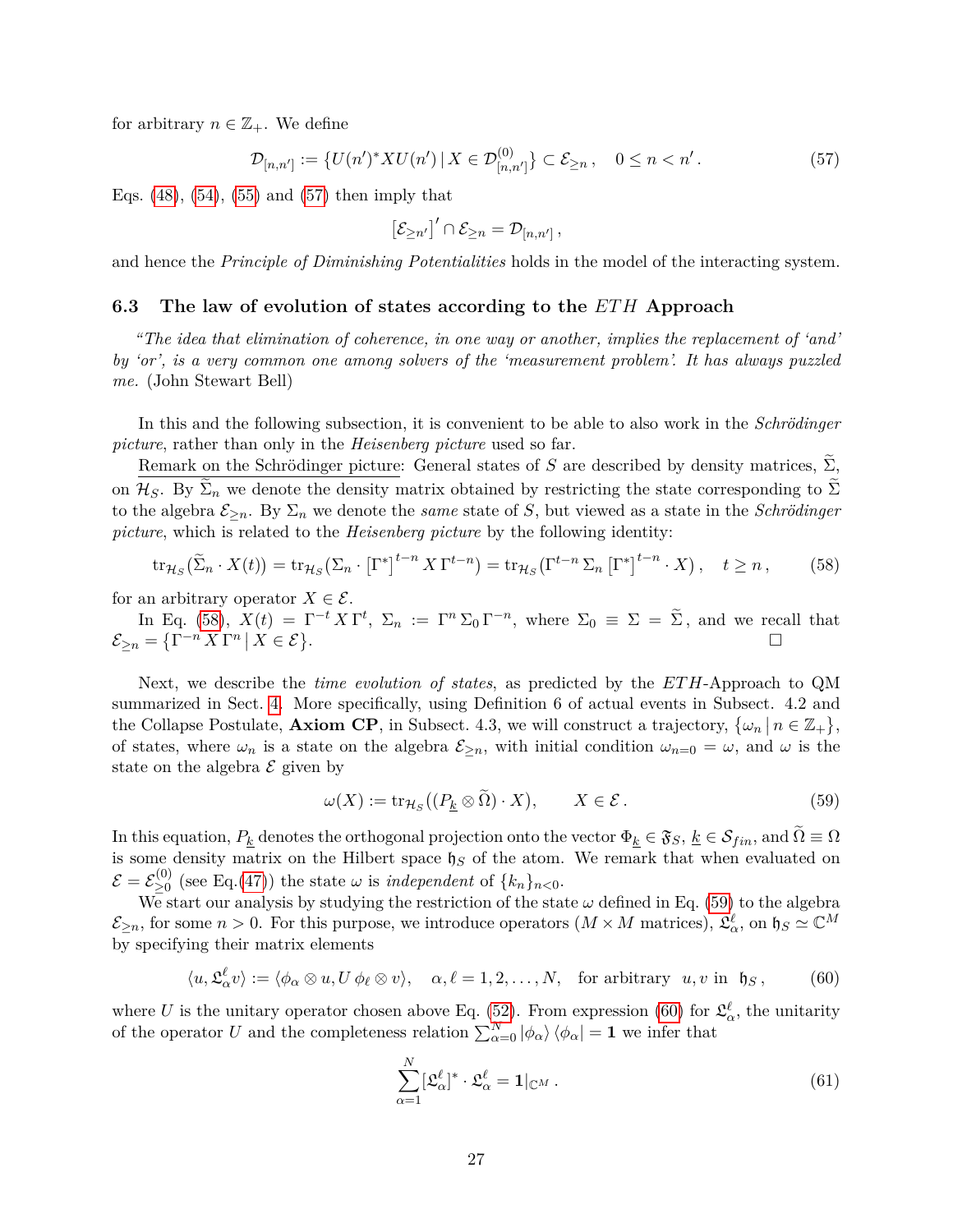The operators  $\{\mathfrak{L}_{\alpha}^{\ell}\}_{\alpha=1}^{N}$  are called *Kraus operators* [\[33\]](#page-44-11). Let  $Z \in \mathcal{E}_{\geq n}$ , then  $\exists X \in \mathcal{E}$  such that

<span id="page-27-2"></span>
$$
Z = \Gamma^{-n} X \Gamma^n,
$$

with  $\Gamma$  as defined in Eq.[\(52\)](#page-25-3). Any operator  $X \in \mathcal{E} = \mathcal{E}_{\geq 0}^{(0)} = \mathcal{A}_{\geq 0} \otimes B(\mathfrak{h}_{S})$  is a linear combination of operators of the form  $F \otimes C$ , where  $F \in \mathcal{A}_{\geq 0}$  and  $C$  is an  $M \times M$  matrix acting on  $\mathfrak{h}_S$ .

We first determine the restriction of the state  $\omega$  to the algebra  $\mathcal{E}_{\geq 1}$ , (i.e., we set  $n = 1$ ). We choose an operator  $Z := \Gamma^{-1}(F \otimes C)\Gamma$ , with *F* and *C* as above. The density matrix  $\tilde{\Omega}$  can be diagonalized,

$$
\widetilde{\Omega} = \sum_{j=1}^{M} p_j |v_j\rangle\langle v_j|, \qquad p_j \ge 0, \forall j, \quad \sum_{j=1}^{M} p_j = 1,
$$

where  $\{v_j\}_{j=1}^M$  is an orthonormal basis of eigenstates of  $\tilde{\Omega}$ . By inserting the partition of unity  $\sum_{\alpha=1}^{N} |\phi_{\alpha}\rangle\langle\phi_{\alpha}| = 1 |_{\mathbb{C}^{N}}$  and using definition [\(60\)](#page-26-4) of the operators  $\mathfrak{L}^{\ell}_{\alpha}$  we show that

$$
\operatorname{tr}_{\mathcal{H}_{S}}\left((P_{\underline{k}}\otimes\widetilde{\Omega})\cdot\Gamma^{-1}(F\otimes C)\Gamma\right) =
$$
\n
$$
= \langle\Phi_{\underline{k}},\mathfrak{S}^{-1}F\mathfrak{S}\Phi_{\underline{k}}\rangle\cdot\left\{\sum_{j=1}^{M}p_{j}\langle(\mathbf{1}\otimes V)U(\phi_{k_{0}}\otimes v_{j}),(\mathbf{1}\otimes C)(\mathbf{1}\otimes V)U(\phi_{k_{0}}\otimes v_{j})\rangle\right\}
$$
\n
$$
= \langle\Phi_{\sigma(\underline{k})},F\,\Phi_{\sigma(\underline{k})}\rangle\cdot\left\{\sum_{j=1}^{M}p_{j}\sum_{\alpha=1}^{N}\langle V\mathfrak{L}_{\alpha}^{k_{0}}v_{j},CV\mathfrak{L}_{\alpha}^{k_{0}}v_{j}\rangle\right\}
$$
\n
$$
= \langle\Phi_{\sigma(\underline{k})},F\,\Phi_{\sigma(\underline{k})}\rangle\cdot\left\{\sum_{\alpha=1}^{N}\operatorname{tr}_{\mathfrak{h}_{S}}\left(V\mathfrak{L}_{\alpha}^{k_{0}}\,\Omega\,[V\mathfrak{L}_{\alpha}^{k_{0}}]^{*}\cdot C\right)\right\},\tag{62}
$$

where  $\Omega = \tilde{\Omega}$  (at time  $t = 0$ ), and where *V* is the *time*-1 propagator of the atom decoupled from the R-field.

This calculation easily generalizes to arbitrary times  $n > 1$ . Choosing  $Z := \Gamma^{-n}(F \otimes C)\Gamma^{n}$ , with  $F \in \mathcal{A}_{\geq 0}$  and  $C \in B(\mathfrak{h}_S)$ , we find that

$$
\omega(Z) = \langle \Phi_{\underline{k}}, [\mathfrak{S}]^{-n} F \mathfrak{S}^{n} \Phi_{\underline{k}} \rangle \cdot \Big\{ \sum_{\alpha_1, \dots, \alpha_n} \text{tr}_{\mathfrak{h}_S} \Big( \tilde{\Omega} \Big\{ \prod_{\ell=1}^n [V \mathfrak{L}_{\alpha_\ell}^{k_\ell}]^* \Big\} C \Big\{ \prod_{j=n}^1 (V \mathfrak{L}_{\alpha_j}^{k_j}) \Big\} \Big) \Big\}
$$
  
=  $\langle \Phi_{\sigma^n(\underline{k})}, F \Phi_{\sigma^n(\underline{k})} \rangle \cdot \Big\{ \sum_{\alpha_1, \dots, \alpha_n} \text{tr}_{\mathfrak{h}_S} \Big( \Big\{ V \mathfrak{L}_{\alpha_n}^{k_n} \cdots V \mathfrak{L}_{\alpha_1}^{k_1} \Omega \big[ \mathfrak{L}_{\alpha_1}^{k_1} \big]^* V^* \cdots \big[ \mathfrak{L}_{\alpha_n}^{k_n} \big]^* V^* \Big\} \cdot C \Big) \Big\}, \quad (63)$ 

where the sum over  $\alpha_j$  ranges over  $\alpha_j = 1, \ldots, N$ ,  $\forall j = 1, \ldots, n$ . Formula [\(63\)](#page-27-0) shows that the evolution of states is entangling the state of the R-field with the state of the atom, as one would expect when interactions between the *R*-field and the atom are turned on. It is given by a *quantum Markov chain*. To determine the evolution of states predicted by the *ET H*-Approach we will have to "unravel" the evolution described by formula [\(63\)](#page-27-0); see Theorem 4 below.

**Lemma 3**: *The maps*

<span id="page-27-1"></span><span id="page-27-0"></span>
$$
\Omega \mapsto V \Omega V^* \quad \text{and} \quad \Omega \mapsto \sum_{\alpha} \mathfrak{L}_{\alpha}^{\ell} \Omega \left[ \mathfrak{L}_{\alpha}^{\ell} \right]^* \tag{64}
$$

*are completely positive, so that the right sides in* [\(64\)](#page-27-1) *are again density matrices on*  $\mathfrak{h}_S$ .  $\Box$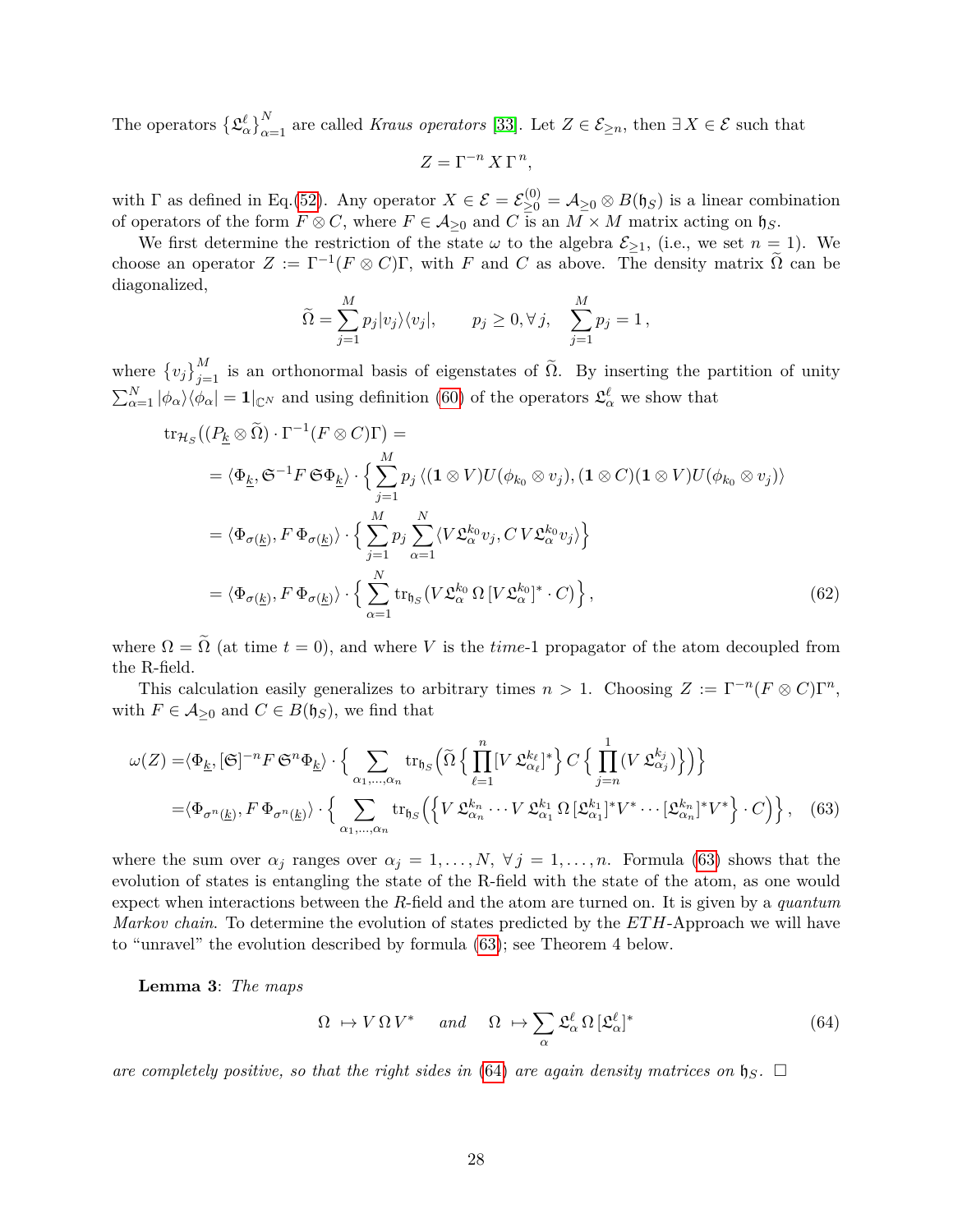This lemma has been established by *Kraus* in [\[33\]](#page-44-11). It implies that the map

$$
\Omega \ \mapsto \sum_{\alpha_1,\dots,\,\alpha_n} V \,\mathfrak{L}_{\alpha_n}^{k_n} \cdots V \,\mathfrak{L}_{\alpha_1}^{k_1} \Omega \, [\mathfrak{L}_{\alpha_1}^{k_1}]^* V^* \cdots [\mathfrak{L}_{\alpha_n}^{k_n}]^* V
$$

is completely positive and gives rise to a *quantum Markov chain*. (We remark, in passing, that the dynamics considered in Sect. [5](#page-18-0) is *not* Markovian, which means that it is considerably more complicated to analyze it.)

Next, we determine those states  $\omega_n$ ,  $n = 0, 1, 2, \ldots$ , on the algebras  $\mathcal{E}_{\geq n}$  that can be reached *recursively* from the initial condition  $\omega_0 = \omega$ , with  $\omega$  as in Eq. [\(59\)](#page-26-3), by applying the *law of evolution of states* specific to the *ET H*-Approach, as formulated in Definition 6 (actual events) and **Axiom CP** (Collapse Postulate) of Sect. [4.](#page-12-0) We use induction in time to accomplish this task, explaining the induction step from time  $m-1$  to time  $m$  by outlining the construction of  $\omega_m$ , given  $\omega_{m-1}$ .

**Theorem 4**: Let  $Z := \Gamma^{-n}(F \otimes C) \Gamma^n \in \mathcal{E}_{\geq n}$ , with  $F \in \mathcal{A}_{\geq 0}$  and  $C \in B(\mathfrak{h}_S)$  *(a general element of*  $\mathcal{E}_{\geq n}$  *being a sum of such operators), and let*  $\omega_0 = \omega$  *be the state on the algebra*  $\mathcal{E}$  *specified in Eq.* [\(59\)](#page-26-3). Let  $\omega_n$  be a state obtained from  $\omega_0$  by applying the law of evolution of states specific to *the ETH*-Approach *formulated in Sect. [4.](#page-12-0) Then*

<span id="page-28-0"></span>
$$
\omega_n(Z) = \langle \Phi_{\sigma^n(\underline{k})}, F \, \Phi_{\sigma^n(\underline{k})} \rangle \cdot \text{tr}_{\mathfrak{h}_S}(\Omega_n \cdot C) , \qquad (65)
$$

∗

 $where \Omega_n = [\text{tr}_{\mathfrak{h}_S}(\Pi^{(n)})]^{-1} \Pi^{(n)}, and \Pi^{(n)}$  is an orthogonal projection on the Hilbert space  $\mathfrak{h}_S$  of the *atom.*

**Proof**: Theorem 4 is proven by induction in time  $n \in \mathbb{Z}_+$ . Eq. [\(65\)](#page-28-0) is our *induction hypothesis*, denoted  $(\mathcal{I}_n)$ . Clearly  $(\mathcal{I}_n)$  holds for  $n = 0$ . We assume that  $(\mathcal{I}_n)$  holds for  $n = m - 1$ , for some  $m = 1, 2, \ldots$ , and show that this implies that it holds for  $n = m$ . This is done in two steps: We first restrict the state  $\omega_{m-1}$  to the algebra  $\mathcal{E}_{\geq m} \subsetneq \mathcal{E}_{\geq m-1}$ , the resulting state on  $\mathcal{E}_{\geq m}$  being denoted by  $\hat{\omega}_m$ . We then apply **Axiom CP** (the Collapse Postulate) of Subsect. 4.3 to select a state  $\omega_m$ subordinate to  $\hat{\omega}_m$ , (i.e.,  $\omega_m \prec \hat{\omega}_m$ ).

We now repeat steps very similar to those leading to Eq. [\(62\)](#page-27-2) in more detail. From Eq. [\(55\)](#page-25-2) we infer that an operator  $Z \in \mathcal{E}_{\geq m} \subset \mathcal{E}_{\geq m-1}$  is a sum of operators of the form

<span id="page-28-1"></span>
$$
\tilde{Z} = U(m-1)^* \Gamma_0^{1-m} \tilde{X} \Gamma_0^{m-1} U(m-1), \qquad (66)
$$

where

$$
\tilde{X} := U_1^* \left[ \left( \mathfrak{S}^* F \mathfrak{S} \right) \otimes V^* C \, V \right] U_1 \text{ belongs to } \mathcal{E}_{\geq 1} \subset \mathcal{E},
$$

Thus, we can apply the induction hypothesis to  $\omega_{m-1}(\tilde{Z})$ . The density matrix  $\Omega_{m-1}$  can be written as

<span id="page-28-2"></span>
$$
\Omega_{m-1} = \sum_{j=1}^{M} p_j |v_j^{(m-1)}\rangle \langle v_j^{(m-1)}| \,, \tag{67}
$$

where  $\{v_i^{(m-1)}\}$  ${j(M-1) \atop j}$  is a complete orthonormal system of eigenstates of  $\Omega_{m-1}, p_j \geq 0, \forall j = 1, ..., M,$ with  $\sum_{j=1}^{M} p_j = 1$ . Note that the induction hypothesis  $(\mathcal{I}_{m-1})$  is linear in  $\Omega_{m-1}$ ; see Eq. [\(65\)](#page-28-0). Thus, for *Z* as in the statement of Theorem 4,  $(\mathcal{I}_{m-1})$  can be written as

$$
\omega_{m-1}(Z) = \sum_{j=1}^{M} p_j \omega_{m-1}^j(Z), \quad \text{where}
$$
  

$$
\omega_{m-1}^j(Z) := \langle \Phi_{\sigma^{m-1}(\underline{k})}, F \Phi_{\sigma^{m-1}(\underline{k})} \rangle \cdot \langle v_j^{(m-1)}, C \, v_j^{(m-1)} \rangle.
$$
 (68)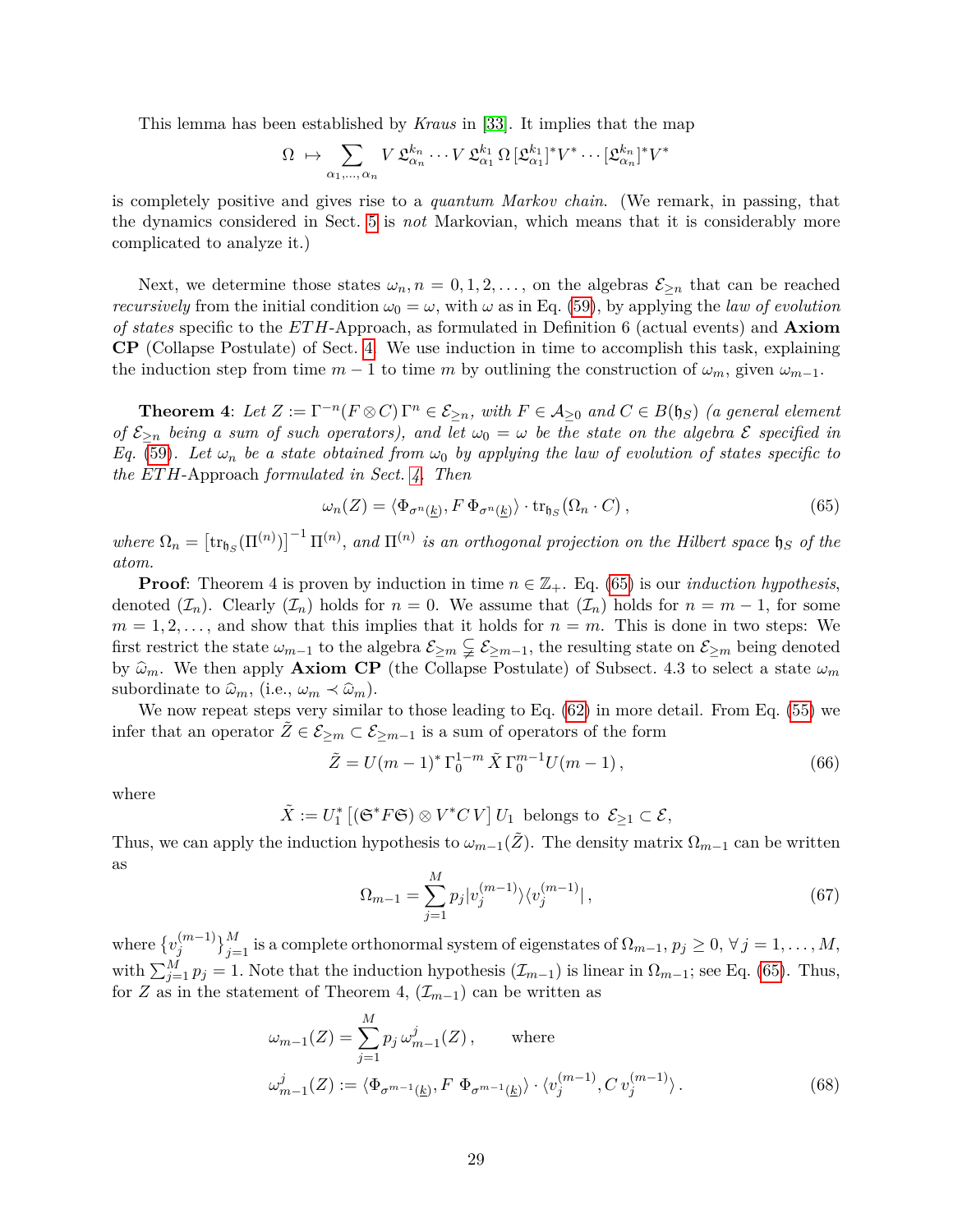If we now set  $Z := \tilde{Z}$ , with  $\tilde{Z}$  as specified in [\(66\)](#page-28-1), the  $j^{th}$  term on the right side is given by

$$
\omega_{m-1}^j(\tilde{Z}) = \langle \Phi_{\sigma^m(\underline{k})}, F \ \Phi_{\sigma^m(\underline{k})} \rangle \cdot \langle U \left[ \phi_{\sigma^{m-1}(\underline{k})_1} \otimes v_j^{(m-1)} \right], \left( \mathbf{1} \otimes V^* C \cdot V \right) U \left[ \phi_{\sigma^{m-1}(\underline{k})_1} \otimes v_j^{(m-1)} \right] \rangle \tag{69}
$$

We recall that  $\sigma^{m-1}(\underline{k})_1 = k_{m-1}$ . Next, we recall the definition of the Kraus operators  $\mathfrak{L}^{\ell}_{\alpha}$  (see Eq. [\(60\)](#page-26-4)) and use the completeness of  $\{\phi_{\alpha}\}_{\alpha=1}^{N}$  to show that

$$
\omega_{m-1}^j(\tilde{Z}) = \langle \Phi_{\sigma^m(\underline{k})}, F \; \Phi_{\sigma^m(\underline{k})} \rangle \cdot \Big\{ \sum_{\alpha=1}^N \langle V \; \mathfrak{L}_{\alpha}^{k_{m-1}} \; v_j^{(m-1)}, C \, V \; \mathfrak{L}_{\alpha}^{k_{m-1}} \; v_j^{(m-1)} \rangle \Big\}
$$

Defining

<span id="page-29-0"></span>
$$
\widehat{\Omega}_m := \sum_{\alpha=1}^N V \cdot \mathfrak{L}_{\alpha}^{k_{m-1}} \Omega_{m-1} (\mathfrak{L}_{\alpha}^{k_{m-1}})^* \cdot V^*, \tag{70}
$$

*.*

and recalling [\(67\)](#page-28-2) we conclude that

<span id="page-29-1"></span>
$$
\widehat{\omega}_m(\widetilde{Z}) \equiv \omega_{m-1}(\widetilde{Z}) = \langle \Phi_{\sigma^m(\underline{k})}, F \; \Phi_{\sigma^m(\underline{k})} \rangle \cdot \text{tr}_{\mathfrak{h}_S}(\widehat{\Omega}_m C) \,. \tag{71}
$$

Lemma 3 tells us that the right side of [\(70\)](#page-29-0) defines a density matrix on h*S*. Let

<span id="page-29-4"></span>
$$
\widehat{\Omega}_m = \sum_{r=1}^s q_r^{(m)} \Pi_r^{(m)}, \qquad s \le M \,, \tag{72}
$$

be the spectral decomposition of  $\widehat{\Omega}_m$ , with  $\Pi_r^{(m)}$  the spectral projection of  $\widehat{\Omega}_m$  corresponding to the eigenvalue  $q_r^{(m)}$ . We order the eigenvalues such that

$$
q_1^{(m)} > q_2^{(m)} > ... q_s^{(m)} > 0
$$
, and we notice that  $\sum_{r=1}^s q_r^{(m)} tr_{\mathfrak{h}_S}(\Pi_r^{(m)}) = 1$ .

Let  $P_k$  be the rank-1 orthogonal projection onto  $\Phi_k$  and  $P_k^{\perp} := 1 - P_k$ . Using Definition 6 (actual events) of Sect. [4,](#page-12-0) we find that, in the *Schrödinger picture*, the actual event happening at time *m* is described by the family of orthogonal projections

<span id="page-29-3"></span><span id="page-29-2"></span>
$$
\{P_{\sigma^m(\underline{k})}\Pi_r^{(m)}, P_{\sigma^m(\underline{k})}^{\perp}\Pi_r^{(m)}\}_{r=1}^s,\tag{73}
$$

which generate an algebra unitarily conjugated to the center,  $\mathcal{Z}_{\widehat{\omega}_m}(\mathcal{E}_{\geq m})$ , of the centralizer of  $\widehat{\omega}_m$  with  $\widehat{\omega}_m := \omega_m$ ,  $1\epsilon$  We now apply **Axiom CP** (the Collapse Postulate) formulated in  $\hat{\omega}_m$ , with  $\hat{\omega}_m := \omega_{m-1}|_{\mathcal{E}_{\geq m}}$ . We now apply **Axiom CP** (the Collapse Postulate) formulated in Subsect. 4.3: The probability of the state  $\hat{\omega}_m$  collapsing onto the range of a projection proportional to  $P_{\sigma^{n}(k)}^{\perp}$  vanishes, as follows from [\(71\)](#page-29-1) and *Born's Rule* (see Eq. [\(26\)](#page-17-2), Subsect. 4.3). We thus conclude that, when the event described in Eq. [\(73\)](#page-29-2) sets in at time *m*, the state of the system collapses onto one of the states

$$
\omega_m^{(r)}(\tilde{Z}) = \langle \Phi_{\sigma^m(\underline{k})}, F \ \Phi_{\sigma^m(\underline{k})} \rangle \cdot \text{tr}_{\mathfrak{h}_S}(\Omega_m^{(r)} \cdot C), \text{ where}
$$
  

$$
\Omega_m^{(r)} := [\text{tr}_{\mathfrak{h}_S}(\Pi_r^{(m)})]^{-1} \Pi_r^{(m)}, \text{ for some } r \in \{1, \dots, s\}.
$$
 (74)

According to **Axiom CP**, the probability to choose the state  $\propto \Pi_r^{(m)}$  is given by

$$
\operatorname{prob}\{r\} = q_r^{(m)} \cdot \operatorname{tr}_{\mathfrak{h}_S}(\Pi_r^{(m)}) \qquad (Born's Rule)
$$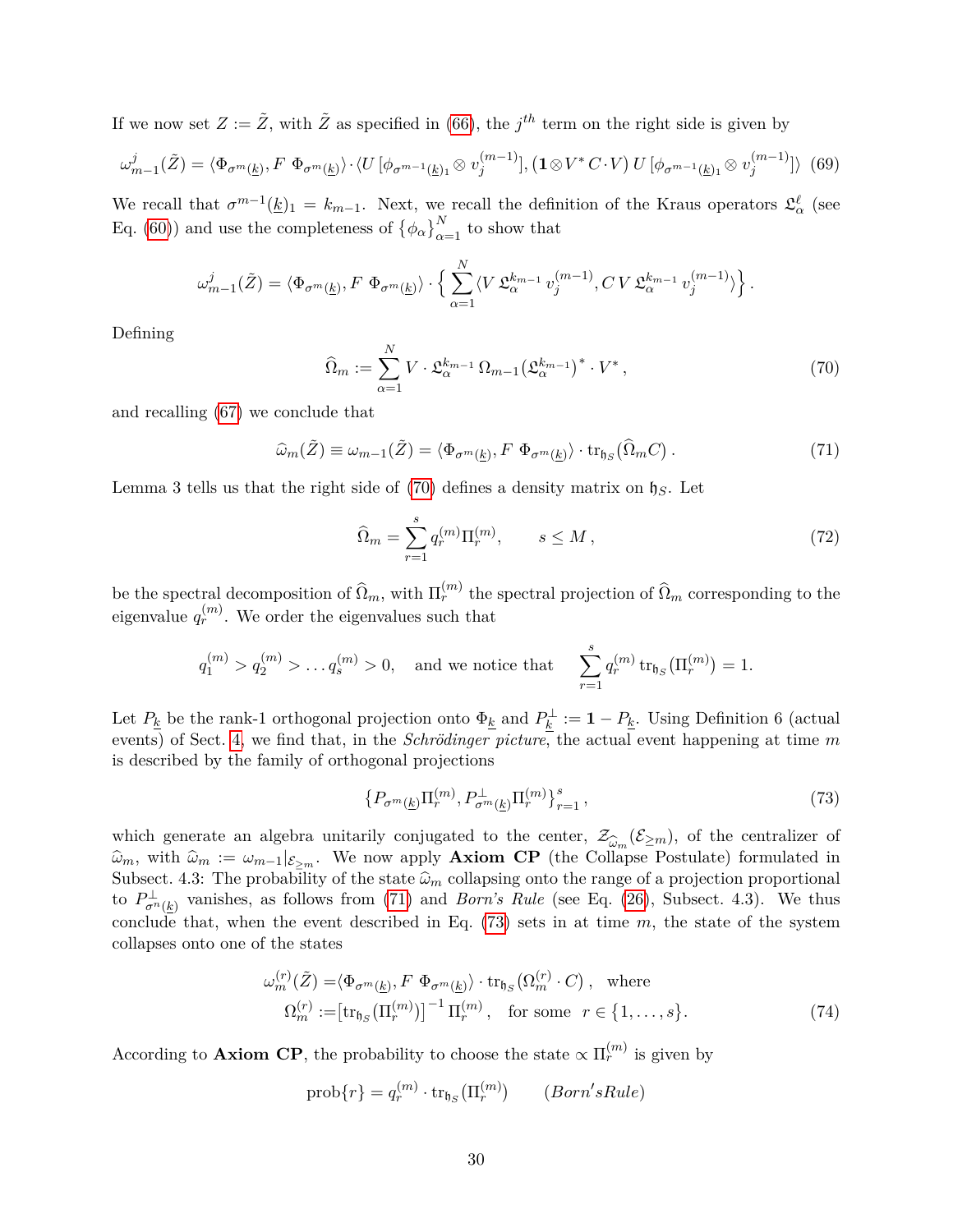Eq. [\(74\)](#page-29-3) implies that, in the *Schrödinger picture*, where "observables" are taken to be *timeindependent*, the state,  $\Omega_m$ , of the atom at time *m* is given by one of the states  $\Omega_m^{(r)}$ .

Eqs. [\(70\)](#page-29-0) and [\(74\)](#page-29-3) complete the induction step,  $(\mathcal{I}_{m-1}) \Rightarrow (\mathcal{I}_m)$ .

We note that, when restricted to operators that are functions of the *R*-field, but act trivially on the Hilbert space  $\mathfrak{h}_S$  of the atom, the states  $\omega_n$ ,  $n = 0, 1, \ldots$ , are *product states*. This implies that the effective time evolution of the state of the atom described above is *"Markovian"*. Moreover, if the atom is *decoupled* from the *R*-field, corresponding to  $U = 1$  in Eq. [\(52\)](#page-25-3), then

$$
\Omega_n = V^n \Omega V^{-n}, \quad \text{with } \Omega = \tilde{\Omega} \text{ as in (59)},
$$

i.e., the evolution of states of the atom is governed by *Schödinger-Liouville evolution* – the atom decoupled from the *R*-field is a perfectly closed system.

## <span id="page-30-0"></span>**6.4 A more concrete model of an atom interacting with the** *R***-field**

*"The concepts 'system', 'apparatus', 'environment', immediately imply an artificial division of the world, and an intention to neglect, or take only schematic account of, the interaction across the split."* (John Stewart Bell)

It is instructive to study an example of an explicit operator *U* describing interactions between the atom and the *R*-field (see Eq. [\(52\)](#page-25-3)): We choose a partition of unity,  ${Q_m}_{m=1}^L$ , with  $L \leq M$ , by orthogonal projections acting on  $\mathfrak{h}_S \simeq \mathbb{C}^M$  and define *U* by setting

<span id="page-30-4"></span>
$$
U := \sum_{m=1}^{L} T^{(m)} \otimes Q_m,\tag{75}
$$

where  $T^{(m)}$  is a unitary operator on  $\mathbb{C}^N$ , while  $Q_m = Q_m^*$  is an orthogonal projection on  $\mathfrak{h}_S \simeq \mathbb{C}^M$ ,  $Q_m \cdot Q_\ell = \delta_{m\ell} Q_m, \forall m, \ell = 1, \ldots, M, \text{ and } \sum_{m=1}^L Q_m = \mathbf{1}.$  For this choice of *U* we find that

<span id="page-30-1"></span>
$$
\mathfrak{L}_{\alpha}^{k_{\ell}} = \sum_{m=1}^{L} \langle \phi_{\alpha}, T^{(m)} \phi_{k_{\ell}} \rangle Q_m \,. \tag{76}
$$

Let  $\Omega_{n-1}$  be the density matrix describing the state of the atom at time  $n-1$ . Then the state  $\Omega_n$ of the atom at time *n*, obtained by restricting  $\omega_{n-1}$  to the algebra  $\mathcal{E}_{\geq n}$ , is given by Eq. [\(70\)](#page-29-0) (with  $m \rightarrow n$ , namely

<span id="page-30-5"></span><span id="page-30-2"></span>
$$
\widehat{\Omega}_n = \sum_{\ell,m=1,...,L} g^{\ell m} (n-1) V Q_{\ell} \Omega_{n-1} Q_m V^*,
$$
\n(77)

where

<span id="page-30-3"></span>
$$
g^{\ell m}(j) := \langle \phi_{k_j}, (T^{(m)})^* T^{(\ell)} \phi_{k_j} \rangle = \langle T^{(m)} \phi_{k_j}, T^{(\ell)} \phi_{k_j} \rangle. \tag{78}
$$

This is a direct consequence of Eqs. [\(70\)](#page-29-0), [\(76\)](#page-30-1) and the completeness of  $\{\phi_{\alpha}\}_{\alpha=1}^{N}$ .

We note that, for an arbitrary time *j*,

$$
\overline{g^{\ell m}(j)} = \langle T^{(\ell)} \phi_{k_j}, T^{(m)} \phi_{k_j} \rangle = g^{m\ell}(j), \qquad g^{mm}(j) = 1, \ \forall \, m = 1, \dots, L, \text{ and}
$$

$$
\sum_{\ell,m=1}^{L} \overline{v}_{\ell} g^{\ell m}(j) v_m \ge 0,
$$
\n(79)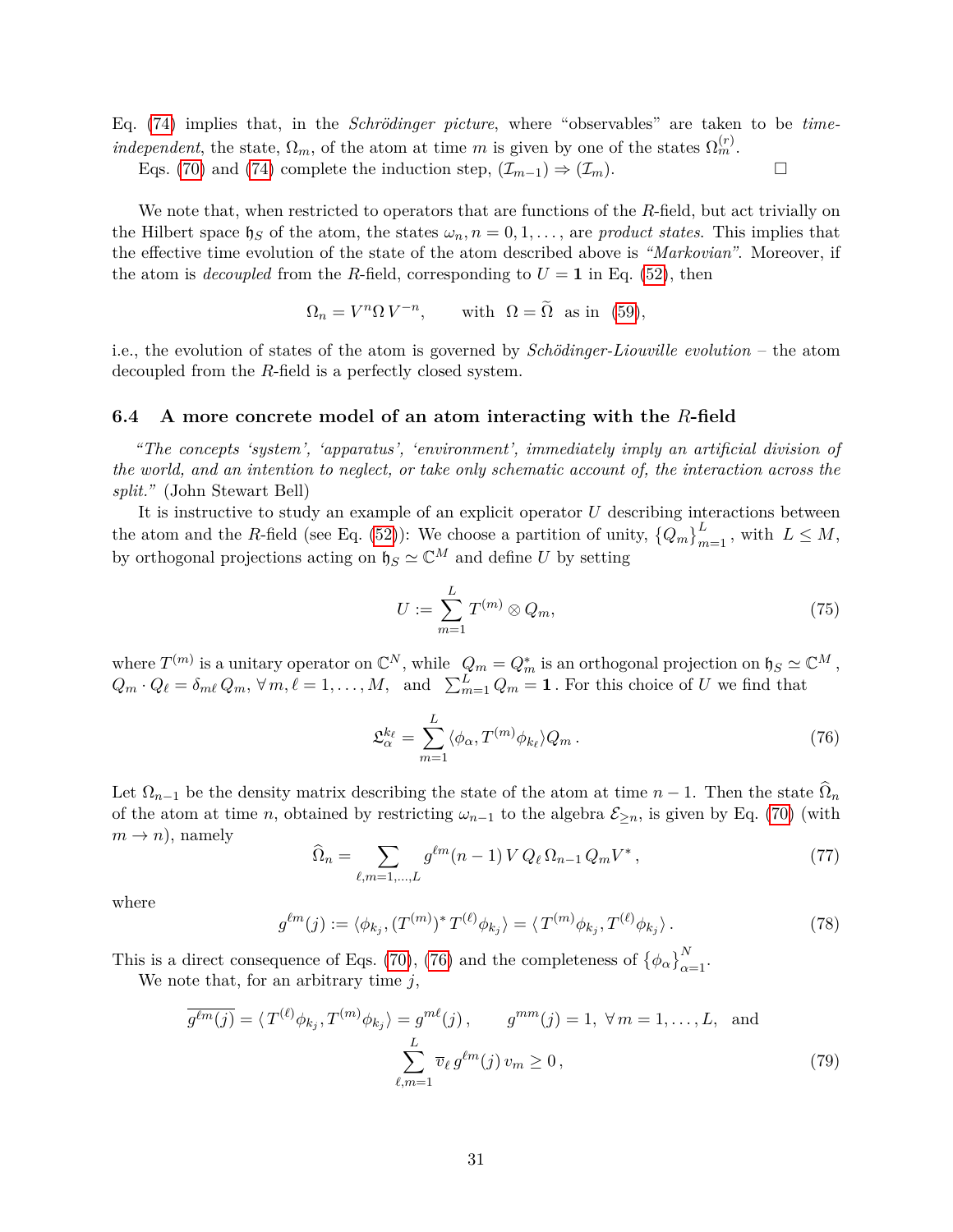for an arbitrary *L*-tuple,  $v := (v_1, \ldots, v_L)$ , of complex numbers; i.e., the matrix

$$
G(j) := \left(g^{\ell m}(j)\right)_{\ell,m=1}^L
$$

is a (hermitian) non-negative matrix on  $\mathbb{C}^L$  and hence can be diagonalized by a unitary  $L \times L$ matrix,  $D(j) = (d_r^s(j))_{r,s=1}^L$ :

$$
\gamma_r(j) \delta^{rs} = \sum_{\ell m} \overline{d_{\ell}^r(j)} \, g^{\ell m}(j) \, d_m^s(j),
$$
  
*i.e.*, 
$$
\text{diag}(\gamma(j)) = D(j)^* \, G(j) \, D(j).
$$
 (80)

The non-negative numbers  $\gamma_r(j)$  are the eigenvalues of the matrix  $G(j)$ , and we have that

$$
\sum_{r=1}^{L} \gamma_r(j) = \text{tr}(G(j)) = \sum_{m=1}^{L} g^{mm}(j) = L.
$$

Notice that if  $(M \geq) L > N$  then  $L - N$  eigenvalues of  $G(j)$  necessarily vanish. (This is because the vectors  $\{T^{(\ell)}\phi_{k_j} | \ell = 1,\ldots L\}$  are necessarily linearly dependent if  $L > N$ .) Physically, it is, however, more realistic to suppose that  $N \gg M$ . We will see that if one of the eigenvalues  $\{\gamma_r(n-1)\}_{r=1}^L$  is very close to *L* then the map  $\Omega_{n-1} \mapsto \widehat{\Omega}_n$  is close to being given by conjugation with a unitary matrix.

Eq. [\(77\)](#page-30-2) can be cast into the following form: Let  $\Omega_{n-1}$  denote the density matrix describing the state of the atom at time  $n-1$ . Then the density matrix describing the state of the atom at time *n*, *before* **Axiom CP** *is applied*, is given by

$$
\widehat{\Omega}_n = \sum_{r=1}^L \gamma_r(n-1) \, V \mathfrak{K}_r(n-1) \, \Omega_{n-1} \, \mathfrak{K}_r(n-1)^* \, V^*, \quad \text{where } \mathfrak{K}_r(n-1) := \sum_{m=1}^L d_r^m(n-1) Q_m. \tag{81}
$$

This equation shows that  $\widehat{\Omega}_n$  is non-negative, and using that  $g^{mm}(n-1) = 1, \forall m = 1, \ldots, L$ , we see that it has trace equal to 1. Thus,  $\Omega_n$  is again a density matrix, which can be written as a convex combination of disjoint orthogonal projections,  $\Pi_r^{(n)}$ , as in Eq. [\(72\)](#page-29-4) (with  $m \to n$ ). Applying **Axiom CP**, we recover an expression equivalent to the one in Eq. [\(74\)](#page-29-3).

#### **The weak-coupling regime of the model**

It is interesting to study some limiting regimes in the model introduced above. We first consider the *weak-coupling regime*, which is characterized by

$$
T^{(m)} = \mathbf{1} + \varepsilon \cdot \tau^{(m)}, \qquad \text{with } \|\tau^m\| \le 1, \ \forall \, m = 1, \dots, L, \text{ and } 0 \le \varepsilon \ll 1. \tag{82}
$$

It is easy to see that this implies that, for arbitrary *j*,

<span id="page-31-0"></span>
$$
g^{\ell m}(j) = 1 + \mathcal{O}(\varepsilon), \qquad \forall \ \ell, m,
$$
\n(83)

and

$$
\gamma_1(j) = L + \mathcal{O}(\varepsilon), \ \ \gamma_r(j) = \mathcal{O}(\varepsilon), \ \forall r > 1, \ \ d_1^s(n) = \frac{1}{\sqrt{L}}(1 + \mathcal{O}(\varepsilon)), \forall s.
$$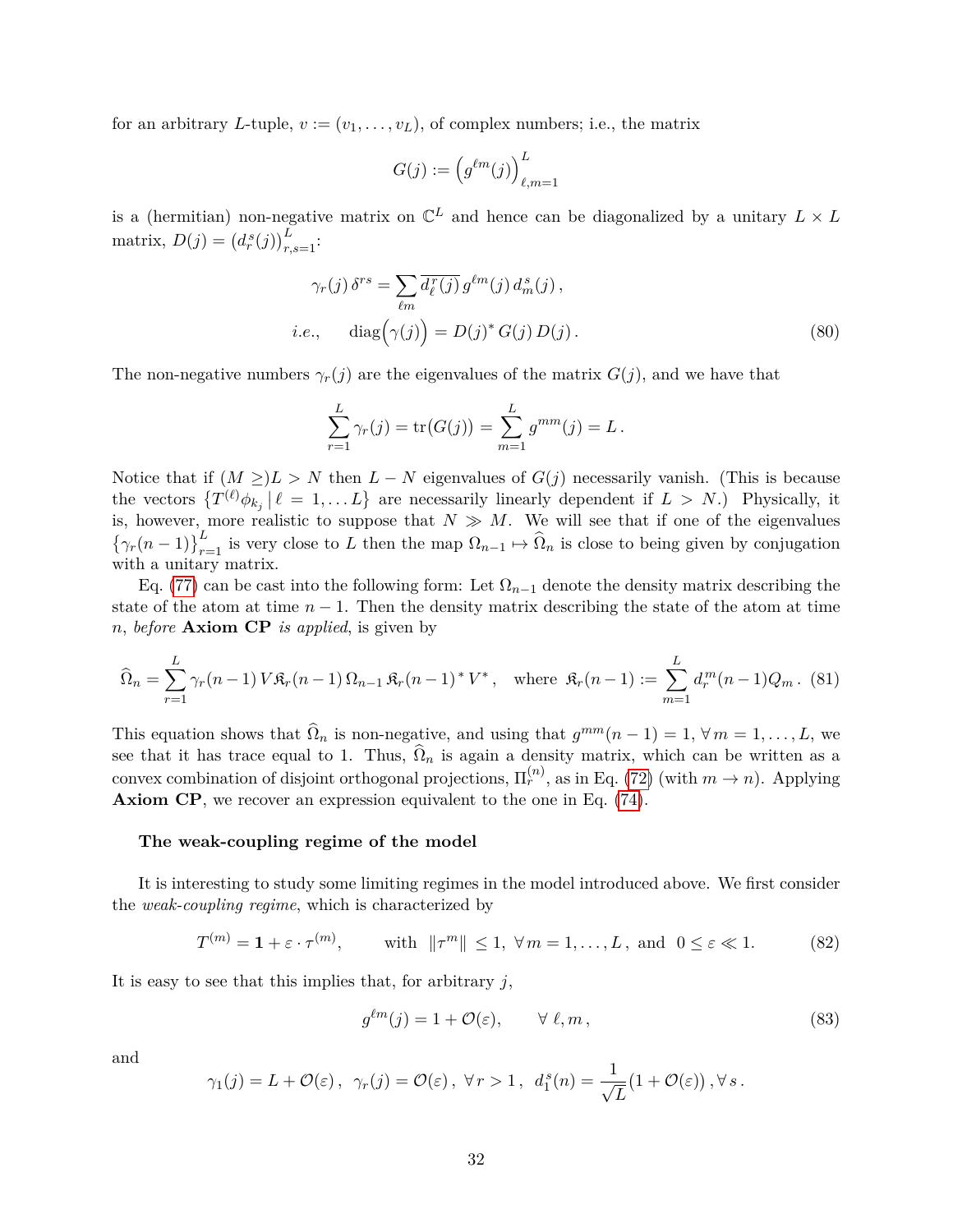Eq. [\(77\)](#page-30-2), combined with  $\sum_{m=1}^{L} Q_m = 1$ , then implies that

$$
\|\widehat{\Omega}_n - V \Omega_{n-1} V^*\| = \mathcal{O}(\varepsilon), \quad i.e., \quad \widehat{\Omega}_n \approx V \Omega_{n-1} V^*.
$$
 (84)

According to the Collapse Postulate,

 $\Omega_{n-1} = \mathcal{N}^{-1} \Pi$ , where  $\Pi = \Pi^* = \Pi^2$ ,  $\mathcal{N} = \text{tr}_{\mathfrak{h}_S}(\Pi)$ ,

i.e.,  $\Pi$  is an orthogonal projection. Eqs. [\(77\)](#page-30-2) and [\(83\)](#page-31-0) then imply that

$$
\widehat{\Omega}_n = q^{(n)} \Pi^{(n)} + \sum_{r \ge 2} q_r^{(n)} \Pi_r^{(n)}, \qquad \text{where}
$$
\n
$$
q^{(n)} \equiv q_1^{(n)} = \mathcal{N}^{-1} + \mathcal{O}(\varepsilon), \quad q_r^{(n)} = \mathcal{O}(\varepsilon), \quad r \ge 2, \quad \text{and} \quad \|\Pi^{(n)} - V\Pi V^*\| = \mathcal{O}(\varepsilon). \tag{85}
$$

The Collapse Postulate (**Axiom CP** of Sect. [4\)](#page-12-0) implies that, with *very high probability*

$$
\Omega_n = \left[ \operatorname{tr}_{\mathfrak{h}_S} (\Pi^{(n)}) \right]^{-1} \cdot \Pi^{(n)} \simeq V \, \Omega_{n-1} V^* \, .
$$

Thus, the system obtained by tracing out the *R*-field is well approximated by the closed system consisting of just the atom (decoupled from the *R*-field), whose states evolve unitarily by conjugation with powers of the operator *V* . However, every once in a while, it will happen – for *purely entropic reasons* – that the state of the system collapses to a very unlikely state  $\Omega_n \propto \Pi_r^{(n)}$ , for some  $r \geq 2$ , with  $\Pi_r^{(n)}$  approximately orthogonal to  $V \Pi V^*$ , which represents a strong deviation from unitary evolution. An observer will perceive a collapse to such an unlikely state as an **event** in the literal sense of the word. The frequency of collapse to an unlikely state is proportional to  $\varepsilon$ .

### **The strong-coupling regime of the model**

The strong coupling limit is characterized by the property that

<span id="page-32-0"></span>
$$
g_k^{\ell m} := \langle T^m \phi_k, T^{\ell} \phi_k \rangle = \delta^{\ell m} + \mathcal{O}(\varepsilon), \quad \text{with } \varepsilon \ll 1,
$$
 (86)

for some or all of the vectors  $\phi_k$ , in particular for  $\phi_0$ . Given a state vector,  $\Phi_k \in \mathfrak{F}_S$ , of the *R*field, we set  $g^{\ell m}(j) = g^{\ell m}_{kj}$ , as in Eq. [\(78\)](#page-30-3). Since, for our choice of a reference vector,  $\Phi_{\underline{0}}$ , in the construction of the Hilbert space  $\mathfrak{F}_S$ , we have that  $k_j = 0$ , except for finitely many values of j, the following considerations apply to the analysis of evolution of states at large times under the only assumption that [\(86\)](#page-32-0) holds for  $k = 0$ . It follows from Eq. [\(77\)](#page-30-2) that if (86) holds for  $k = k_{n-1}$  then

<span id="page-32-1"></span>
$$
\widehat{\Omega}_n = \sum_{m=1}^L V Q_m \Omega_{n-1} Q_m V^* + \mathfrak{e}_n(\varepsilon), \quad \text{with } \|\mathfrak{e}_n(\varepsilon)\| = \mathcal{O}(\varepsilon), \tag{87}
$$

where  $\mathfrak{e}_n(\varepsilon)$  is some hermitian  $M \times M$  matrix. It then follows from **Axiom CP** of Sect. [4](#page-12-0) that  $\Omega_n$ is proportional to a spectral projection of  $\Omega_n$ . We note that if *n* is large enough (depending on the sequence <u>k</u>) then  $k_j = 0$ ,  $\forall j \geq n-1$ , and hence  $g^{\ell m}(j) = g_{k_j}^{\ell m} = g_0^{\ell m}$  satisfies [\(86\)](#page-32-0), for all  $j \geq n-1$ .

Remark: The map

<span id="page-32-2"></span>
$$
\Omega \mapsto \widehat{\Omega} := \sum_{m=1}^{L} V Q_m \Omega Q_m V^*, \tag{88}
$$

is completely positive; (the operators  $\{\mathfrak{L}_m := V Q_m \, | \, m = 1, \ldots, L\}$  are Kraus operators).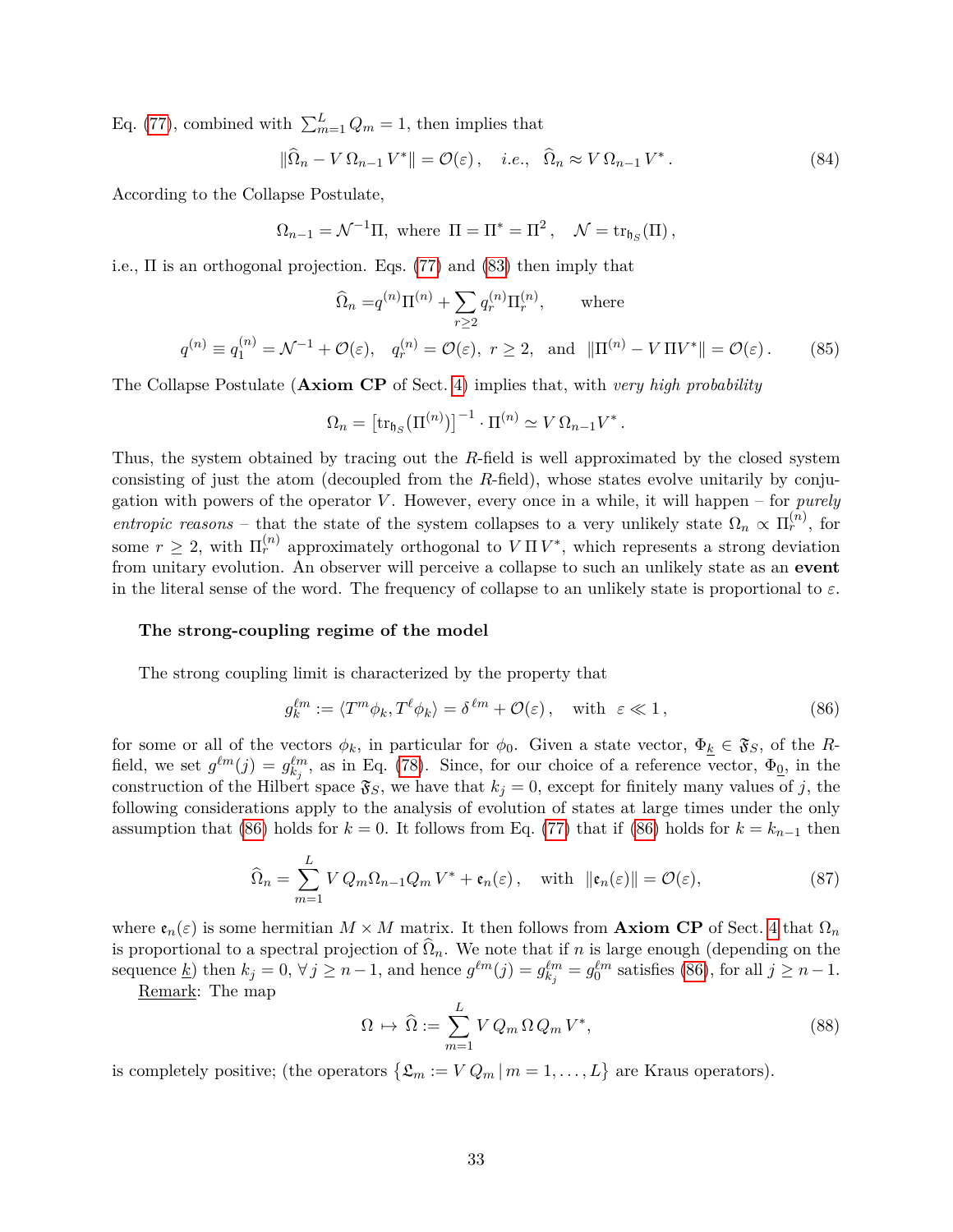Next, we consider the following special choice of a partition of unity  $\{Q_m\}_{m=1}^L$ :

$$
Q_m = |\psi_m\rangle\langle\psi_m|, \qquad m = 1, \dots, L, \text{ with } L = M = \dim \mathfrak{h}_S,
$$
\n(89)

where  $\{\psi_m\}_{m=1}^M$  is an orthonormal basis of  $\mathfrak{h}_S$ . We define a *transition matrix (or -function)*,  $P = (P(\ell, m))_{\ell,m=1}^M$ , by setting

<span id="page-33-0"></span>
$$
P(\ell, m) := |\langle \psi_{\ell}, V\psi_m \rangle|^2 \ge 0, \qquad \ell, m = 1, \dots, M. \tag{90}
$$

The completeness of the vectors  $\{\psi_m | m = 1, \ldots, M\}$  and the unitarity of *V* imply that

$$
\sum_{m=1}^{M} P(\ell, m) = \sum_{\ell=1}^{M} P(\ell, m) = 1.
$$
\n(91)

Using [\(87\)](#page-32-1) and [\(88\)](#page-32-2), we find that, in the strong-coupling regime and for sufficiently large times, the time evolution of the state of the atom in the Schrödinger picture is well approximated by a trajectory of states  $\{\psi_{\xi_n} | 1 \ll n \in \mathbb{Z}_+\}$  indexed by a **sample path**,  $\{\xi_n \in \mathfrak{X} | n \in \mathbb{Z}_+\}$ , of the Markov chain with state space  $\mathfrak{X} := \{1, \ldots, M\}$  and transition matrix P defined in [\(90\)](#page-33-0). The probabilities

$$
\mu(m) := prob {\text{the atom occupies state }} \psi_m,
$$
 for  $m = 1, ..., M,$ 

on the state space  $\mathfrak X$  of the Markov chain evolve approximately according to

$$
\mu_n(\ell) = \sum_{m=1}^M P(\ell, m) \mu_{n-1}(m), \qquad \mu_{n-1}(m) \ge 0, \forall m, \quad \sum_{m=1}^M \mu_{n-1}(m) = 1,
$$
 (92)

as can be inferred from Eq. [\(88\)](#page-32-2). The positive number  $P(\ell, m)$  can be interpreted as the approximate value of the probability of the event that the atom occupies state  $\psi_{\ell}$  at some time *n*, assuming that at time  $n-1$  it has occupied state  $\psi_m$ .

Recalling that, in the weak-coupling regime, the Schrödinger-picture time evolution of states of the atom is well approximated by unitary evolution – the one we are used to from text books on elementary Quantum Mechanics – we find that, in the models considered here, the law of evolution of states of the atom in the *ET H*-Approach smoothly interpolates between unitary deterministic Schrödinger evolution, appropriate for closed systems, and classical Markovian evolution of the (state-occupation) probabilities  $\mu(\cdot)$ , appropriate for isolated open systems of matter very strongly coupled to the radiation field.

#### **Alternation between unitary evolution and state collapse in measurements**

To conclude this subsection, we briefly sketch how, in suitable situations, the alternation between linear unitary Schrödinger evolution of states of a system and non-linear state collapse in *measurements*, as stipulated in the Copennhagen Interpretation of QM, can be understood as an *approximation* to the fundamental law of evolution of states in the *ET H*-Approach.

We consider models of the kind introduced in Eqs. [\(75\)](#page-30-4) - [\(78\)](#page-30-3). Let  $U := \sum_{m=1}^{L} T^{(m)} Q_m$ , see Eqs. [\(52\)](#page-25-3) and [\(75\)](#page-30-4). We decompose the Hilbert space  $\mathfrak{h}_S$  of the atom into a direct sum

$$
\mathfrak{h}_S = \mathfrak{h}^w \oplus \mathfrak{h}^s,\tag{93}
$$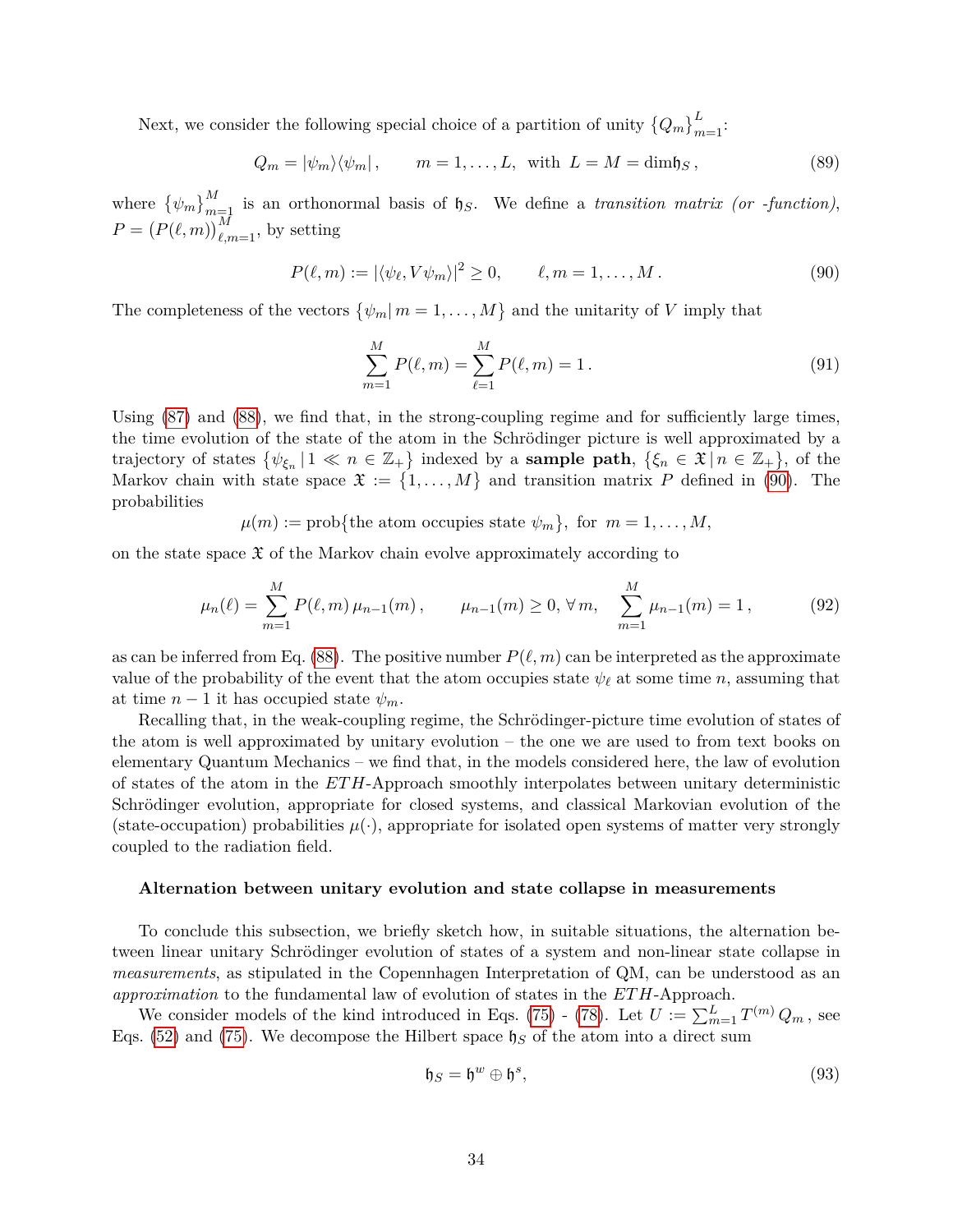with  $\dim(\mathfrak{h}^w) = K \langle M \rangle$  and we assume that the ranges of the projections  $Q_1, \ldots, Q_J, J \leq K$ , are contained in  $\mathfrak{h}^w$ , while the ranges of  $Q_{J+1}, \ldots Q_L$  are contained in  $\mathfrak{h}^s$ . We interpret the numbers

$$
g^{\ell m}(j) := \langle T^{(m)} \phi_{k_j}, T^{(\ell)} \phi_{k_j} \rangle
$$

as the matrix elements of an  $L \times L$  matrix,  $G(j)$  (see below [\(79\)](#page-30-5)), acting on the vector space

$$
\mathcal{V} := \mathbb{C}^L = \mathcal{V}^w \oplus \mathcal{V}^s, \text{ where } \mathcal{V}^w \simeq \mathbb{C}^J, \text{ and } \mathcal{V}^s \simeq \mathbb{C}^{L-J},
$$

 $V \ni \mathbf{v} = (v_1, \dots, v_L) = (\mathbf{v}^w, \mathbf{v}^s)$ , with  $\mathbf{v}^w = (v_1, \dots, v_J) \in \mathcal{V}^w$  and  $\mathbf{v}^s = (v_{J+1}, \dots, v_L) \in \mathcal{V}^s$ . The matrix  $G(j)$  is assumed to have the property that

$$
G(j) = G_0 + \Delta G(j), \qquad G_0 = G_0^w | v^w \oplus G_0^s | v^s,
$$
\n(94)

where

<span id="page-34-1"></span>
$$
G_0^w = \begin{pmatrix} 1 & \dots & 1 \\ \vdots & & \vdots \\ 1 & \dots & 1 \end{pmatrix}, \quad G_0^s = \mathbf{1} | \mathcal{V}^s \quad \text{and} \quad ||\Delta G(j)|| \le \varepsilon \ll 1.
$$
 (95)

We also assume that the *time-1* propagator *V* of the atom has the property that

<span id="page-34-0"></span> $V = V_0 + \Delta V$ , where  $V_0 = V_0|_{\mathfrak{h}^w} \oplus \mathbf{1}|_{\mathfrak{h}^s}$ , and  $\|\Delta V\| \le \delta$ , (96)

for some  $\delta \ll 1$ , i.e., it takes a long time of  $\mathcal{O}(\delta^{-1})$  for a state prepared in the subspace  $\mathfrak{h}^w$  to develop a substantial overlap with a state in the subspace  $\mathfrak{h}^s$ , and the propagator of the atom restricted to the subspace  $\mathfrak{h}^s$  is very close to the identity operator.

Let us suppose that the initial state of the atom is given by  $\Omega_0 := [\text{tr}(\Pi)]^{-1} \Pi$ , where  $\Pi$  is an orthogonal projection whose range is contained in  $\mathfrak{h}^w$ , i.e.,  $\Pi|_{\mathfrak{h}^s} = 0$ , meaning that the initial state of the atom belongs to the subspace  $\mathfrak{h}^w$  of states only very *weakly* coupled to the *R*-field. Eq. [\(96\)](#page-34-0) then implies that the state of the atom will remain in the subspace  $\mathfrak{h}^w$  for a period of time of duration  $\mathcal{O}(\delta^{-1})$ , with only tiny tails leaking into the subspace  $\mathfrak{h}^s$ . The form of the matrix  $G_0^w$  given in [\(95\)](#page-34-1) and the fact that  $\|\Delta G(j)\| \leq \varepsilon \ll 1$  then imply that the evolution of the state of the atom with initial condition  $\Omega_0$  is well approximated by unitary Schrödinger evolution, as determined by the *time-1* propagator  $V = V_0 + \mathcal{O}(\delta)$  of the atom, for a length of time of  $\mathcal{O}(\delta^{-1})$ , until the state of the atom develops a substantial overlap with the subspace  $\mathfrak{h}^s$ . **Axiom CP** of Sect. [4](#page-12-0) tells us that, once the state of the atom has a substantial overlap with  $\mathfrak{h}^s$ , it becomes likely that it collapses onto a state,  $\Omega^s$ , with only a tiny overlap with the subspace  $\mathfrak{h}^w$ . Assumption [\(95\)](#page-34-1) then implies that the *strong-coupling* law in Eq. [\(87\)](#page-32-1) governs the further evolution of the state of the atom for a period of time of  $\mathcal{O}(\delta^{-1})$ . Assumption [\(96\)](#page-34-0) then entails that the state of the atom collapses to a projection in the range of one of the projections  $Q_m$ , with  $J+1 \leq m \leq L$ , and stays there for a period of time of duration  $\mathcal{O}(\delta^{-1})$ . This can be interpreted as a **measurement** taking place, with a "measurment basis" consisting of the ranges of the projections  $Q_{J+1}, \ldots, Q_L$ .

Our discussion shows that the *time* when the state of the atom collapses from a density matrix whose range belongs to the subspace  $\mathfrak{h}^w$  of states weakly coupled to the *R*-field to one whose range belongs to the subspace  $\mathfrak{h}^s$  of states strongly coupled to the *R*-field, signaling the onset of a measurement, is a *random variable*, i.e., it is *not* determined sharply by the theory. Its *distribution/law* is, however, predicted by the theory. In other words, the question *"when does the detector click?"* is answered by saying that the time when it clicks is a random variable whose distribution can however be determined.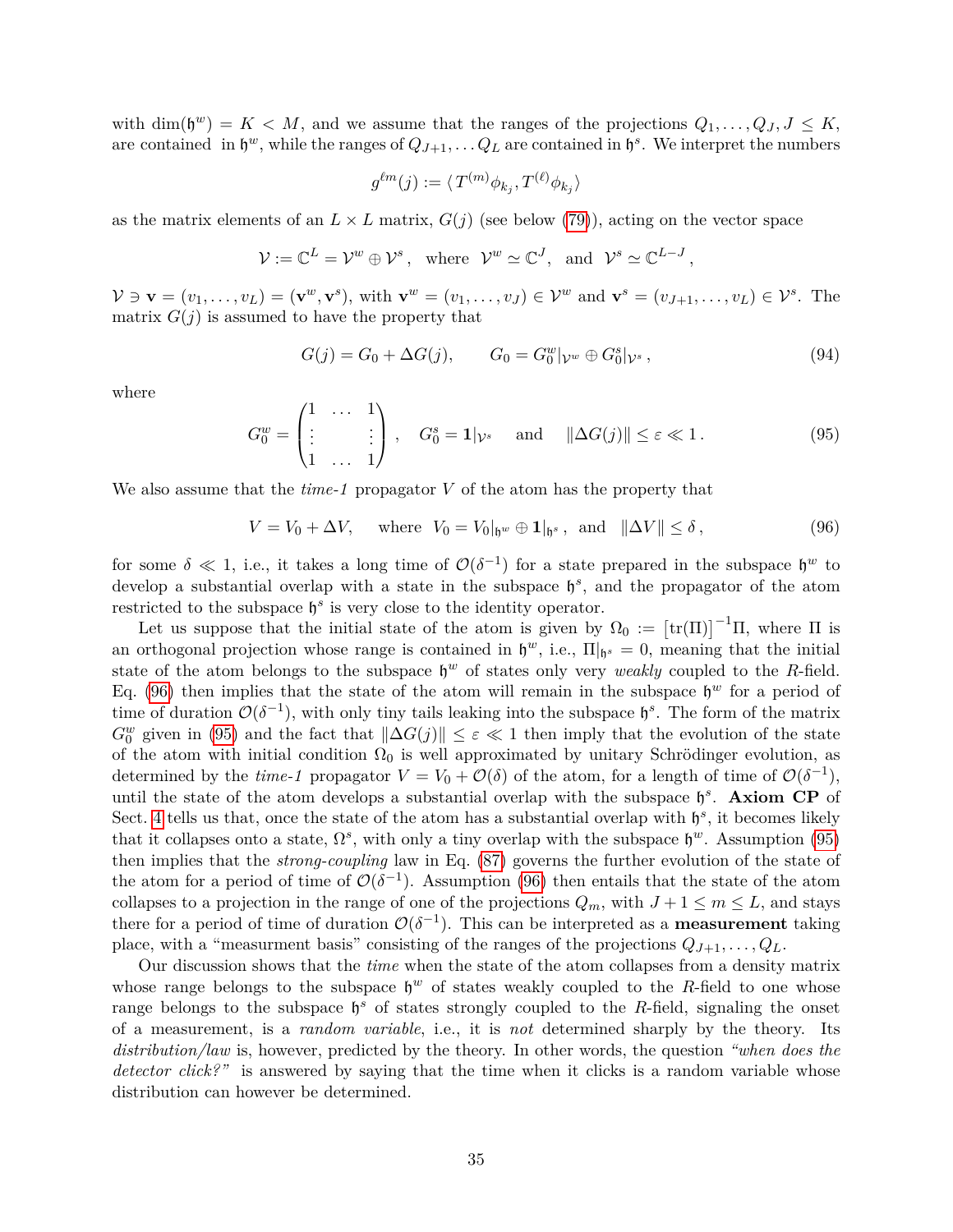The ideas described here can be incorporated into full-fledged models of measurements performed on micro-systems, such as atoms or molecules, which are only very *weakly* coupled to the *R*-field, but will, through interactions, get entangled with *measuring instruments*, the latter being quantum-mechanical systems *strongly* coupled to the *R*-field (except when they are in their "ground-state"). Explicit examples of models of measurements and measurement instruments will be communicated in a separate paper.

#### **Other choices of reference states for the** *R***-field**

To conclude this section we comment on other possible choices of reference vectors, in particular thermal states, in the construction of the Hilbert space of states of the *R*-field.

An arbitrary operator in the algebra  $\mathcal{A}_{[n,n']}$ ,  $0 \leq n \leq n'$ , is given by a sum of products of operators  $A_j$  acting as the identity on all spaces  $\mathcal{H}_\ell, \ell \neq j$ , and as an  $N \times N$  matrix, also denoted by  $A_j$ , on the space  $\mathcal{H}_j \simeq \mathbb{C}^N$ , for  $j = n, \ldots, n'-1$ . An algebra A is defined by

$$
\mathcal{A}:=\bigvee_{n
$$

We choose a density matrix,  $\Phi$ , on  $\mathbb{C}^N$  by setting

<span id="page-35-0"></span>
$$
\Phi = \sum_{k=1}^{K} p_k \left[ \text{tr}(P_k) \right]^{-1} P_k, \quad 1 \ge p_1 > \dots > p_K > 0, \quad \sum_{k=1}^{K} p_k = 1, \quad K \le N \,, \tag{97}
$$

where  ${P_k}_{k=1}^K$  is a family of orthogonal projections on  $\mathbb{C}^N$ , with  $P_k \cdot P_\ell = \delta_{k\ell} P_k$ ,  $\forall k, \ell$ , and  $\sum_{k} P_k \leq \mathbf{1}_{\mathbb{C}^N}$ . For later purposes, we set  $P_0 := \mathbf{1}_{\mathbb{C}^N}$ . Physically, the density matrix  $\Phi$  may describe a thermal state of the *R*-field in a time slice.

We define a product state  $\varphi$  on  $\mathcal A$  by setting

$$
\varphi(A) = \prod_{j=n}^{n'} \text{tr}(\Phi \cdot A_j), \quad \text{for} \quad A = \bigotimes_{j=n}^{n'} A_j \in \mathcal{A}_{[n,n']} \subset \mathcal{A}, \quad n < n' < \infty,\tag{98}
$$

with  $\Phi$  as in [\(97\)](#page-35-0).

A Hilbert space,  $\mathfrak{F}_{\varphi}$ , of state vectors of the *R*-field is obtained by applying the so-called *GNS construction* to the pair  $(A, \varphi)$  (see, e.g., [\[22\]](#page-44-0)). The space  $\mathfrak{F}_{\varphi}$  carries a \*representation,  $\pi_{\varphi}$ , of A; in the following, we will not distinguish between A and  $\pi_{\varphi}(A)$ , for  $A \in \mathcal{A}$ . For an operator  $A = \bigotimes_{j=n}^{n'} A_j$ , with  $A_j \in B(\mathcal{H}_j)$ , we define

$$
\sigma(A) := \bigotimes_{j=n}^{n'} A_j |_{\mathcal{H}_{j+1}}.
$$
\n(99)

This defines a <sup>\*</sup>automorphism of the algebra A. It is obvious that the state  $\varphi$  is invariant under  $\sigma$ , i.e.,

$$
\varphi(\sigma(A)) = \varphi(A), \quad \forall A \in \mathcal{A},
$$

which implies that there is a unitary operator  $\mathfrak{S}$  acting on  $\mathfrak{F}_{\varphi}$  such that

$$
\sigma(A) = \mathfrak{S}^{-1} A \mathfrak{S}, \quad \forall A \in \mathcal{A}.
$$
\n(100)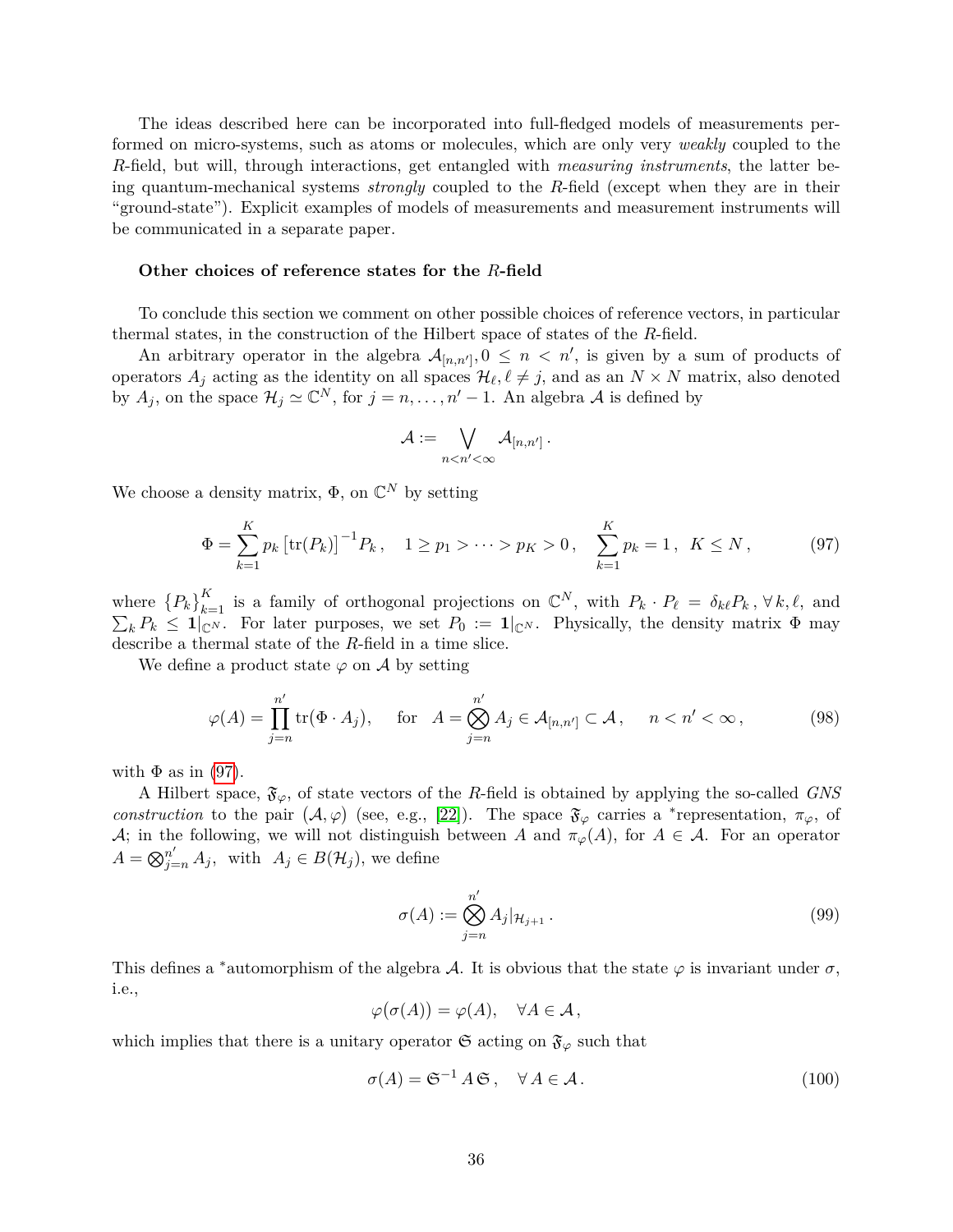The operator G generates a unitary propagator on  $\mathfrak{F}_{\varphi}$  for the *R*-field in the Schrödinger picture.

We introduce event algebras

$$
\mathcal{A}_{\geq n}:=\overline{\bigvee_{n'>n}\pi_{\varphi}(\mathcal{A}_{[n,n']})}\ ,
$$

where the closure is taken in the topology of weak convergence of operators on  $\mathfrak{F}_{\varphi}$ .

As before, we monitor the evolution of the system only for times  $n \geq 0$ . In order to find the law of time evolution of states conforming to the *ETH*-Approach (see Definition 6 and **Axiom CP**, Sect. [4\)](#page-12-0), we have to determine the center,  $\mathcal{Z}_{\varphi}(\mathcal{A}_{\geq n})$ , of the centralizer of the state  $\varphi$  restricted to the algebra  $A_{\geq n}$ , for an arbitrary  $n \geq 0$ . Since  $\varphi$  is a time-translation invariant product state, the value of *n* is unimportant. Among orthogonal projections belonging to  $\mathcal{Z}_{\varphi}(\mathcal{A}_{>n})$  are all the operators

$$
\pi_{\underline{k}} := \bigotimes_{j \ge n} P_{k_j} |_{\mathcal{H}_j}, \quad \text{with } \underline{k} \in \mathcal{S}_{fin}, \tag{101}
$$

where  $S_{fin}$  is the set of sequences  $\underline{k} = \{k_j\}_{j=0}^{\infty}$  with the property that  $k_j = 0$ , except for finitely many  $j \in \mathbb{Z}_+$ . It is then not difficult to see that the spectrum,  $\mathfrak{X}$ , of  $\mathcal{Z}_{\varphi}(\mathcal{A}_{\geq n})$  is **continuous**; (it is homeomorphic to the interval [0*,* 1]). This is a new feature exhibited by the model considered here, which motivates one to generalize the collapse postulate, **Axiom CP** of Sect. [4,](#page-12-0) to systems featuring actual events,

$$
\{\pi_{\xi} \,|\, \xi \in \mathfrak{X}\}\,\,\text{generating}\ \ \mathcal{Z}_{\omega_t}(\mathcal{E}_{\geq t}),
$$

(see Definition 6 of Sect. [4\)](#page-12-0) with a spectrum X that can be a *continuous* topological (compact Hausdorff) space. An extension of our theory to this situation will be pursued elsewhere.

We observe that, in the models considered in this section, an arbitrary projection  $\pi^{(n)}$  in  $\mathcal{Z}_{\varphi}(\mathcal{A}_{\geq n})$  has the form

$$
\pi^{(n)} = P|_{\mathcal{H}_n} \otimes \pi_{\geq (n+1)},
$$

where *P* is a spectral projection of the density matrix  $\Phi|_{\mathcal{H}_n}$  and  $\pi_{\geq (n+1)} \in \mathcal{A}_{\geq (n+1)}$ . If  $P = P_{k_1} + \cdots + P_{k_J}$ , for some  $1 < J \le K$ , where the operators  $P_{k_j}$  are spectral projections of  $\Phi$ , then  $\pi^{(n)}$  can be decomposed into a non-trivial sum of projections,

$$
\pi^{(n)} = \sum_{j=1}^{J} P_{k_j} \otimes \pi_{\geq (n+1)}.
$$

Next, we recall the Collapse Postulate, **Axiom CP**, in Sect. [4.](#page-12-0) In the context of the models discussed in this section it is natural to generalize this postulate as follows: If  $\varphi$  is the initial state of the *R*-field then the state,  $\varphi_n$ , on the algebra  $\mathcal{A}_{\geq n}$  visited, at time *n*, along some history of the system with initial condition  $\varphi$  for the *R*-field has the form

<span id="page-36-1"></span>
$$
\varphi_n = P_{k_n} \otimes \varphi^{(n+1)}, \quad \text{for some } k_n = 1, \dots K,
$$
\n(102)

where  $\varphi^{(n+1)}$  is a normal state on  $\mathcal{A}_{\geq (n+1)}$ . The frequency of choosing  $k_n = k_*$ , for some  $k_* \in \{1, \ldots, K\}$ , is given by

<span id="page-36-0"></span>
$$
prob(k_n = k_*) = p_{k_*},
$$
 with  $p_{k_*}$  as in Eq. (97). (103)

In the Schrödinger picture, the time evolution of the state of the atom coupled to the *R*-field predicted by the *ET H*-Approach (see Definition 6 and **Axiom CP** of Subsect. 4.3) is then described by Eq. [\(77\)](#page-30-2), where the coefficients  $g^{\ell m}$  are given by

<span id="page-36-2"></span>
$$
g^{\ell m}(j) := \left[ \text{tr}(P_{k_j}) \right]^{-1} \text{tr}(T^{(\ell)} P_{k_j} (T^{(m)})^*) \,. \tag{104}
$$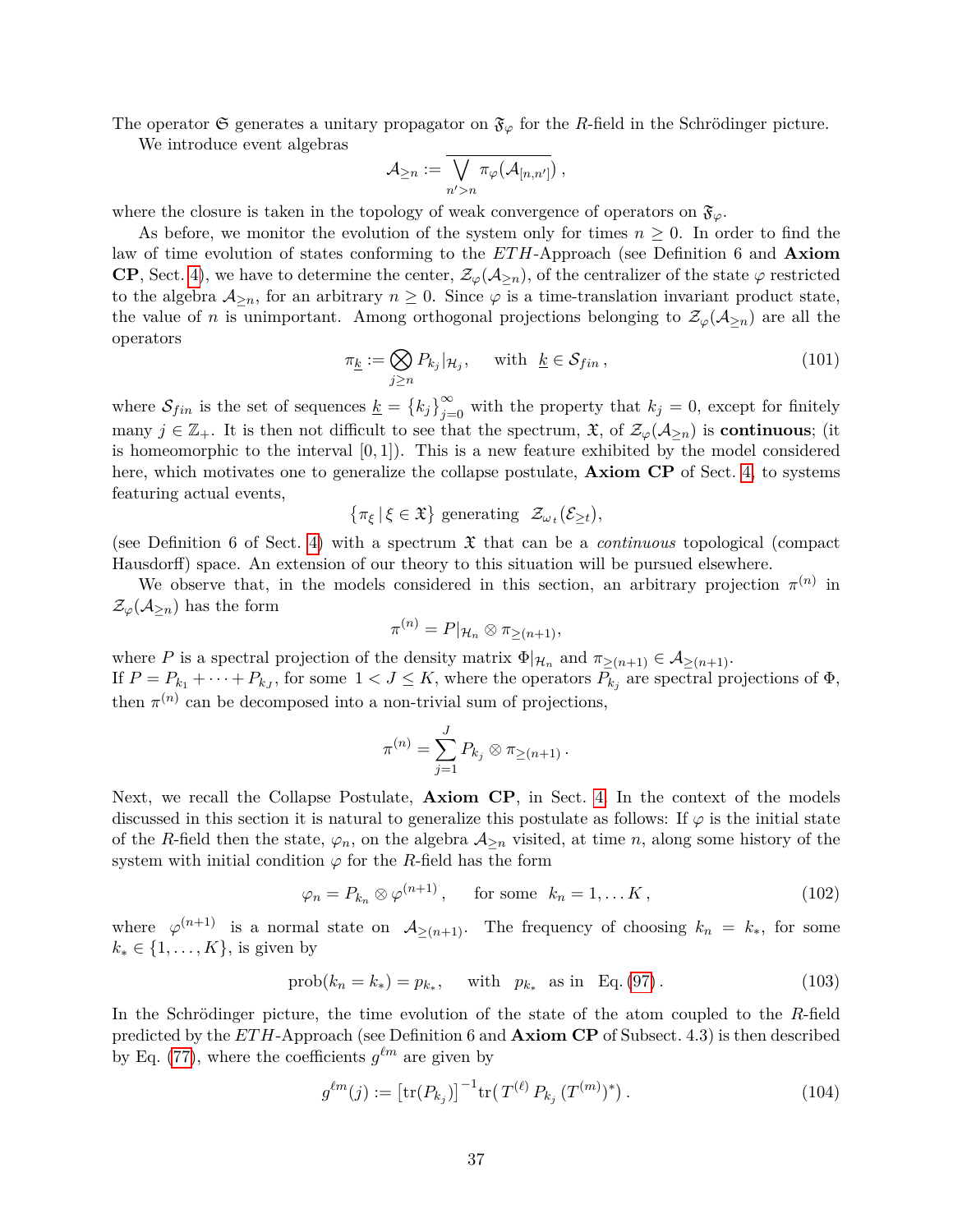These coefficients are *random variables* whose law is given by [\(103\)](#page-36-0).

It is clear that properties [\(102\)](#page-36-1), [\(103\)](#page-36-0) and [\(104\)](#page-36-2) hold for sufficiently large times, *n*, for a subspace of initial states of the *R*-field dense in  $\mathfrak{F}_{\varphi}$ . It would be interesting to analyze properties of the dynamics of the atom, with the *randomness* in the time evolution of its states caused by the repeated collapse of the state of the *R*-field, as described in Eqs. [\(102\)](#page-36-1) and [\(103\)](#page-36-0).

# <span id="page-37-0"></span>**7 Conclusions and outlook**

*"The interpretation of quantum mechanics has been dealt with by many authors, and I do not want to discuss it here. I want to deal with more fundamental things."* (Paul Adrien Maurice Dirac)

Our main goal in this paper has been to illustrate the rather abstract *ETH***-Approach to Quantum Mechanics** with a discussion of simple models, which are, however, sophisticated enough to exhibit some of the main subtleties and virtues of this approach. The models used in Sect. [6](#page-22-0) to illustrate the abstract ideas underlying the *ET H*-Approach have been inspired by implications of Huygens' Principle in quantum field theory and of the form it takes in the limit where the speed of light tends to  $\infty$ ; see Sect. [5.](#page-18-0) Our main results are contained in Sects. [4](#page-12-0) and [6.](#page-22-0)

To conclude this paper, we attempt to clarify what we consider to be the *ontology* at the base of Quantum Mechanics, as suggested by the *ETH*-Approach. We then present some remarks and comments about the limits of the models in Sect. [6](#page-22-0) when time is a continuous parameter (i.e., the time step tends to 0). We conclude with some comments on different mechanisms that can give rise to the *Principle of Diminishing Potentialities*. Along the way we draw the readers' attention to some important open problems.

## <span id="page-37-1"></span>**7.1 From 'what may potentially be' to 'what actually** *is***'**

*"The Garden of Forking Paths is a picture, incomplete yet not false, of the universe."* (Jorge Luis Borges)

The summary of the *ET H*-Approach presented in Sect. [4](#page-12-0) and the discussion of concrete models contained in Sect. [6](#page-22-0) provide a fairly clear idea of what might be considered to be the *ontology* underlying Quantum Mechanics. In order to keep the following remarks as accessible as possible, we shall discuss this topic in the context of the models studied in the last section.

Equation [\(54\)](#page-25-1) of Sect. [6](#page-22-0) shows that, in the (idealized) models of physical systems studied there, the event algebras  $\mathcal{E}_{\geq n}$ ,  $n \geq 0$ , are all unitarily equivalent to one "universal" algebra  $\mathcal{N} \equiv \mathcal{E} :=$  $\mathcal{A}_{\geq 0} \otimes B(\mathfrak{h}_{S})$ . (Recall that we only monitor the evolution of the systems for times  $t \geq t_{in} = 0$ .) The fact that  $\mathcal{E}_{\geq n} \simeq \mathcal{E}, \forall n \geq 0$ , enables us to define the *non-commutative spectrum*,  $\mathfrak{Z}_S$ , of the systems described by our models by setting

$$
\mathfrak{Z}_S:=\bigcup_{\omega}\Big(\,\omega,\mathcal{Z}_{\omega}(\mathcal{E})\Big)\,,
$$

where the union is a disjoint union ranging over all normal states  $\omega$  on the algebra  $\mathcal{E}$ , and  $\mathcal{Z}_{\omega}(\mathcal{E})$ is the center of the centralizer of the state  $\omega$  restricted to the algebra  $\mathcal{E}$ ; see Eq. [\(27\)](#page-17-3) of Sect. [4.](#page-12-0) The algebra  $\mathcal{Z}_{\omega}(\mathcal{E})$  is abelian. Its lattice of projections provides a mathematical description of the actual event featured by the system when it occupies  $\omega$ .

Let  $\gamma$  denote the <sup>\*</sup>-endomorphism of the algebra  $\mathcal E$  corresponding to time translation of operators in the Heisenberg picture by a time step of length 1; i.e.,

$$
\gamma(\mathcal{E})=\mathcal{E}_{\geq 1}\subset \mathcal{E}.
$$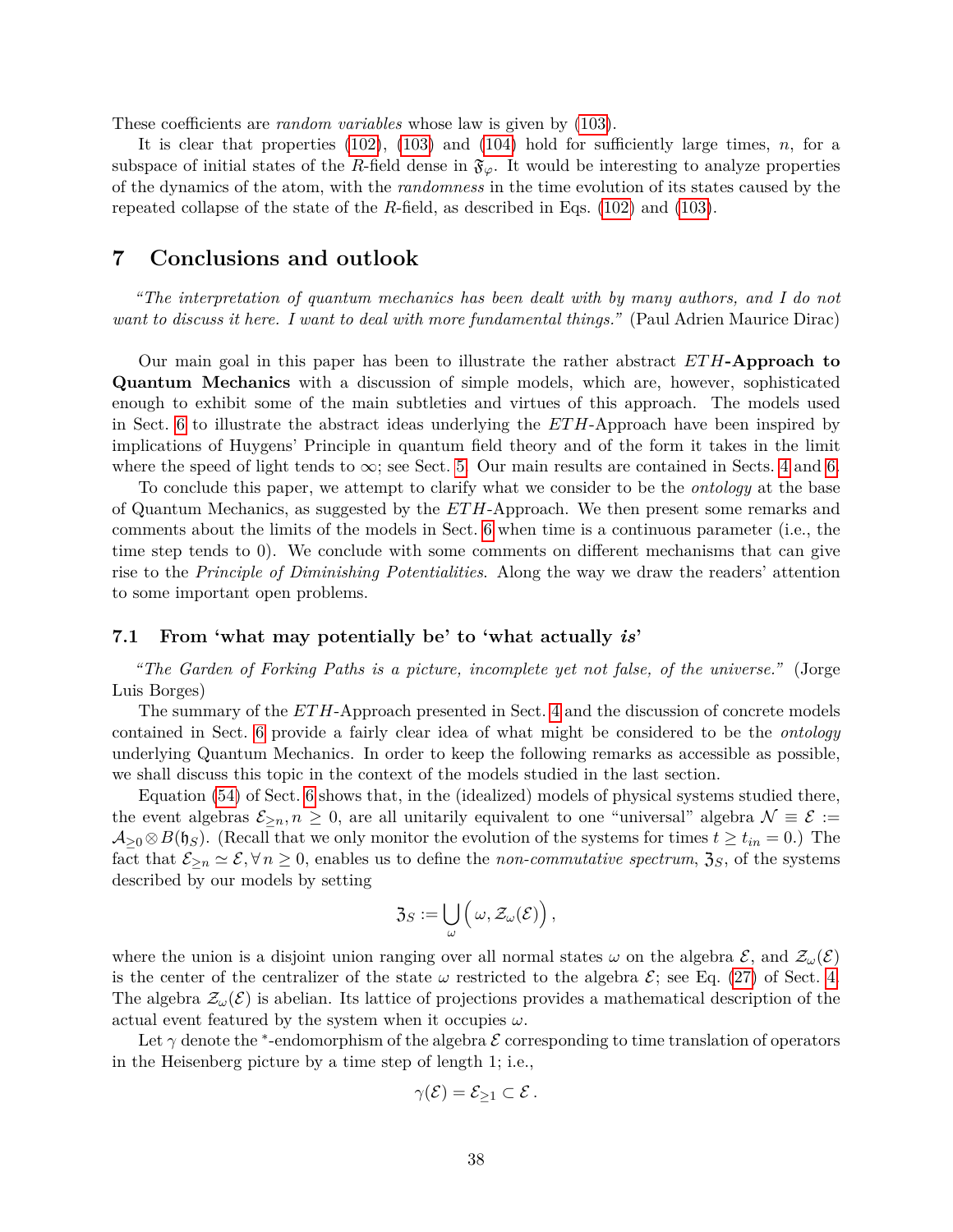*Remark:* If time translations are unitarily implementable on the Hilbert space,  $\mathcal{H}_S$ , of state vectors of the system *S* then one has that  $\gamma(X) = \Gamma^{-1} X \Gamma$ ,  $\forall X \in \mathcal{E}$ , where  $\Gamma$  is the unitary propagator on  $\mathcal{H}_S$  by a time step of length 1; see Sects. [4](#page-12-0) and [6.](#page-22-0)

Given the algebra  $\mathcal E$  and the time-translation endomorphism  $\gamma$  on  $\mathcal E$ , the space of normal states on  $\mathcal E$  can be equipped with the structure of a *groupoid*:

For a given pair,  $(\omega, \omega')$ , of normal states on  $\mathcal{E}$ , there is an *arrow* from  $\omega$  to  $\omega'$ , written as  $\omega \to \omega'$ , iff there exists a minimal orthogonal projection  $\pi \in \mathcal{Z}_{\omega}(\mathcal{E})$  (i.e.,  $\pi$  cannot be decomposed into a sum of two or more non-zero projections belonging to  $\mathcal{Z}_{\omega}(\mathcal{E})$  such that

$$
\omega(\pi) > 0
$$
, and  $\omega'(X) = [\omega(\pi)]^{-1} \omega(\pi \gamma(X) \pi)$ ,  $\forall X \in \mathcal{E}$ . (105)

Definition 9: A *history* of length *r* is a connected path,  $\omega_r := (\omega_0, \dots, \omega_r)$ , of states on  $\mathcal{E}$ , with the property that

$$
\omega_j \to \omega_{j+1}, \ \forall \ j = 0, \dots, r-1. \tag{106}
$$

If  $\underline{\omega}_r$  is a history of length *r* then there exist minimal orthogonal projections  $\pi_j \in \mathcal{Z}_{\omega_j}(\mathcal{E})$ , with  $\omega_j(\pi_j) > 0$ , for  $j = 0, \ldots, r - 1$ , such that

<span id="page-38-0"></span>
$$
\omega_{j+1}(X) = \left[\omega_j(\pi_j)\right]^{-1} \omega_j(\pi_j \gamma(X) \pi_j), \quad \forall \ X \in \mathcal{E}, \ \forall \ j = 0, \dots, r-1.
$$
 (107)

Thus, a history  $\underline{\omega}_r$  of length *r* can also be parametrized by a pair  $(\omega, \underline{\pi}_r)$ , where  $\omega = \omega_0$  is the inital state of the system, and the sequence of projections,  $\pi_r = (\pi_0, \ldots, \pi_{r-1})$  is such that Eq. [\(107\)](#page-38-0) holds. The space of histories with initial condition  $\omega \equiv \omega_0$  is denoted by  $\mathfrak{H}_{\omega}$ . We define *history operators*

$$
H(\underline{\pi}_r) := \prod_{j=0}^{r-1} \gamma^j(\pi_j), \quad \underline{\pi}_r = (\pi_0, \dots, \pi_{r-1}), \quad r = 1, 2, 3, \dots
$$
 (108)

History operators can be used to equip  $\mathfrak{H}_{\omega}$  with a probability measure,  $\mathbb{P}_{\omega}$ .

<span id="page-38-1"></span>
$$
\mathbb{P}_{\omega}(\underline{\pi}_r) := \omega(H(\underline{\pi}_r)^* \cdot H(\underline{\pi}_r)), \quad \omega = \omega_0,
$$
\n(109)

with  $\pi_j \in \mathcal{Z}_{\omega_j}(\mathcal{E})$  and  $\omega_j$  as in [\(107\)](#page-38-0), for  $j = 0, \ldots, r - 1$ . We have that

$$
\sum_{\pi_{r-1}\in\mathcal{Z}_{\omega_{r-1}}(\mathcal{E})}\mathbb{P}_{\omega}(\underline{\pi}_r)=\mathbb{P}_{\omega}(\underline{\pi}_{r-1}),
$$

which follows readily from the definition of history operators, the fact that  $\pi^2 = \pi = \pi^*$ , for an arbitrary orthogonal projection, and from the property that the projections  $\pi_{r-1} \in \mathcal{Z}_{\omega_{r-1}}(\mathcal{E})$  form a partition of unity. *Kolmogorov*'s extension lemma then tells us that  $\mathbb{P}_{\omega}$  extends to a probability measure on the space  $\mathfrak{H}_{\omega}$  of histories with initial condition  $\omega$ .

Formula [\(109\)](#page-38-1) is reminiscent of the *Lüders-Schwinger-Wigner* formula [\[34\]](#page-44-12) for the probability of outcomes of repeated measurements; but it has a rather different status and interpretation.

*The* **ontology** *at the base of Quantum Mechanics lies in the* **histories** *traversed by isolated physical systems.* More precisely, one might want to claim that what really "exists" is encoded into sequences

$$
\left\{ \left( \omega_j, \mathcal{Z}_{\omega_j}(\mathcal{E}) \right) \middle| \omega_j \to \omega_{j+1}, \text{ for } j = 0, \ldots, r-1 \right\}, \quad r = 1, 2, 3, \ldots,
$$

with Eq. [\(107\)](#page-38-0) providing the relation between  $\omega_j$ ,  $\pi_j$  and  $\omega_{j+1}$ .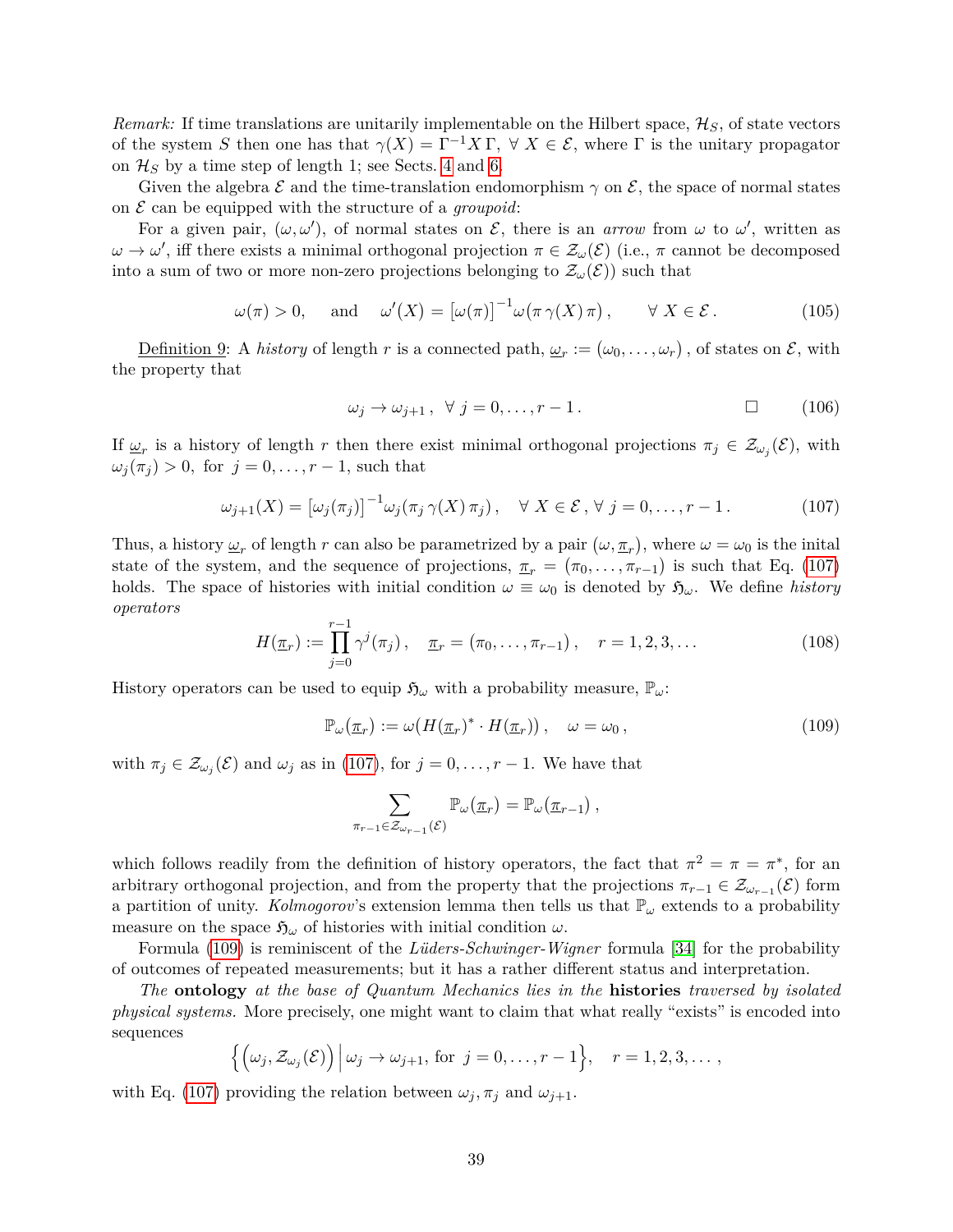We note that a state  $\omega$  on the algebra  $\mathcal{E}$  gives rise to an actual Event described by  $\mathcal{Z}_{\omega}(\mathcal{E});$ the space of normal states on  $\mathcal{E}$ , viewed as a groupoid with arrow defined in [\(107\)](#page-38-0), has a **T**reelike structure; and the states occupied by the system in the course of time form a **H**istory, i.e., an element of the space  $\mathfrak{H}_{\omega}$  of histories of the system starting in state  $\omega$ . This explains why the formulation of Quantum Mechanics explored in this paper is called **ETH**-Approach.

Problem: Generalize the theory developed in Sect. [4](#page-12-0) and exemplified by the models in Sect. [6](#page-22-0) to apply to physical systems with the following properties:

- They have states,  $\omega$ , of physical interest that give rise to centers,  $\mathcal{Z}_{\omega}(\mathcal{E})$ , of centralizes with *continuous spectrum*. (A preliminary version of such a generalization has been worked out and will appear elsewhere.)
- Time is continuous,  $t \in \mathbb{R}$ .
- They are described by *relativistic local quantum theory*; (with 'time' traded for 'space-time'). A beginning of such a theory has been presented in [\[11\]](#page-43-5).

We expect that the first problem stated here can be solved without major difficulties. Comments on the second and third problem follow in the next subsections.

### <span id="page-39-0"></span>**7.2 Models with continuous time**

*"Time does not pass, it continues."* (Marty Rubin)

Recall the family of models discussed in Sect. 6. One should ask whether these models remain meaningful in the limit where the time step tends to 0, i.e., for a continuous time parameter. To answer this question, we consider an *R*-field defined in terms of its  $M_N(\mathbb{C})$ -valued creation- and annihilation operators,  $a^*(t)$  and  $a(t)$ , with

$$
a^{\#} = a \text{ or } a^*, \qquad a^{\#}(t) = (a_{ij}^{\#}(t))_{i,j=1,\dots,N}, \text{ and}
$$

$$
[a_{ij}^{\#}(t), a_{k\ell}^{\#}(t')] = 0, \qquad [a_{ij}(t), a_{k\ell}^*(t')] = \delta_{ik} \delta_{j\ell} \cdot \delta(t - t'), \quad \forall \ i, j, k, \ell, \quad \forall \ t, t' \text{ in } \mathbb{R}. \tag{110}
$$

Let  $\mathfrak F$  denote the Fock space corresponding to these creation- and annihilation operators; the creation- and annihilation operators,  $a_{ij}^{\#}(\cdot)$ , are operator-valued distributions on  $\mathfrak{F}$ . Fock space contains a vector  $|0\rangle$ , called *vacuum vector*, with the property

<span id="page-39-1"></span>
$$
a_{ij}(t)|0\rangle = 0, \qquad \forall \ i, j = 1, \ldots, N, \ \forall \ t \in \mathbb{R}.
$$

Applying arbitrary polynomials in creation operators, smeared out with  $M_N(\mathbb{C})$ -valued test functions on the time axis R, to the vacuum vector  $|0\rangle$  generates a dense set of vectors in  $\mathfrak{F}_S$ . Fourier transformation in the variable *t* yields creation- and annihilation operators,  $\hat{a}^*(\nu)$  and  $\hat{a}(\nu)$ , related to  $a^*(t)$  and  $a(t)$  by

$$
a_{ij}^{\#}(t) = \frac{1}{\sqrt{2\pi}} \int_{\mathbb{R}} d\nu \, e^{\pm it \cdot \nu} \, \hat{a}_{ij}^{\#}(\nu),
$$

and satisfying the commutation relations [\(110\)](#page-39-1), with time *t* replaced by frequency  $\nu$ . Time translations on  $\mathfrak F$  are generated by an operator

$$
H_R := \frac{1}{2\pi} \sum_{i,j=1}^N \int_{\mathbb{R}} d\nu \,\hat{a}_{ij}^*(\nu) \,\nu \,\hat{a}_{ij}(\nu).
$$
 (111)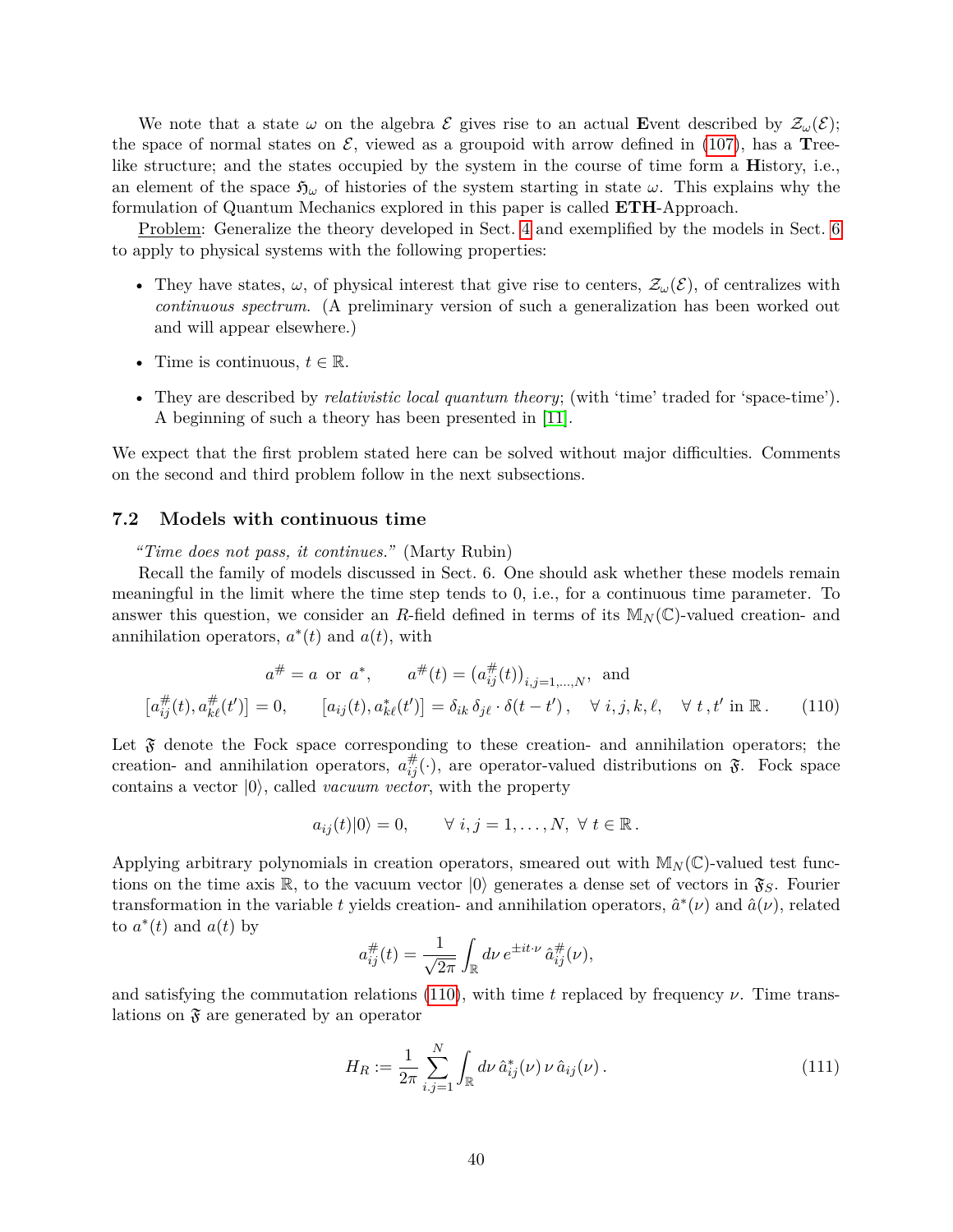The Hamilton operator  $H_R$  is self-adjoint on a natural dense subspace of  $\mathfrak F$  and generates unitary time translations,

$$
\Gamma_t = e^{-it\,H_R}
$$

on  $\tilde{\mathfrak{F}}$ . We observe that the spectrum of  $H_R$  covers the entire real axis,<sup>[21](#page-40-0)</sup> that the vacuum vector  $|0\rangle$  is invariant under time-translations, i.e.,  $e^{itH_R}|0\rangle = |0\rangle$ ,  $\forall t$ , and that it is a product state. This last property follows from the form of the two-point function,

$$
\langle 0|a_{ij}(t) a_{k\ell}^*(t')|0\rangle = \delta_{ik}\delta_{j\ell}\delta(t-t'),
$$

and Wick's theorem (see, e.g., [\[31\]](#page-44-9)).

Next, we add the "atom" to the play and introduce interactions between the atom and the *R*-field. We continue to simplify matters by assuming that the atomic Hilbert space is finitedimensional,  $\mathfrak{h}_S \simeq \mathbb{C}^M$ , for some  $M < \infty$ . The Hilbert space for the atom coupled to the *R*-field is given by  $\mathcal{H}_S = \mathfrak{F} \otimes \mathfrak{h}_S$ . Before it is coupled to the *R*-field the propagator of the atom is generated by a hermitian matrix,  $H_A$ , on  $\natural_S$ , which we assume to be bounded. The interaction between the atom and the *R*-field is specified by a self-adjoint operator,  $W = W^*$ , on  $\mathcal{H}_S$ . The total Hamiltonian of the system *S* is then given by

$$
H := H_R \otimes \mathbf{1} + \mathbf{1} \otimes H_A + W \tag{112}
$$

The limit of continuous time of the model studied in Subsect. 6.4 corresponds to the choice

$$
W=\sum_{m=1}^L v_m\otimes Q_m,
$$

where  ${Q_m}_{m=1}^L$  is a partition of unity on  $\mathfrak{h}_S$  by orthogonal projections, as in Subsect 6.4, and the operators  $v_m$  are self-adjoint bounded operators on  $\mathfrak{F}$ , (with  $e^{-iv_m} = T^{(m)}$ ).

Models of this sort have been studied in the literature; see, e.g., [\[35,](#page-44-13) [36\]](#page-44-14) and refs. given there.<sup>[22](#page-40-1)</sup> Before the Collapse Postulate, **Axiom CP** of Sect. [4,](#page-12-0) is imposed the effective time evolution of the atomic degrees of freedom is given by a Lindbladian evolution [\[38,](#page-45-0) [39\]](#page-45-1). In [\[40\]](#page-45-2), the authors derive a non-linear stochastic Schrödinger equation for the state vector – the state of the atom in our model – from Lindbladian evolution of the density matrix when the Collapse Postulate is imposed. Their results can be applied to the model introduced above.

One might argue that one should attempt to derive continuous-time limits of the more natural (semi-relativistic) models studied in Sect. [5,](#page-18-0) which could be expected to have Hamiltonians that are bounded from below. However, this project is obstructed by our inability to construct models of *local relativistic quantum theory*, in particular Quantum Electrodynamics, without ultraviolet cutoffs. Thus, in the realm of (semi-)relativistic models of atoms coupled to the quantized electromagnetic field satisfying the Principle of Diminishing Potentialities, we are stuck with models that have a discrete time, as discussed in Sect. [5.](#page-18-0) (See, however, [\[11\]](#page-43-5) for an "axiomatic" analysis of the *ET H*-Approach to local relativistic quantum theory.)

<span id="page-40-0"></span><sup>21</sup>It is a general theorem that the existence of *time-translation invariant product states* implies that the spectrum of the Hamiltonian is unbounded from above and from below

<span id="page-40-1"></span><sup>22</sup>They have also come up in connection with the problem of *time* in QM and quantum systems describing *clocks*; see [\[37\]](#page-45-3). For us, the literature on this topic has been rather confusing.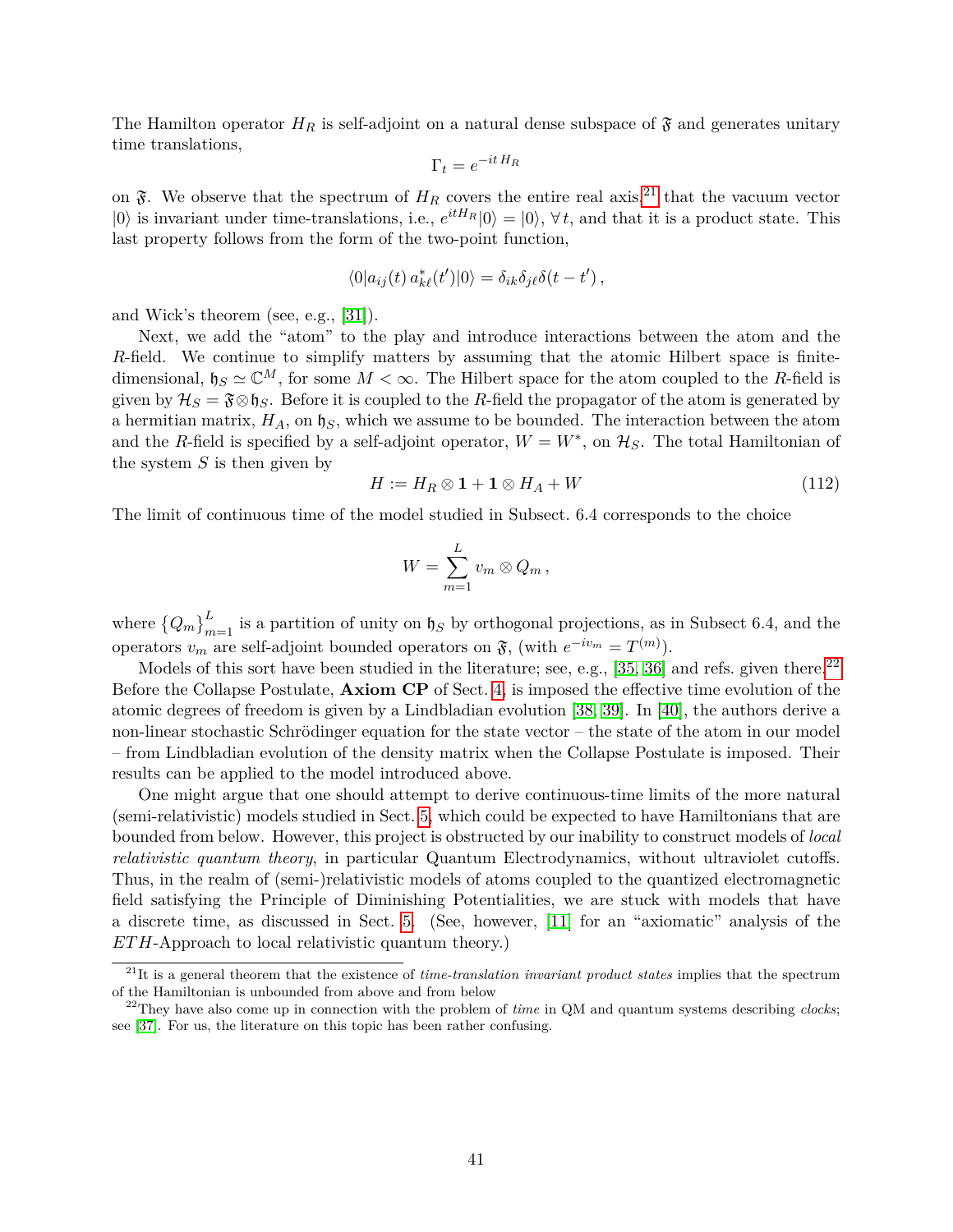# <span id="page-41-0"></span>**7.3 Are there alternatives to Huygens' Principle in deriving the Principle of Diminishing Potentialities?**

*"One finds in this subject a kind of demonstration which does not carry with it so high a degree of certainty as that employed in geometry,..."* (Christiaan Huygens)

In this last subsection, we pose the problem to identify physical mechanisms that give rise to the *Principle of Diminshing Potentialities* (*P DP*) (see Eq. [\(21\)](#page-14-1), Sect. [4\)](#page-12-0). We have seen in Sect. [5](#page-18-0) that (*P DP*) is implied by *Huygens' Principle* [\[16\]](#page-43-10) in local relativistic quantum theories involving *massless modes* and by the form this principle takes in quantum theories obtained in the limit of the speed of light tending to  $\infty$ . This suggests to study the question on what space-times Huygens' Principle is known to be valid.

- Huygens' Principle is known to hold in theories on Minkowski space-times, M*<sup>d</sup>* , of *even* dimension, i.e., for even *d*; and it is known to fail in theories on odd-dimensional Minkowski space-times.
- Huygens' Principle holds on even-dimensional space-times diffeomorphic to (a positive-time halfspace in)  $\mathbb{M}^d$  with a metric that differs from the standard Lorentzian metric on  $\mathbb{M}^d$  only by a *conformal factor*. An example is the spatially flat Friedman-Lemaître universe. It would be of interest to compile a list of space-times on which Huygens' Principle holds true.
- We expect that  $(PDP)$  holds on certain even-dimensional space-times with black holes. But we have not studied this issue in any detail, yet.
- There are even-dimensional space-time manifolds with non-vanishing curvature on which Huygens' Principle *fails*. However, this may not invalidate (*P DP*), as remarked next.
- Huygens' Principle and (*PDP*) could hold if it turned out that "visible" space-time is a submanifold of positive co-dimension of a space-time manifold with *extra dimensions*, and only certain massless modes could and would penetrate into the bulk of the higher-dimensional space-time manifold (*even* if, on the submanifold corresponding to the "visible" space-time, Huygens' Principle may fail).

The Principle of Diminishing Potentialities constrains the "relative positions" (inclusions) of algebras generated by *potential events/potentialities* localized in the future of different causally ordered points in space-time; see Sect. [5](#page-18-0) and [\[11\]](#page-43-5). If gravity is neglected it is clear what is meant by the future of a space-time point *P*: It is the future light cone,  $V_P^+$ , erected over *P*, and the potentialities localized in the future of *P* are certain operators localized in  $V_P^+$  that generate an algebra denoted by  $\mathcal{E}_{\geq P}$ . The bundle of future light cones over space-time is determined by the conformal structure of space-time, and Huygens' Principle is tied to properties of the propagation of (massless) waves on space-time.

However, if gravitational effects are taken into account the structure of future light-cones in space-time and the metric in the vicinity of future light-cones are not determined a priori, because quantum theory does never determine with certainty *what events/actualities* will happen. Since events couple to gravity, the metric structure of the "future" is not determined a priori. For these reasons, the Principle of Diminishing Potentialities should really be formulated in a way that does *not* depend on knowledge of the conformal structure in the vicinity of future light-cones in spacetime. One should look for a more abstract, *background-independent* formulation of (*P DP*), one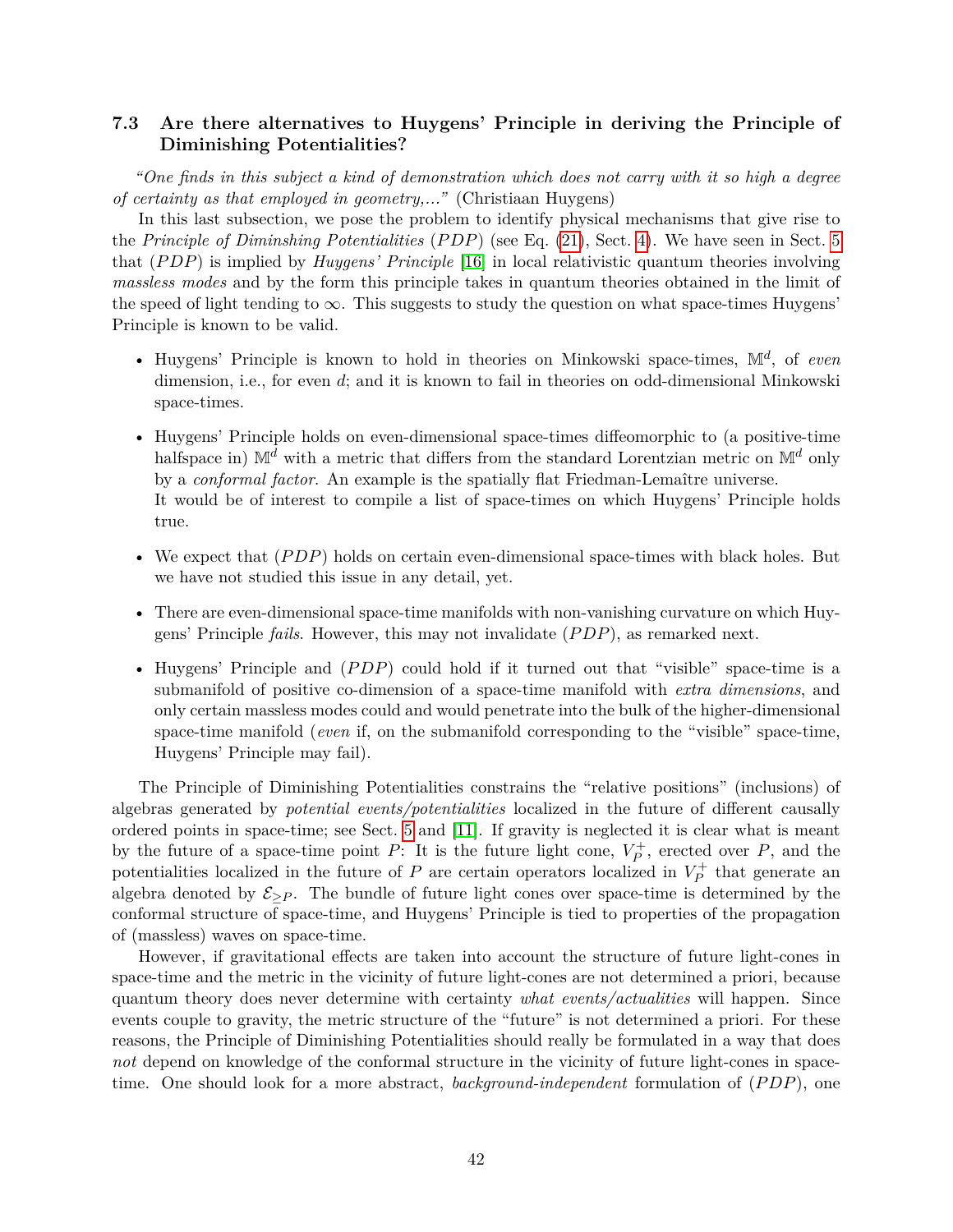that incorporates gravitational effects and, in particular, the role gravity plays in making (*P DP*) possible.

We recall that one expects that, in a given local relativistic quantum theory, all event algebras,  $\mathcal{E}_{\geq P}$ , associated with the future above an arbitrary space-time point *P* are isomorphic to a universal algebra  $\mathcal N$ . The Principle of Diminishing Potentialities can then be seen as a consequence of the existence of one-parameter semi-groups,  $\{\gamma_t\}_{t\in[0,t_*)}, 0 < t_* \leq \infty$ , of <sup>\*</sup>-endomorphisms of N with the property that

<span id="page-42-5"></span>
$$
\gamma_t(\mathcal{N}) \subsetneq \mathcal{N}, \qquad \forall \ t > 0. \tag{113}
$$

The problem is to come up with a general characterization of algebras that can play the role of N and of one-parameter semi-groups  $\{\gamma_t\}_{t\in[0,t_*)}$  on such algebras satisfying [\(113\)](#page-42-5). This problem appears to be a very difficult one.

Returning to quantum theories on Minkowski space, with gravity neglected, our analysis leads to the following somewhat tantalizing general **conjecture**: If we consider a quantum theory for a system *S* in which (*P DP*) holds and with a Hamiltonian, *H*, generating Heisenberg-picture time translations of operators representing physical quantities of *S* that satisfies the spectrum condition, i.e.,  $H \geq 0$ , then this theory must necessarily be a *local relativistic* quantum theory on an even-dimensional Minkowski space. In other words, a quantum theory describing *events* and *measurements*, which does not have states of arbitrarily negative energy, must be a local relativistic theory on an even-dimensional space-time.

To conclude this discussion, one might say that the Principle of Diminishing Potentialities (*P DP*) is really the appropriate general formulation of Huygens' Principle in local quantum theory, and that there may not be any viable alternatives to (*P DP*) if we want quantum theory to describe events (including measurements and observations). Thus, a clarification of the status of the Principle of Diminishing Potentialities may be viewed as a fundamental problem of Quantum Physics.

# **References**

- <span id="page-42-0"></span>[1] D. Deutsch, *Quantum Theory as a Universal Physical Theory*, Intl. Journal Theor. Phys. **24**, 1  $-41$  (1985).
- <span id="page-42-1"></span>[2] D. Dürr and S. Teufel, *Bohmian Mechanics*, Berlin, Heidleberg, New York: Springer-Verlag 2009.
- <span id="page-42-2"></span>[3] G.C. Ghirardi, A. Rimini and T. Weber, *Unified Dynamics for Microscopic and Macroscopic Systems*, Phys. Rev. D **34**, 470 - 491 (1986).
- <span id="page-42-3"></span>[4] H. D. Everett III, *Relative State Formulation of Quantum Mechanics*, Rev. Mod. Phys. **29**, 454 - 462 (1957); H. D. Everett III, *The theory of the Universal Wave Function*, PhD thesis, Princeton, NJ.
- <span id="page-42-4"></span>[5] J. S. Bell, *Speakable and Unspeakable in Quantum Mechanics*, Cambridge (UK): Cambridge University Press 1987;

J. S. Bell, *Toward An Exact Quantum Mechanics*, in: S. Deser and R. J. Finkel-stein (eds.), "Themes in Contemporary Physics II," Teaneck, NJ: World Scientific 1989, pp. 1 - 26.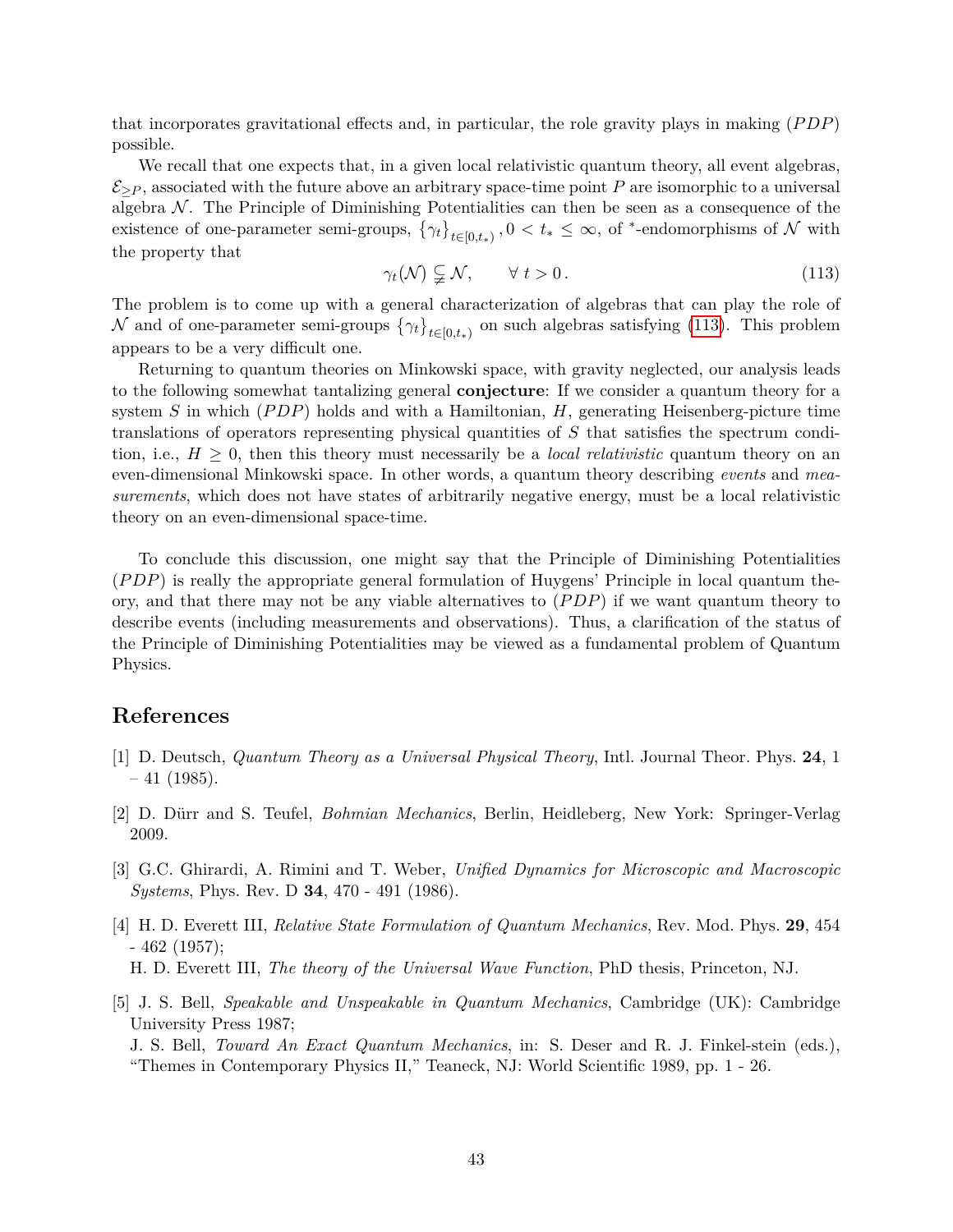- <span id="page-43-0"></span>[6] V. Allori, A. Bassi, D. Dürr and N. Zanghi (eds.), *Do Wave Functions Jump? Perspectives of the Work of GianCarlo Ghirardi*, "Fundamental Theories of Physics", Cham (Switzerland): Springer Nature 2020.
- <span id="page-43-1"></span>[7] J. Fröhlich and B. Schubnel, *Quantum probability theory and the foundations of Quantum Mechanics*, [arXiv:1310.1484,](http://arxiv.org/abs/1310.1484) in: "The Message of Quantum Science," Ph. Blanchard and J. Fröhlich (eds.) Berlin, Heidelberg, New York: Springer-Verlag 2015.
- <span id="page-43-2"></span>[8] Ph. Blanchard, J. Fröhlich and B. Schubnel, *A "Garden of Forking Paths" – the Quantum Mechanics of histories of events*, [arXiv:1603.09664,](http://arxiv.org/abs/1603.09664) Nucl. Phys. B**912**, 463-484 (2016).
- <span id="page-43-3"></span>[9] J. Fröhlich, *A Brief Review of the "ETH-Approach to Quantum Mechanics"* [arXiv:1905.06603,](http://arxiv.org/abs/1905.06603) to appear in: "Frontiers in Analysis and Probability," N. Anantharaman, A.Nikeghbali and M. Rassias (eds.), Springer-Nature 2021.
- <span id="page-43-4"></span>[10] J. Fröhlich, Lectures on Quantum Mechanics, LMU-Munich, November/December 2019; see: https://www.theorie.physik.uni-muenchen.de/TMP/
- <span id="page-43-5"></span>[11] J. Fröhlich, *Relativistic Quantum Theory*, in: [\[6\]](#page-43-0), pp. 237 - 257.
- <span id="page-43-6"></span>[12] J. Faupin, J. Fröhlich and B. Schubnel, *On the probabilistic nature of Quantum Mechanics and the notion of closed systems*, [arXiv:1407.2965,](http://arxiv.org/abs/1407.2965) Ann. H. Poincaré **17**, 689 - 731 (2016).
- <span id="page-43-7"></span>[13] Chr. Schilling, Msc. thesis, 2009 (Johannes-Gutenberg University, Mainz, and ETH Zurich), unpublished.
- <span id="page-43-8"></span>[14] R. Haag, *Fundamental Irreversibility and the Concept of Events*, Commun. Math. Phys. **132**, 245-251 (1990); R. Haag, *On quantum theory*, Intl. J. Quantum Inf. **17**, 1950037 (2019); R. Haag, *On the Sharpness of Localization of Individual Events in Space and Time*, arXiv: 1303.6431, March 26, 2013.
- <span id="page-43-9"></span>[15] Ph. Blanchard and A. Jadczyk, *Event-Enhanced Quantum Theory and Piecewise Deterministic Dynamics*, Annalen der Physik **4**, 583-599 (1995).
- <span id="page-43-10"></span>[16] D. Buchholz, *Collision Theory for Massless Particles*, Commun. Math. Phys. **52**, 147 - 173 (1977).
- <span id="page-43-11"></span>[17] D. Buchholz and J. Roberts, *New Light on Infrared Problems: Sectors, Statistics, Symmetries and Spectrum*, Commun. Math. Phys. **330**, 935 - 972 (2014).
- <span id="page-43-12"></span>[18] H. Maassen and B. Kümmerer, *Purification of quantum trajectories*, in: IMS Lecture Notes Monogr. Series, vol. 48, Inst. Math. Statist., Beachwood, OH, 2006, p. 252–261.
- <span id="page-43-13"></span>[19] T. Benoist, N. Cuneo, V. Jaksic and C.-A. Pillet, *On entropy production of repeated quantum measurements II. Examples*, [arXiv:2012.03885,](http://arxiv.org/abs/2012.03885) 7 December 2020; and references given therein.
- <span id="page-43-14"></span>[20] R. Haag, *Local Quantum Physics: Fields, Particles, Algebras,*  $2^{nd}$  edition, "Texts and Monographs in Physics," Berlin, Heidelberg, New York: Springer-Verlag 2012.
- <span id="page-43-15"></span>[21] O. E. Lanford III, *Selected Topics in Functional Analysis*, in: "Statistical Mechanics and Quantum Field Theory," Proc. Les Houches 1970, C. DeWitt and R. Stora (eds.), New York: Gordon and Breach, 1971.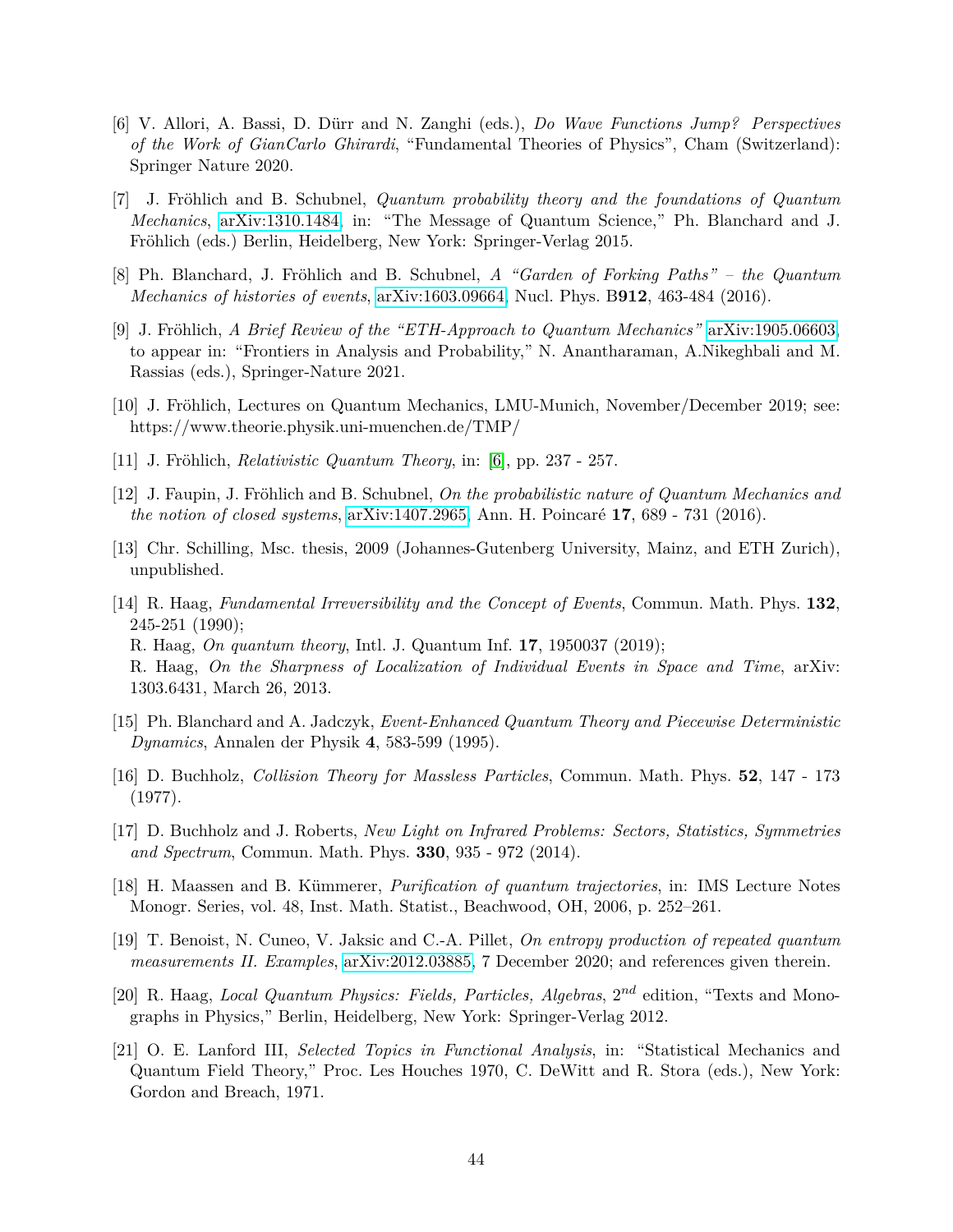- <span id="page-44-0"></span>[22] M. Takesaki, *Theory of Operator Algebras, vol. I – III*, Encyclopedia of Mathematical Sciences, vol. **124**, **125** and **127**, Berlin, Heidelberg, New York: Springer-Verlag 1979, ..., 2003.
- <span id="page-44-1"></span>[23] E. P. Wigner, *Remarks on the mind–body question*, in: "Symmetries and Reflections", pp. 171–184, Bloomington, IN: Indiana University Press, 1967.
- <span id="page-44-2"></span>[24] L. Hardy, see 'Wikipedia': https://en.wikipedia.org/wiki/Hardy's paradox, and refs. [1] and [2] given there.
- <span id="page-44-3"></span>[25] D. Frauchiger and R. Renner, *Quantum Theory Cannot Consistently Describe the Use of Itself*, Nature Communications **9**, # 3711 (2018).
- <span id="page-44-4"></span>[26] W. Heisenberg, *Die Entwicklung der Deutung der Quantentheorie*, in: "Niels Bohr and the Development of Physics", W. Pauli, L. Rosenfeld and V. Weisskopf (eds.), London: Pergamon Press 1955.
- <span id="page-44-5"></span>[27] J. Bricmont, S. Goldstein and D. Hemmick, *EPR-Bell-Schrödinger Proof of Nonlocality Using Position and Momentum*, in: [\[6\]](#page-43-0), pp. 5 - 33.
- <span id="page-44-6"></span>[28] A. M. Gleason, *Measures on the closed subspaces of a Hilbert space*, J. Math. Mech. **6**, 885 - 893 (1957).
- <span id="page-44-7"></span>[29] S. Maeda, *Probability Measures on Projections in von Neumann Algebras* Rev. Math. Physics **1**, 235-290 (1989)
- <span id="page-44-8"></span>[30] J. Fröhlich and B. Schubnel, *The preparation of states in Quantum Mechanics*, arXiv: 1409.7967, J. Math. Phys. **57**, 042101 (2016)
- <span id="page-44-9"></span>[31] J. Derezinski and Chr. Gérard, *Mathematics of Quantization and Quantum Fields*, Cambridge Monographs on Mathematical Physics, Cambridge (UK): Cambridge University Press 2013.
- <span id="page-44-10"></span>[32] W. Driessler and J. Fröhlich, *The Reconstruction of Local Observable Algebras from the Euclidean Green's Functions of a Relativistic Quantum Field Theory*, Ann. Inst. H. Poincaré (Section A) **27**, 221 - 236 (1977).
- <span id="page-44-11"></span>[33] K. Kraus, *General state changes in quantum theory* Ann. Physics (NY) **64**, 311 - 335 (1971); K. Kraus, *States, Effects, and Operations*, Lecture Notes in Phys. **190**, Berlin: Springer- Verlag 1983.
- <span id="page-44-12"></span>[34] G. Lüders, *Über die Zustandänderung durch den Messprozess*. Ann. Phys. (Leipzig), **443** (5-8), 322 - 328 (1950); J. Schwinger, *The algebra of microscopic measurement*, Proc. Nat. Acad. Sc. (USA), **45**  $(10),1542-1553$   $(1959);$ E. P. Wigner, in: "The Collected Works of Eugene Paul Wigner," Berlin, Heidleberg, New York: Springer-Verlag 1993.
- <span id="page-44-13"></span>[35] R. L. Hudson and K. R. Parthasarathy, *Quantum Ito's Formula and Stochastic Evolutions*, Commun. Math. Phys. **93**, 301 - 323 (1984).
- <span id="page-44-14"></span>[36] M. Fraas, G.-M. Graf and L. Hänggli, *Indirect Measurements of a Harmonic Oscillator*, [arXiv:1809.00516,](http://arxiv.org/abs/1809.00516) Dec. 30, 2018.